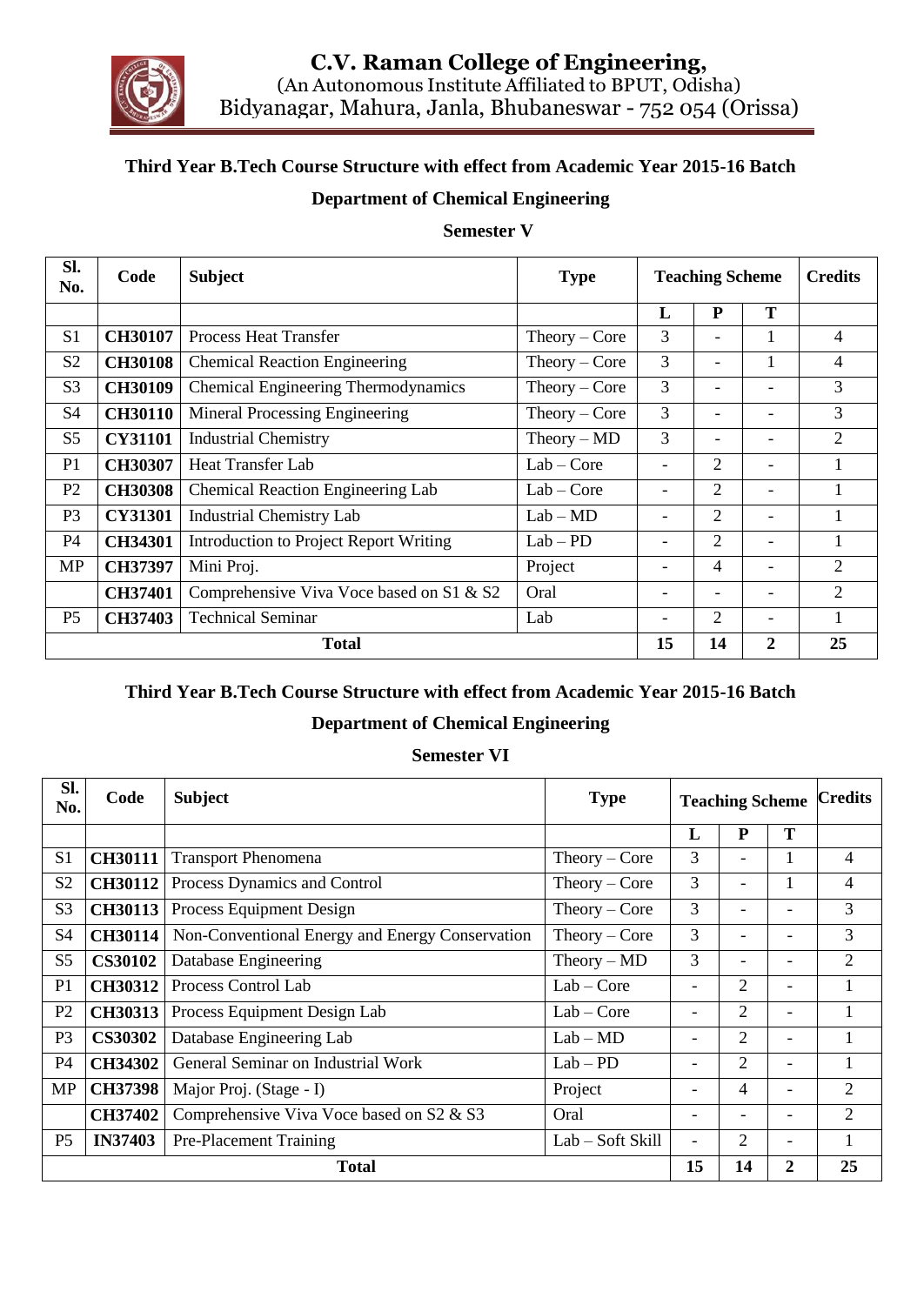

# **CH30107: PROCESS HEAT TRANSFER [3-1-0]**

**Credits**: 04 **Teaching Scheme: -** Theory 3 Hrs/Week

**Prerequisites**: NIL

#### **Objectives:**

1. To develop a good understanding of physical principles underlying heat transfer.

2. To understand the methodology and the quantitative approach of the process engineer and to be able to use this approach in problem solving.

#### **Course outcomes:**

**CO1:** Define the different processes in Heat transfer

**CO2:** Study about heat transfer coefficients & thermal Diffusivity in steady state and unsteady state.

**CO3:** To find out the LMTD for heat exchanger.

**CO4:** Detail study on different types of heat exchanger

**CO5:** Define Baffle, tube pitch and baffle spacing

**CO6:** Study about fin and fin efficiency

#### Unit I (8 Hrs)

**U.1.1: Conduction Heat Transfer:** Introduction: Modes of heat transfer, basic laws of heat transfer, analogy between heat flow and electrical flow.

Conduction: The Fourier heat conduction equation, Steady-state one dimensional heat conduction through plane wall, cylindrical wall, spherical wall and composite structures. Heat transfer from extended surfaces, unsteady state heat conduction through a semi-infinite slab, cylindrical and sphere, Critical insulation of thickness.

**U.1.2: Self Study Topics:** Thermal conductivity of materials, insulators, engineering applications of heat transfer.

#### Unit 2: (9 Hrs)

## **U.2.1: Convection without Phase Change:**

Convection: The convective heat transfer coefficient, introduction to thermal boundary layer, Dimensionless numbers in heat transfer and their significance. Dimensional analysis: forced Convection, Analogy between heat and momentum transfer: Reynold"s Prandtl and Colburn analogies. Heat transfer to liquid metals and Heat transfer for tubes in cross flow. Natural Convection: Grashoff number, Natural convection from vertical and horizontal surfaces. **U.2.2: Self Study Topics:** Natural and forced convection systems, different types of fins.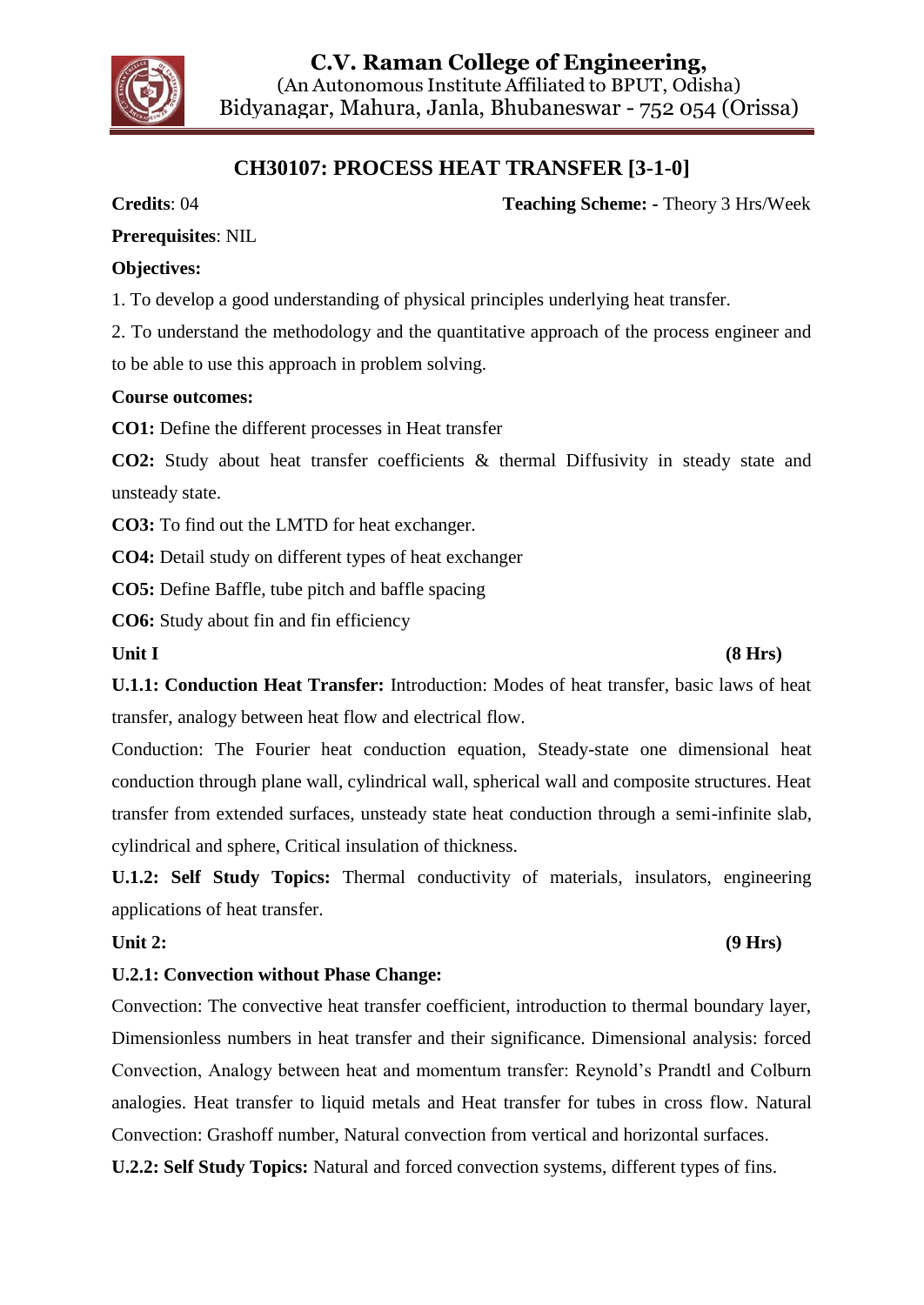

#### Unit 3: (8 Hrs)

**U.3.1: Convection with Phase Change and Radiation:** Heat Transfer with phase change: Heat transfer from condensing vapours: film and drop-wise condensation, Condensation of superheated vapours. Heat transfer to boiling liquids. Boiling of saturated liquids: Pool boiling of saturated liquid, maximum heat flux and critical temperature, minimum flux and film boiling, sub cooled boiling.

Heat transfer by radiation: Thermal radiation, Black body radiation, Kirchhoff's law, emisisivilty, grey body, laws of black body radiation, geometric factor, Radiation in enclosures with black surfaces and grey surfaces. Combined heat transfer by conduction, convection and radiation.

**U.3.2: Self Study Topics:** Condensers and boilers, radiation heat transfer systems.

**Unit – 4: (8 Hrs)**

**U.4.1:Heat Exchanges:** Classification of heat exchangers, double pipe heat exchangers, Shell and tube heat exchangers, fouling factors, LMTD method for heat exchanger calculation to estimate heat transfer area and overall heat transfer coefficient, Heat Exchanger effectiveness, Fouling factors.

**U.4.2: Self Study Topics:** Different types of heat exchangers, compact heat exchangers.

**Unit - 5 (7 Hrs)**

**U.5.1: Evaporation:** Types of evaporators, capacity and economy of evaporators. Boiling point elevation and Duhring's rule Material and Energy evaporators, Methods of feeding, capacity and economy of multiple effect evaporators.

**U.5.2: Self Study Topics:** Different types of evaporators.

**Note:** Five assignments to be given to the students on Self-Study, comprising of one assignment from each unit.

# **Textbooks and References:**

- 1. Heat Transmission, Mc Adams, W. H.,
- 2. A course on heat and mass transfer, A. Domkundware, Dhanpat Ray and sons publication
- 3. Process Heat Transfer Kern D. Q., Tata McGraw Hill, 1997
- 4. Heat and mass transfer, R.K Rajput, S. Chand publication
- 5. Engineering Heat Trasnfer (6th Edition) Gupta, C. P. & Prakash, R., Nom Chand & Bros., Roorkee (1994).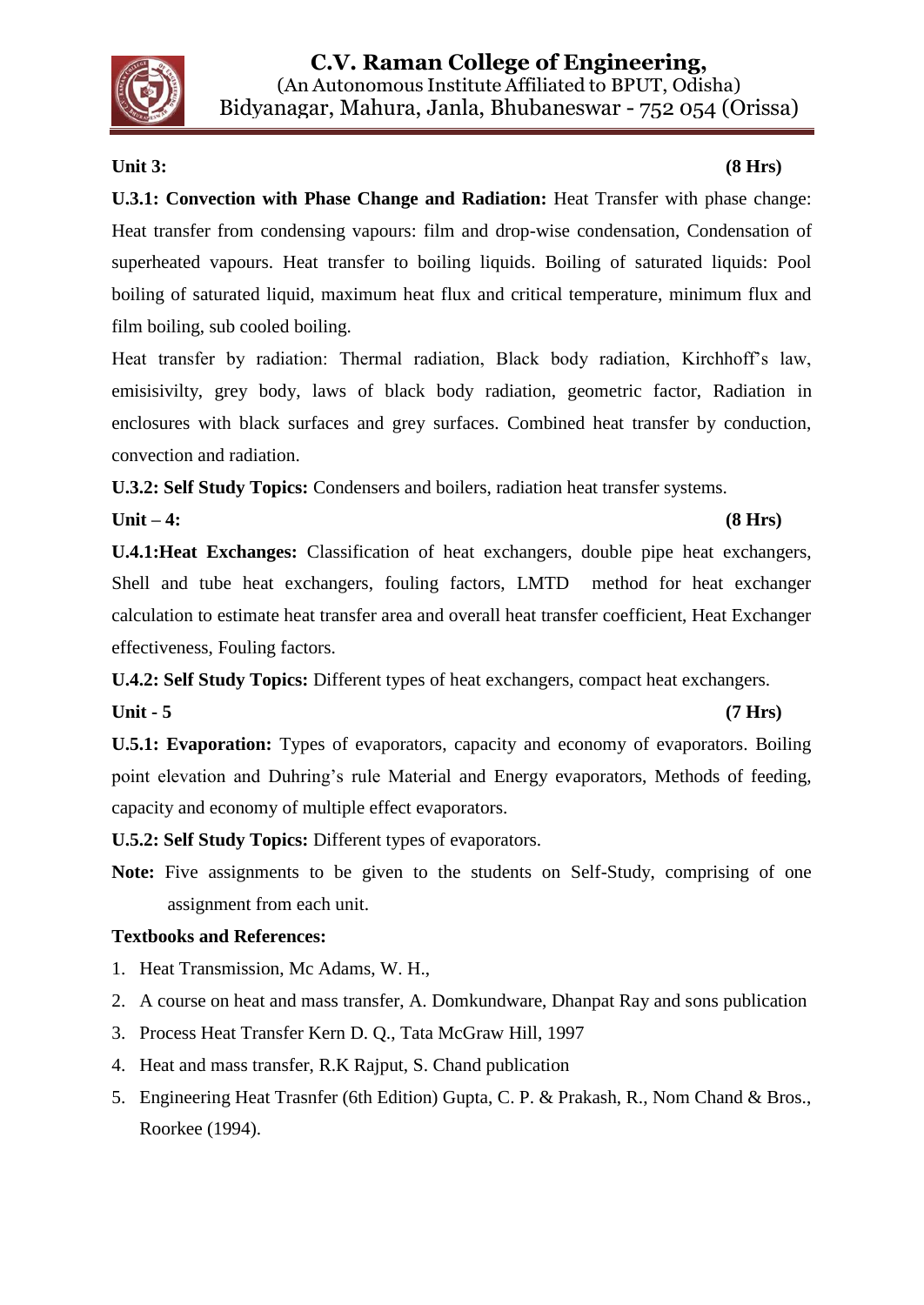

- 6. Mc Cabe W. L. & Smith J. C. & Harriot P, Unit Operations of Chemical Engineering (5th Edition), McGraw Hill, New York.
- 7. Heat Transfer, Holman J. P., McGraw Hill, 7th edition, 1993

#### **Open source learning:**

http://nptel.ac.in/

<http://ocw.mit.edu/courses/chemical-engineering/>

# **CH30107: PROCESS HEAT TRANSFER (TUTORIAL)**

#### **Teaching Scheme:** Tutorial 1 Hrs/Week

#### **Objectives:**

- To get better inside to Process dynamics through numerical.
- To develop a good understanding of physical principles underlying heat transfer.
- To understand the methodology and the quantitative approach of the process engineer and to be able to use this approach in problem solving.

#### **List of Assignment:**

- 1. Assignment based on Thermal conductivity of materials, insulators, engineering applications of heat transfer.
- 2. Assignment based on Natural and forced convection systems, different types of fins.
- 3. Assignment based on Condensers and boilers, radiation heat transfer systems
- 4. Assignment based on Different types of evaporators.
- 5. Assignment based on Different types of heat exchangers, compact heat exchangers.
- 6. More numerical for Natural and forced convection systems
- 7. Numerical for radiation heat transfer systems.
- 8. Numerical for evaporators.
- 9. Numerical based on heat exchangers
- 10. Numerical based on design of heat exchanger system using bode plot

#### **Text Books:**

- 1. Mc Cabe W. L. & Smith J. C. & Harriot P, Unit Operations of Chemical Engineering (5th Edition), Mc Graw Hill, New York.
- 2. Process Heat Transfer, Kern D. Q., Tata McGraw Hill, 1997.

#### **Reference Books:**

1. Heat Transmission, McAdams, W. H.,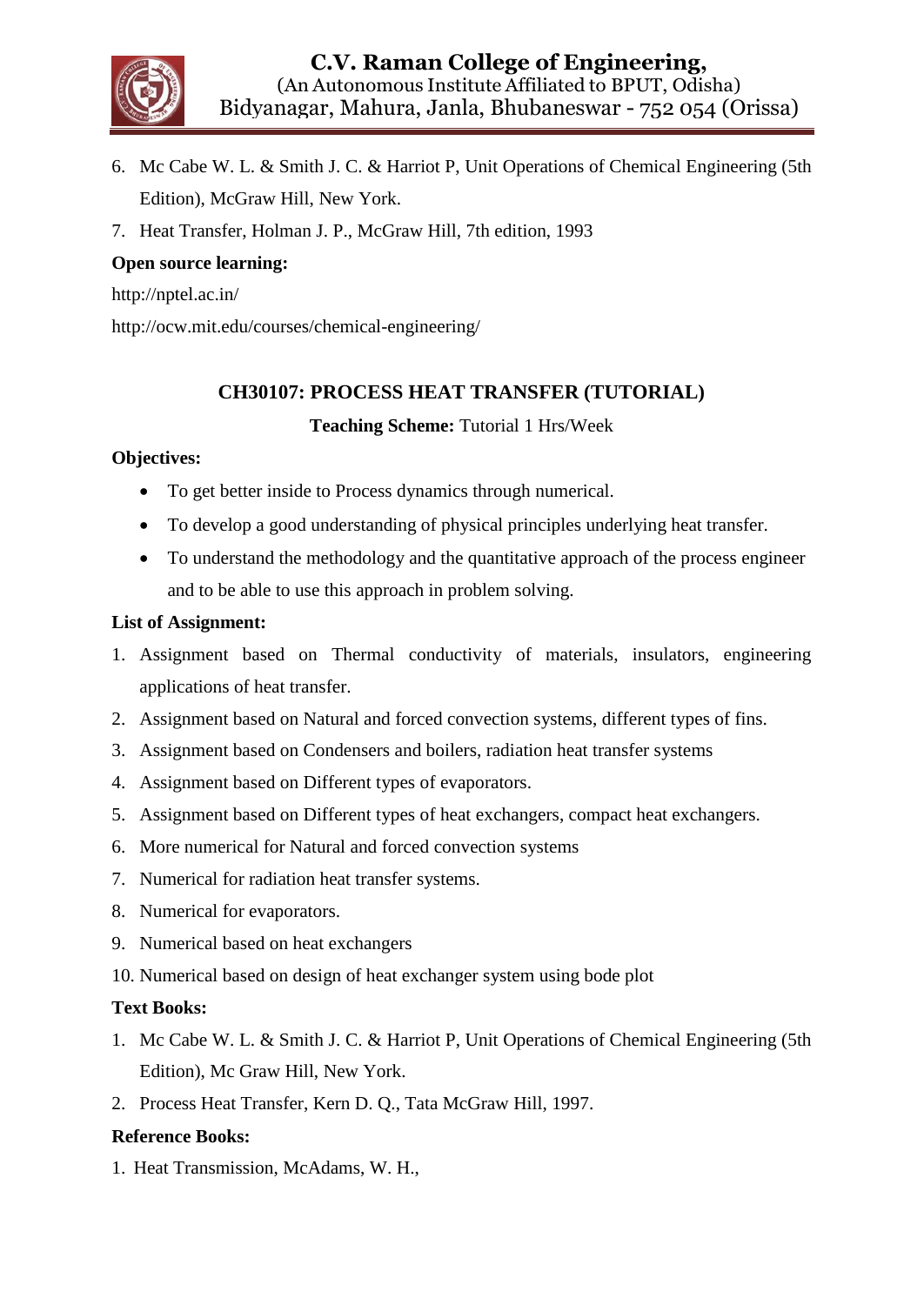

- 2. A course on heat and mass transfer, A. Domkundware, Dhanpat Ray and sons publication
- 3. Heat and mass transfer, R.K Rajput, S. Chand publication
- 4. Engineering Heat Transfer (6th Edition) Gupta, C. P. & Prakash, R., Nom Chand & Bros., Roorkee (1994).
- 5. Heat Tranfer", Holman J. P., McGraw Hill, 7th edition, 1993

#### **Open source learning:**

http://nptel.ac.in/

<http://ocw.mit.edu/courses/chemical-engineering/>

## **CH30108: CHEMICAL REACTION ENGINEERING [3-1-0]**

**Credits: 04 Teaching Scheme: -** Theory 03Hrs/Week

**Prerequisites**: Chemical Kinetics

**Objectives:** Understandings with different types of reactions and design of various types of reactors in process industries

#### **Course Outcomes:**

#### **After the completion of the course, the students will be able to**:

**CO1.** Develop rate laws for homogeneous reactions.

**CO2.** Design of ideal reactors for single and complex reactions.

**CO3.** Develop skills to choose the right reactor among single, multiple, recycle reactor, etc. schemes.

**CO4.** Analyze multiple reactions carried out both isothermally and non-isothermally in flow and batch reactors.

**CO5.** Understand different steps in reaction mechanisms on catalytic surfaces and identify the rate-determining step.

**CO6.** Work together to solve both open-ended and closed-ended reaction engineering problems.

#### **Course Details:**

**Unit 1**

#### **Title: Introduction of Chemical reaction (08 Hrs)**

**U1.1.** Introduction and general overview of the subject, kinetic study of homogeneous reactions, elementary and non-elementary reactions, Concentration and temperature dependent term of a rate equation for different orders, Collision theory, Transition -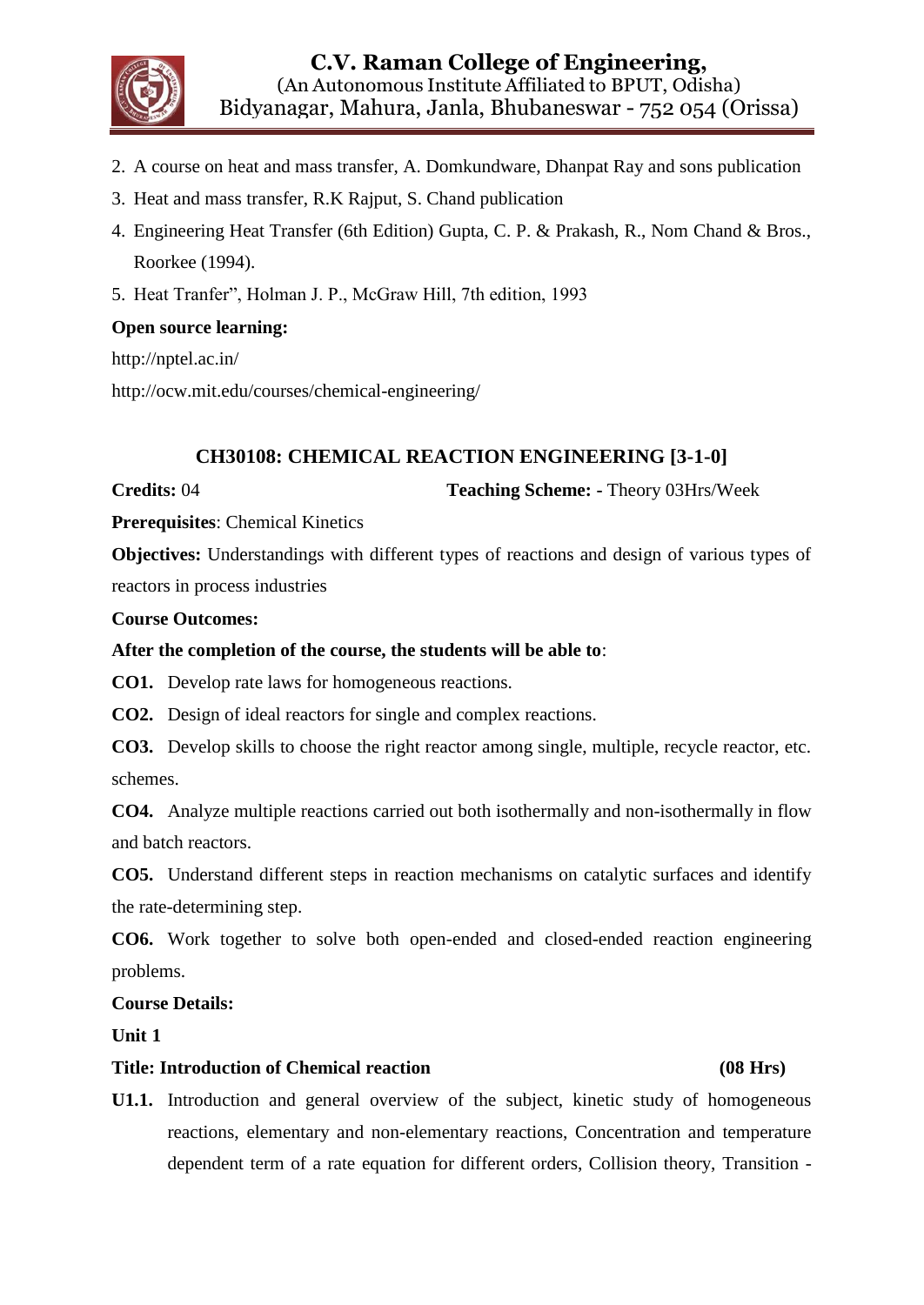state theory and Arrhenius theory.

**U1.2. Self Study Topics:** Mechanisms for various reactions.

# **Unit 2**

# **Title: Batch reactor system (08 Hrs)**

- **U2.1.** Analysis and Interpretation of batch reactor data for reversible and irreversible reactions, various methods of analysis of batch reactor data (including variable volume and variable pressure data), Isothermal batch reactor design.
- **U2.2. Self Study Topics:** Non isothermal design.

# **Unit 3**

# **Title: Continuous flow reactors (CSTR and PFR) (08 Hrs)**

- **U3.1.** Homogeneous flow reactors (continuous) : Design equations for steady state plug flow reactor (PFR) and steady state Continuous Stirred Tank Reactor (CSTR), data analysis in flow reactors, mean residence time, space time, space velocity
- **U3.2. Self Study Topics:** Comparison of both types of reactors i.e. CSTR and PFR.
- **Unit 4**

## **Title: Mixed flow Reactors (08 Hrs)**

- **U4.1.** Combined reactors, Reactors in parallel and in series, size comparison of single reactors, recycle reactors (PFR and CSTR).
- **U4.2. Self Study Topics:** Optimization for set of different reactors.
- **Unit 5**

# **Title: Qualitative and Quantitative treatment and Non- ideal flow (08 Hrs)**

- **U5.1.** Design for parallel reactions, product distributions, contacting patterns for reactions in parallel, quantitative treatment of product distribution, selectivity, multiple reactions, and qualitative treatment of batch, PFR and mixed reactors. Basics of non-ideal flow, RTD, Age distribution of fluid, pulse experiment, relationship between F and E curve only, Introduction to heterogeneous systems and catalysis.
- **U5.2. Self Study Topics:** Study of heterogeneous reactor systems and catalysis.
- **Note:** Five assignments to be given to the students on Self-Study, comprising of one assignment from each unit.

## **Text Books:**

- T1. "Chemical Reaction Engineering", Octave Levenspiel, Wiley, 3<sup>rd</sup> Edition, 2006.
- T2. "Elements of Chemical Reaction Engineering", H. Scott Fogler, Prentice-Hall, 4<sup>th</sup>

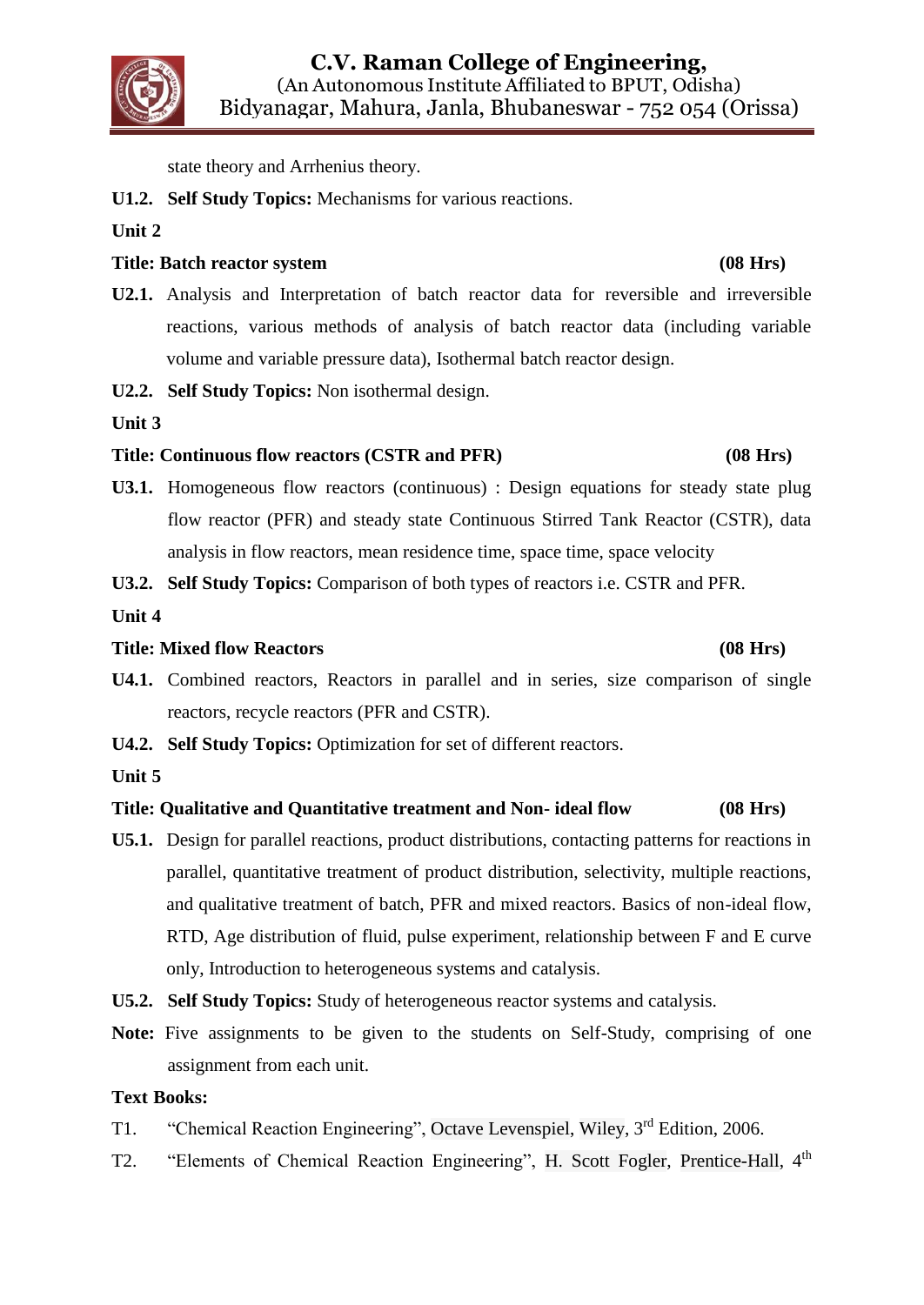

Edition, 2009.

## **Reference Book:**

R1. "Fundamentals of Chemical Reaction Engineering", Robert J. Davis, Mark E. Davis, Dover Publications, 2012.

## **Open source learning**

http://nptel.ac.in/

<http://ocw.mit.edu/courses/chemical-engineering/>

# **CH30108: CHEMICAL REACTION ENGINEERING (Tutorial)**

# **Teaching Scheme:** Tutorial 1 Hrs/Week

**Objectives:** Identification and understanding of different types numerical problems in relation to the various reaction mechanisms with different orders and design of various types of reactors.

# **List of Assignments:**

1. Assignment based on kinetic study of homogeneous reactions.

2. Assignment based on a rate equation of different orders.

3. Numerical based on Arrhenius equation.

4. Assignment based on analysis and interpretation of batch reactor data for both reversible and irreversible reactions.

5. Assignment based on various methods of analysis of batch reactor data (including variable volume and variable pressure data).

4. Numerical based on isothermal batch reactor design data.

5. Assignment based on design data for steady state plug flow reactor (PFR).

6. Assignment based on design data for steady state Continuous Stirred Tank Reactor (CSTR).

7. Numerical based on selectivity, multiple reactions.

8. Assignment based on relationship between F and E curves.

# **Text Books:**

- T1. "Chemical Reaction Engineering", Octave Levenspiel, Wiley, 3<sup>rd</sup> Edition, 2006.
- T2. "Elements of Chemical Reaction Engineering", H. Scott Fogler, Prentice-Hall, 4<sup>th</sup> Edition, 2009.

# **Reference Book:**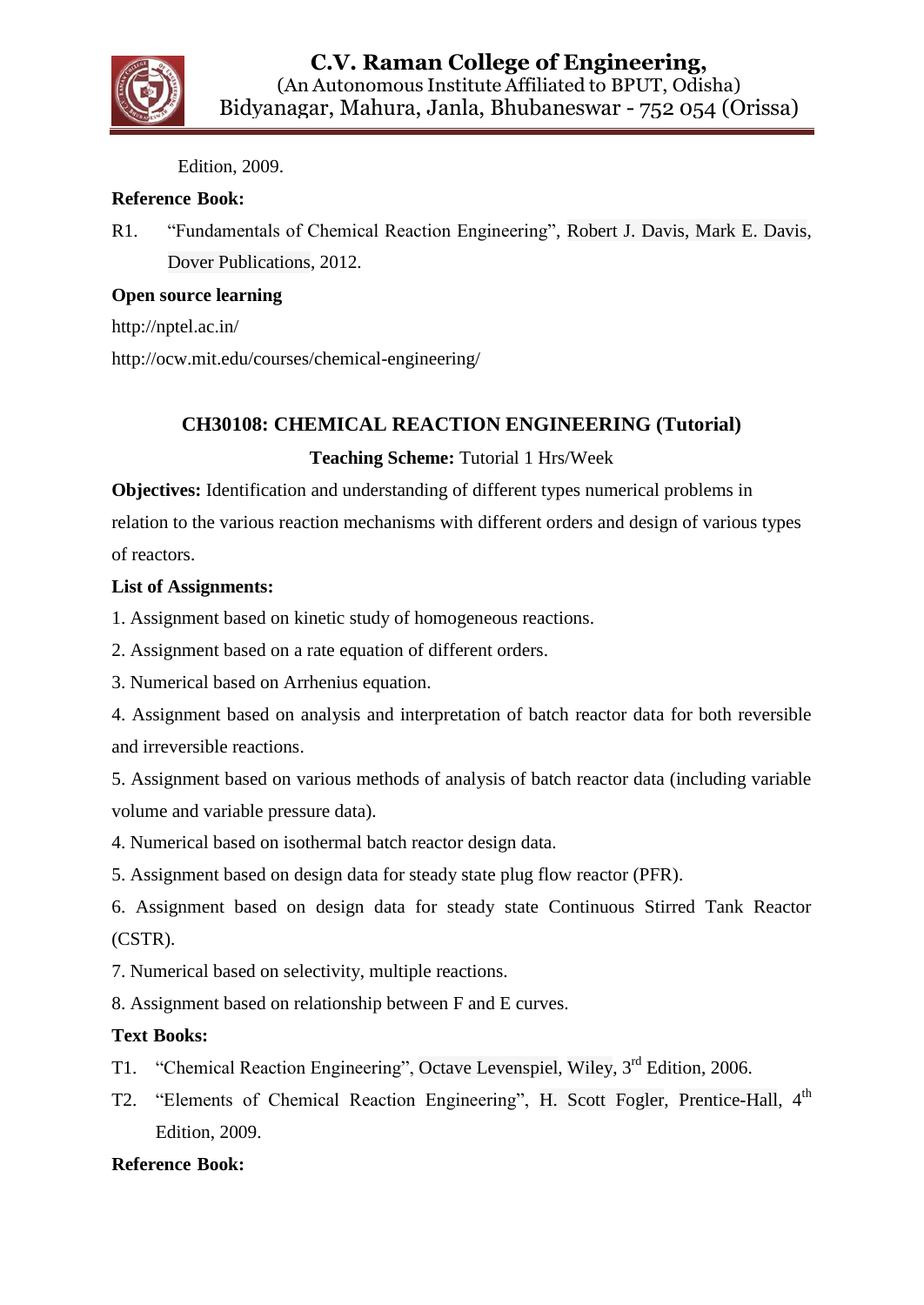

R1. "Fundamentals of Chemical Reaction Engineering", Robert J. Davis, Mark E. Davis, Dover Publications, 2012.

#### **Open source learning:**

http://nptel.ac.in/

<http://ocw.mit.edu/courses/chemical-engineering/>

# **CH30109: CHEMICAL ENGINEERING THERMODYNAMICS [3-0-0]**

**Credits:** 3 **Teaching Scheme: Theory** 03 Hrs/Week

**Prerequisites:** Basic concept of thermodynamics.

#### **Objectives:**

- 1. Understanding the fundamental concepts of thermodynamics.
- 2. Understanding the significance of thermodynamics in chemical engineering.
- 3. Understanding the thermodynamics for application in chemical engineering.
- 4. Understanding the application of thermodynamics to solve complex chemical engineering problems using data, and models.

#### **Course Outcomes:**

#### **After the completion of the course, the students will be able to**:

**CO1.** Demonstrate understanding of the concepts of conservation of mass, energy and basic laws of thermodynamics.

**CO2.** Formulate and solve engineering problems in classical thermodynamics involving closed and open systems for both steady state and un steady state processes.

**CO3.** Apply Laws of Thermodynamics and entropy concepts in analyzing the thermal efficiencies of heat engines and conceptualize the design of a basic heat pump and refrigerator.

**CO4.** Understand the properties of pure substances using various equations of state and concept of fugacity, phase equilibrium and interrelationship of various thermodynamic properties.

**CO5.** Understand vapour liquid equilibria for ideal and non-ideal solution through P-T, P-xy, T-x-y diagram and estimate vapour liquid properties.

**CO6.** Estimate equilibrium compositions of chemical reactions and two-phase liquid/vapor mixtures in both ideal and non-ideal conditions.

#### **Course Details:**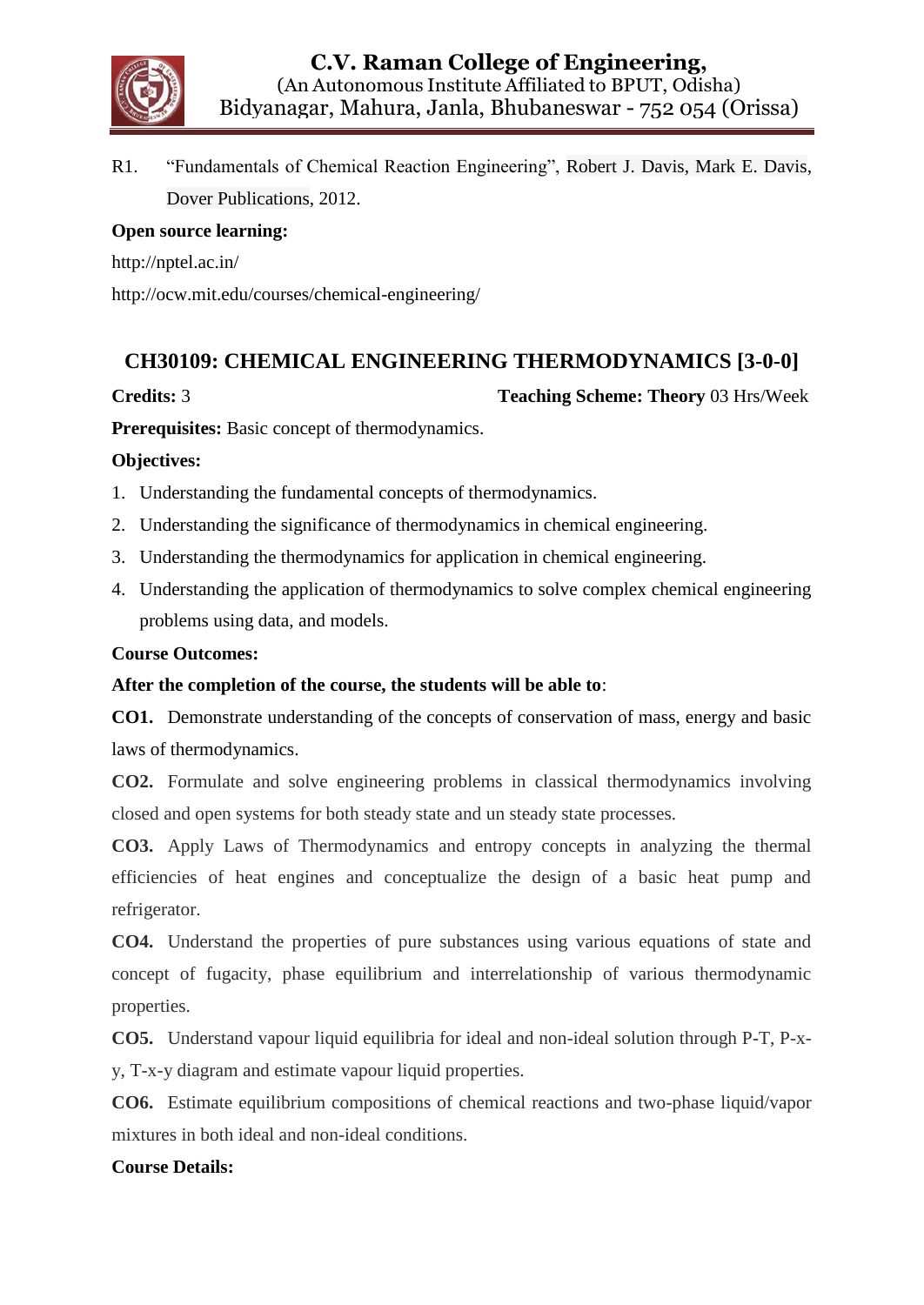

#### **Title: Basic Concepts of Chemical Engineering Thermodynamics**

**U1.1.** System, surrounding and processes. Closed and open system. Intensive and extensive properties. State and path functions. Equilibrium state and Phase rule. Zeroth law. Conservation of energy. Laws of thermodynamics. Law of cyclic and non-flow processes. Derivation for closed system and steady state flow processes. Thermodynamic process consideration under the effect pressure, temperature, volume, mass.

**U1.2. Self Study Topics:** Problems solving considering the effects of pressure, temperature, volume and mass in different conditions and phase rule.

#### **Unit 2** (08 Hrs)

#### **Title: Laws of Thermodynamics and their significances**

**U2.1.** First law of thermodynamics. Applications to steady, non-steady flow and other engineering problems. Limitations of the first law. Second law of thermodynamics. Carnot principle, heat engine, thermodynamic temperature scales, enthalpy, entropy, entropy changes, work function. Entropy balance for open system. Third law of thermodynamics. Gibbs free energy.

**U2.2. Self Study Topics:** Problems solving based on first and second laws of thermodynamics considering various thermodynamic conditions.

## **Title: Properties of Pure Substances**

**U3.1.** PVT behaviour of pure substance. Ideal gas law, cubic equations and viral equations of state and applications. Generalized correlations for gases and liquids. Acentric factor, compressibility factor. Different processes following ideal gas law. Relationship among  $C_P$ and CV. Exact and inexact differentials. Polytropic processes. Chemical potential, Fugacity, Fugacity Coefficient. Gibbs-Helmholtz equation.

**U3.2. Self Study Topics:** Problems solving based on Fugacity, Fugacity Coefficient, C<sub>P</sub> and CV, compressibility factor, cubic equations and viral equation of state.

#### Unit 4 (08 Hrs)

#### **Title: Thermodynamic Properties of Solutions**

**U4.1.** Partial molar properties. Henry"s law and dilute solutions. Criteria of phase equilibrium and stability. Gibbs-Duhem theorem. Changes in thermodynamic properties and their inter-

#### Unit 3 (08 Hrs)

#### Unit 1 (08 Hrs)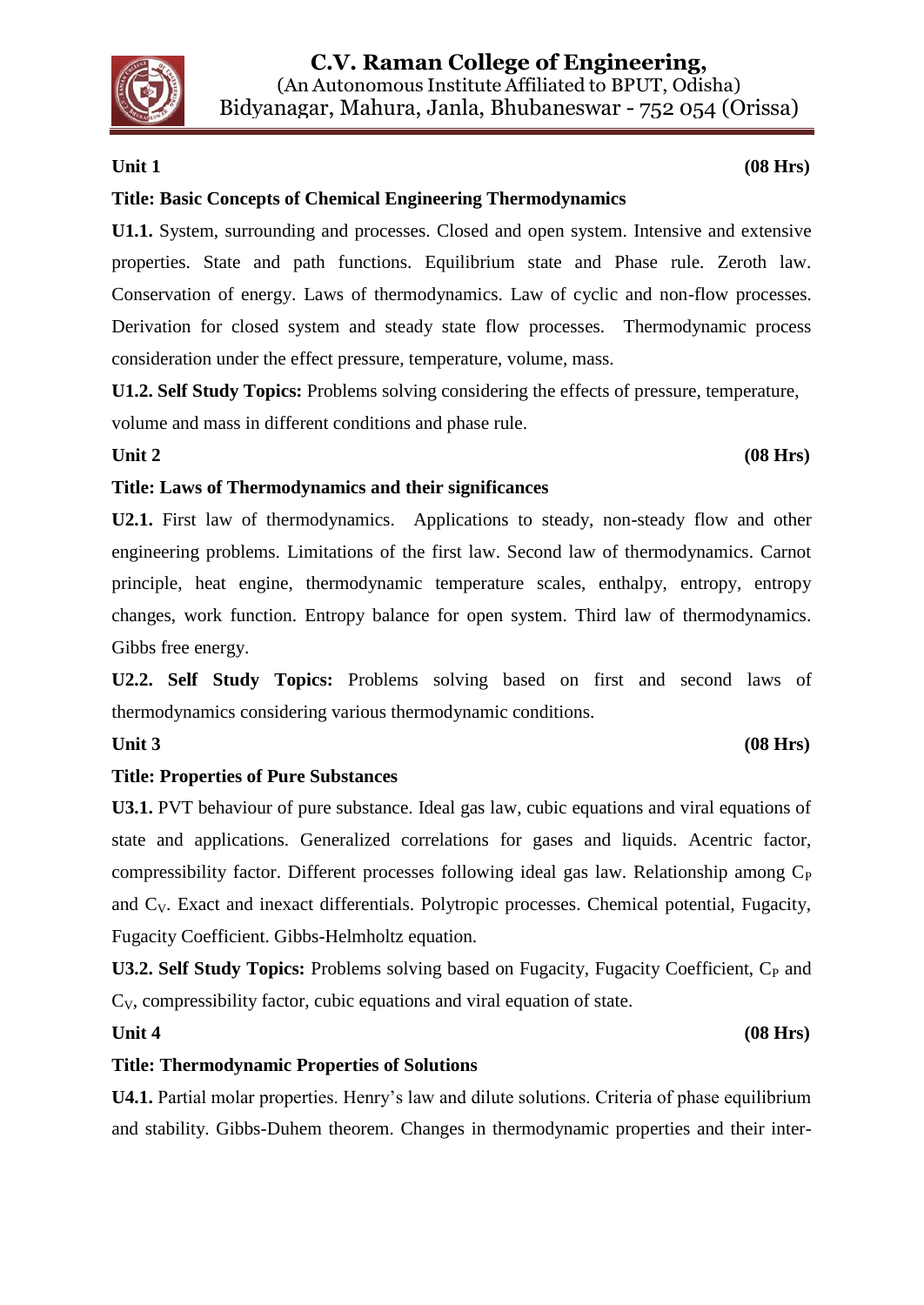

relationships. Residual properties. Activity and activity coefficient. Excess Gibbs energy. Lewis – Randall Rule.

**U4.2. Self Study Topics:** Problems solving based on phase equilibrium and Henry"s law.

Unit 5 (08 Hrs)

## **Title: Solution Thermodynamics**

**U5.1.** VLE – qualitative behaviour. Vapour-liquid equilibria. VLE in ideal and non-ideal solutions. Ideal solutions use of Raoult's law. P-T, P-x-y and T-x-y diagrams. Calculation of activity coefficient using Gibbs-Duhem equation. Positive and negative deviation from Raoult's law. Azeotrope mixture, bubble pressure, dew pressure, bubble temperature, dew temperature.

**U5.2. Self Study Topics:** Problems solving based on activity coefficient and P-T, P-x-y and T-x-y diagrams and vapour-liquid equilibria under different considerations.

**Note:** Five assignments to be given to the students on Self-Study, comprising of one assignment from each unit.

# **Text Books:**

- 1. Introduction to Chemical Engineering Thermodynamics, J. M. Smith, H. C. Van Ness and M. M. Abott, Tata McGraw Hill International edition, 7<sup>th</sup> ed., 2010.
- 2. Chemical Engineering Thermodynamics, YVC Rao, University Press, 6<sup>th</sup> ed., 2000.

# **Reference Books:**

- 1. Thermodynamics: An Engineering Approach, Cengel YA and Boles MA, McGraw Hill, 3rd Ed., 1998.
- 2. Chemical Engineering Thermodynamics, Daubert T.E., McGraw Hill, 4<sup>th</sup> ed., 1986.

## **Open source learning**

http://nptel.ac.in/

<http://ocw.mit.edu/courses/chemical-engineering/>

# **CH30110: MINERAL PROCESSING ENGINEERING [3-0-0]**

# **Credits:** 03 **Teaching Scheme:** Theory 3Hrs/Week

**Prerequisites**: Nil

**Objectives:** Mineral Processing Technology lies in its clear exposition of the principles and practice of mineral processing; nowadays mineral processing is very important subject for the students as many industries like steel, aluminum and other industries developing day by day.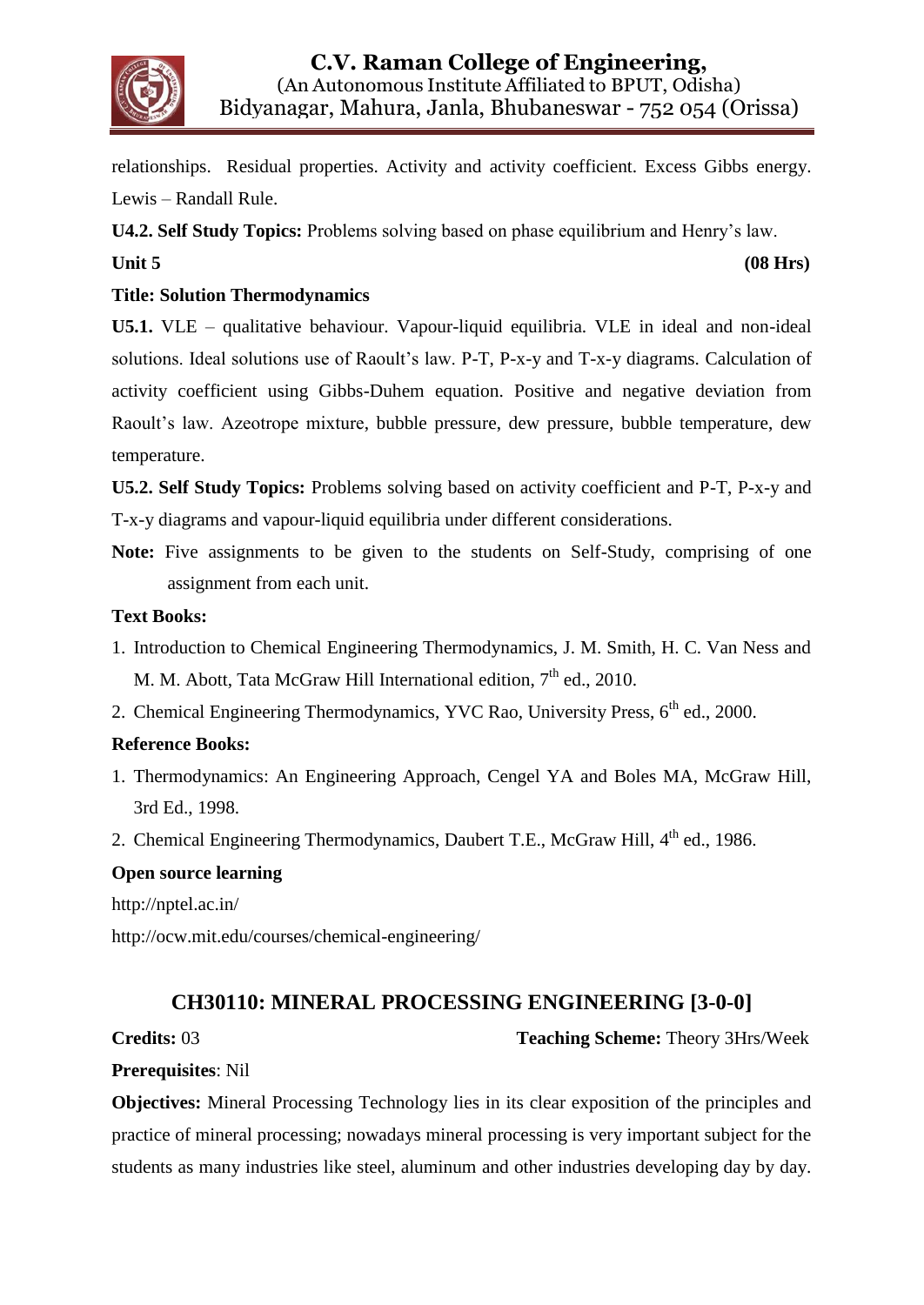

This course covers the extraction of minerals from ores by using different unit operations.

#### **Course Outcomes:**

#### **After the completion of the course, the students will be able to**:

**CO1. S**tudy about ore, mineral and mineral dressing.

**CO2.** Develop the flow sheet for mineral processing for different industrial minerals.

**CO3.** Aware on unit operations using in gravity separation process, concentration criterion.

**CO4.** Acquire the knowledge on separation of magnetic material from ore using different units, thermal treatment of magnetic materials.

**CO5.** Study the pyrometallurgical process in ore industry and application of high temperature for recovery of minerals from ores, introduction to hydrometallurgy.

**CO6.** Apply the techniques for the separation of minerals/elements and the rate kinetic study process using hydrometallurgical process.

#### **Course Details:**

**Unit – 1 (8 Hrs)**

#### **Title: Introduction to mineral processing**

#### **U1.1**

Minerals and ores, Mass balancing methods, Metallurgical accounting, Use of size analyses in mass balancing, Recovery and concentrate weight equation, Mass balance in a circuit.

**U1.2 Self-Study Topics:** Plant for dressing gravel, plant for the preparation of high grade coal.

**Unit 2** (8 Hrs)

## **Title: Gravity separation techniques**

**U2.1** 

Introduction to gravity separation, Jigging (Jigs), Tabling (Shaking Tables), Dense Medium Separation Principle, Sink-float method, Principles of froth flotation, Define collectors, depressants, Frothers, activators.

**U2.2 Self-Study Topics:** Plant for the gravity concentration of a tin ore.

**Unit – 3 (8 Hrs)**

## **Title: Magnetic and electrical separation**

## **U3.1**

Principles of magnetic, types of magnetic separator, low intensity separator, high intensity separator, high gradient magnetic separator, electrical separation.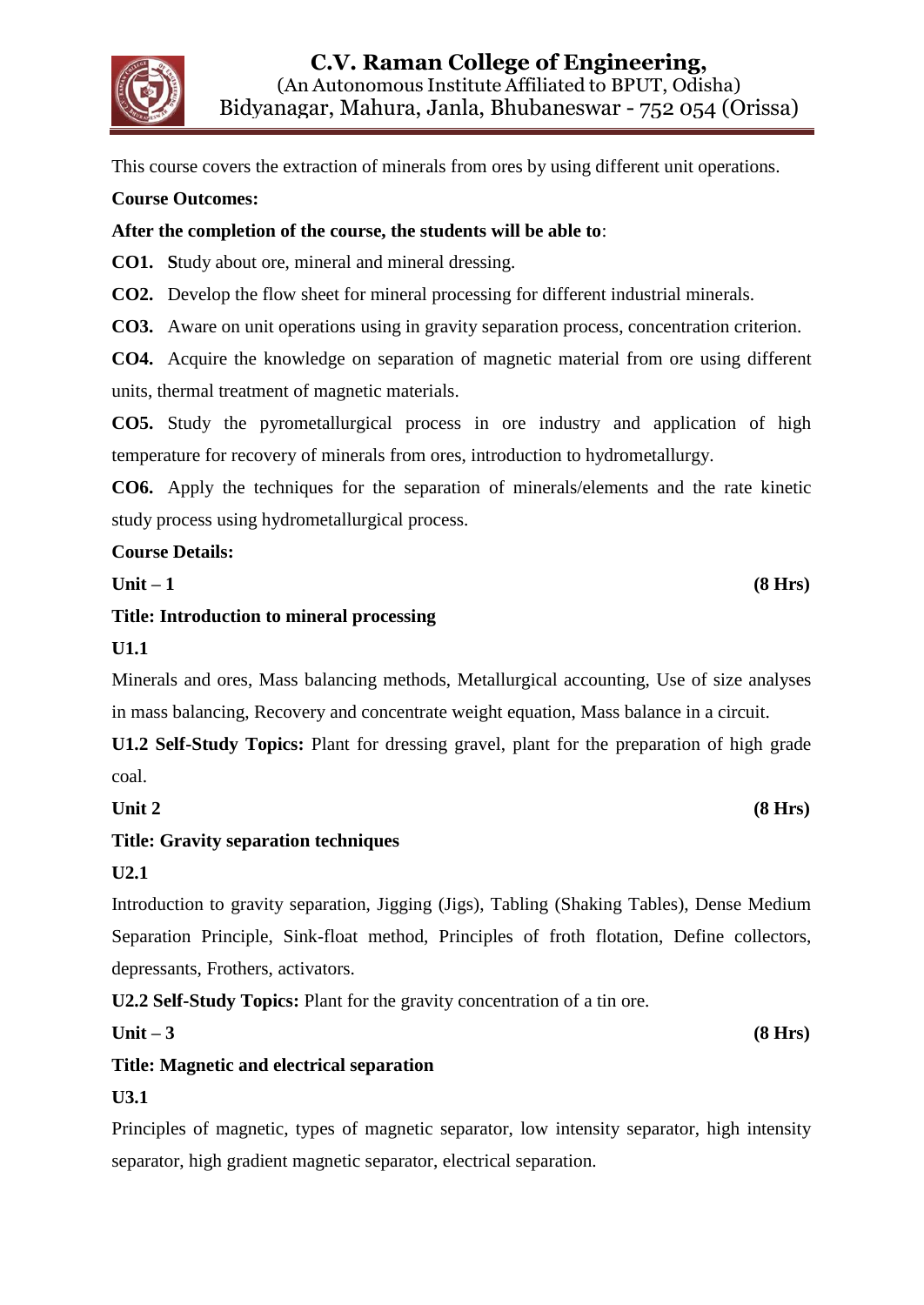

**U3.2 Self-Study Topics:** Concentrating plant for a magnetic ore.

**Unit – 4 (8 Hrs)**

# **Title: Thermal methods in processing of Ores**

## **U4.1**

Roasting, Sintering, Calcination, Pelletisation and briquetting. Chemical and electrochemical methods in mineral processing leaching, leaching process variables, Dump and heap leaching, Acid Leaching, Bacteria leaching.

**U4.2 Self-Study Topics:** Flow sheet for removal of iron from kaolin clay.

**Unit – 5 (8 Hrs)**

# **Title: Hydrometallurgy**

# **U5.1**

Solid-liquid separation in hydrometallurgy, solution purification, Amalgamation and cyanidation.

**U5.2 Self-Study Topics:** Plant for the recovery of gold by amalgamation and flotation.

**Note:** Five assignments to be given to the students on Self-Study, comprising of one assignment from each unit.

## **Text Books:**

**T1.** Mineral processing technology by B.A.Wills and T. J. Napier-Mum, 7<sup>th</sup> Edition.

**T2.** Principle of Mineral Dressing, Gaudin, A. M. and Prior, B.J.TMH Edition.

# **Reference Books:**

**R1.** Handbook of hydrometallurgy.

**R2.** Introduction to mineral processing, G. Kelly, David J. Spottiswood, 3<sup>rd</sup> Edition.

## **Open source learning:**

http://nptel.ac.in/

<http://ocw.mit.edu/courses/chemical-engineering/>

# **CY31101: INDUSTRIAL CHEMISTRY [3-0-0]**

**Credits:** 02 **Teaching Scheme:** Theory 03Hrs/Week

**Prerequisites**: Basic knowledge in Chemistry

# **Objectives:**

1. To develop the different water treatment processes. .

2. To understand the different industrial fuels and its applications.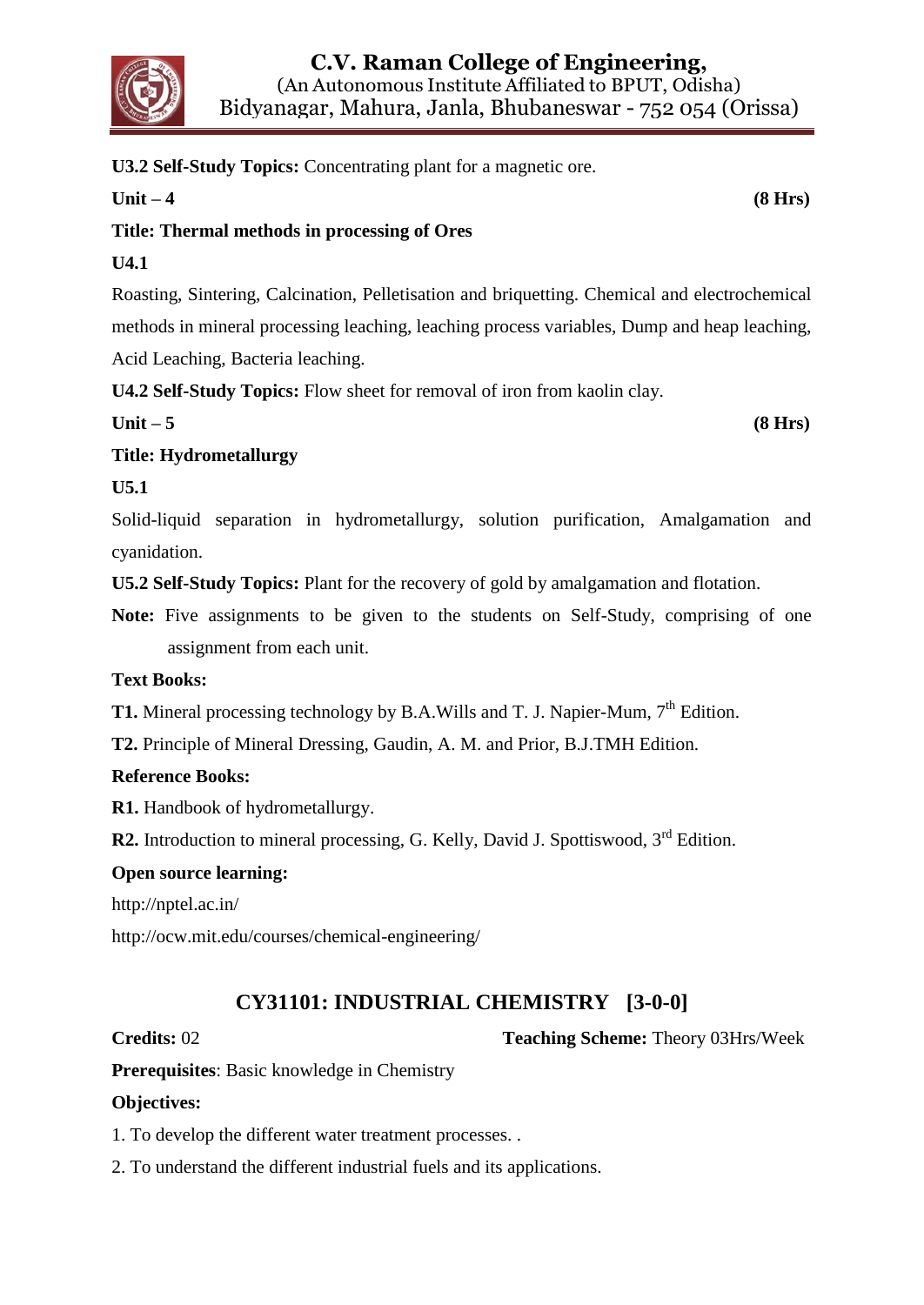

3. To understand the methods of preparation of acids, pesticides, pharmaceuticals, Fertilizers etc.

**Course outcomes:** 

#### **After the completion of the course, the students will be able to**

**CO1.** Have basic knowledge of different material balance chemical reactions and its importance.

**CO2.** Have knowledge of water softening methods used in industries.

**CO3.** Have basic knowledge of different batteries and fuels.

**CO4.** Understand the synthesis and application of different nano materials.

**CO5.** Have basic knowledge of different industrial engineering processes.

#### **Course Details:**

**Unit 1**

#### **Title: Material Balance (05 Hrs)**

**U1.1.** Material Balances Involving Chemical Reactions, Definition of Terms, Electrochemical Reactions, Recycling, Parallel and Bypassing Operations, Metallurgical Applications

**U1.2. Self Study Topics:** Problems based on materials balance calculation.

#### **Unit 2**

## **Title: Water Technology (05 Hrs)**

U2.1 Hardness of Water: Types of hardness, Units of hardness and their interrelation, Determination of hardness (EDTA method only). Disadvantage of hard water. Water softening technology (internal and external (limesoda, zeolite, and ion exchange methods) Desalination (electrodialysis, reverse osomosis, Determination of B.O.D and C.O.D of water sample.

U2.2. **Self Study Topics:** Water treatment methods adopted in Power plants

#### **Unit 3**

## **Title: Fuels and Battery technology (06 Hrs)**

U3.1 **Fuels**: Classification of fuels, calorific value, (Determination by Dulong"s formula), G.C.V & N.C.V Liquid fuel: Classification of petroleum, Refining of petroleum, Cracking, Knocking and anti-knocking, cetane and octane numbers. Unleaded petrol, synthetic petrol, power alcohol Gaseous Fuel: Producer gas, Water gas, LPG, CNG, Combustion Calculation. U3.2. **Battery technology**: Batteries and cells, Chemical batteries (dry, Lead acid & gel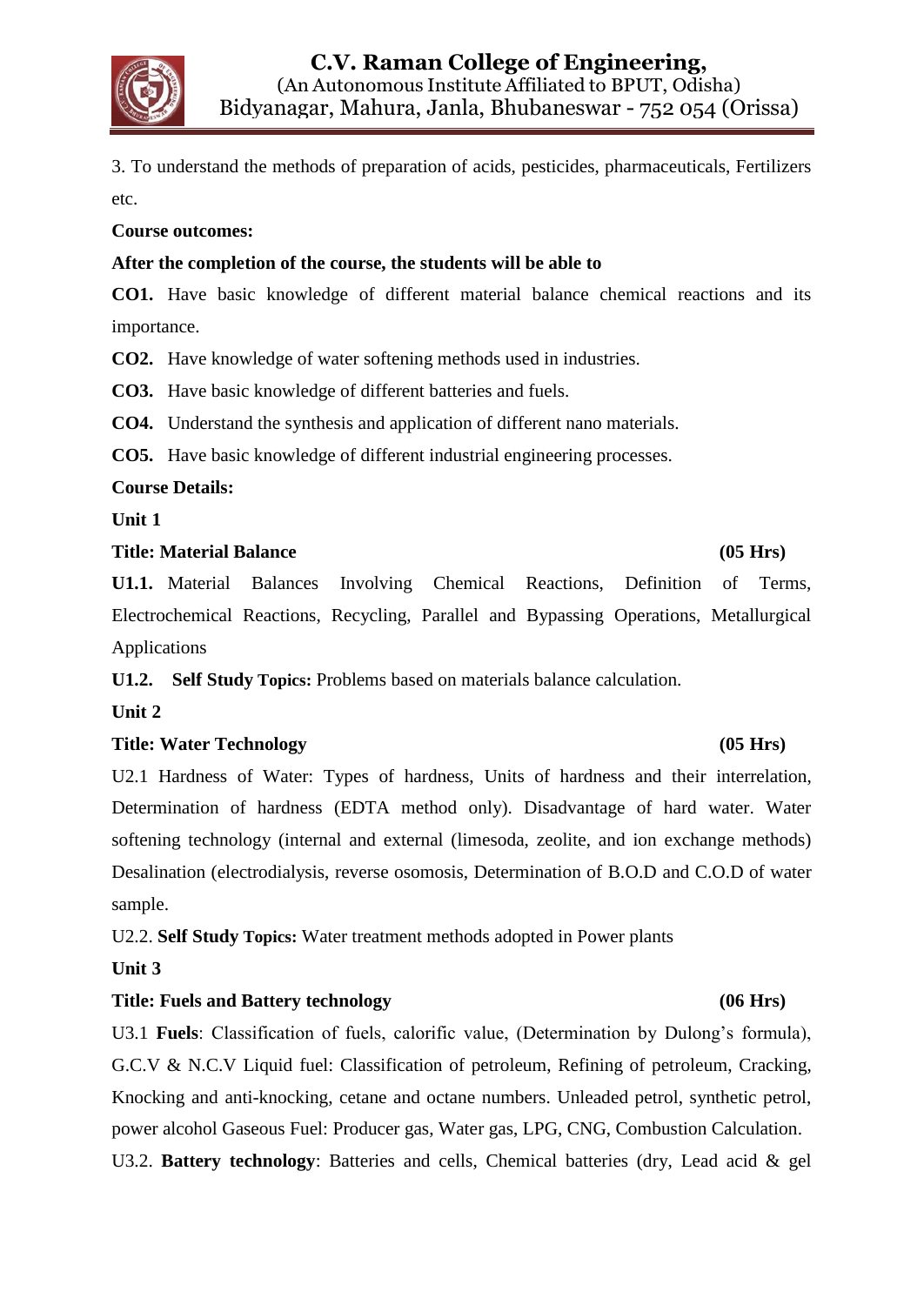

batteries) Alkaline batteries (Zinc-air, Aluminium-air, Nickel metal hydride battery) Reserve batteries (magnesium-copper, Gordan-magnesium battery)

U3.3 **Self Study Topics:** Application of new and renewable energy.

**Unit 4**

#### **Title: Polymer and Nano materials (05 Hrs)**

U4.1 **Polymer**: Polymer: Types, polymerization process and mechanisms. Synthesis and application of rubber

U4.2. **Nano materials**: Nano material; Carbon nano tube, (synthesis, properties and application.) Application of nano material in medicine, fuel cell

U4.3. **Self Study Topics:** Synthesis and application of Graphene.

## **Unit 5**

# **Title: Industrial Process Engineering (09 Hrs)**

# U5. 1. **Industrial Process Engineering**: Fermentation industries. A general discussion on fermentation conditions, manufacturing of penicillin. Pesticides and Pharmaceutical industries: DDT manufacture, BHC manufacture, Pharmaceutical industry: Synthesis of paracitamol, Process Engineering Aspects of manufacture of: inorganic acids (sulphuric acid, nitric acid, phosphoric acid), Fertilizers (ammonia, urea, phosphates)

U5.2. **Self Study Topics:** Processes parameters for different metallurgical industries.

Note: Five assignments to be given to the students on self study, comprising of one assignment from each unit.

## **Text Books:**

T1. Engineering Chemistry by Putti R. VIjayasararhy, PHI Ltd

T2. Engineering Chemistry by P. C. Jain and M. Jain

T3. Industrial Chemistry. By B. K. Sharma

## **Reference Books:**

R1. Engineering Chemistry by N Krishnamurthy, p vallinaygam, Dmadhavan, PHI Ltd

R2. Engineering Chemistry by Mary Jane Shultz, Cengage learning publication

R3. Engineering Chemistry by R.Gopalan, D.venkaapaya, and S Nagarajan, Vikas publishing house.

- R4. Encyclopedia of Chemical Technology, Kirk Othmer
- R5. Ulmann"s encyclopedia of Industrial Chemistry
- R6. Industrial Organic Chemistry, Weissermel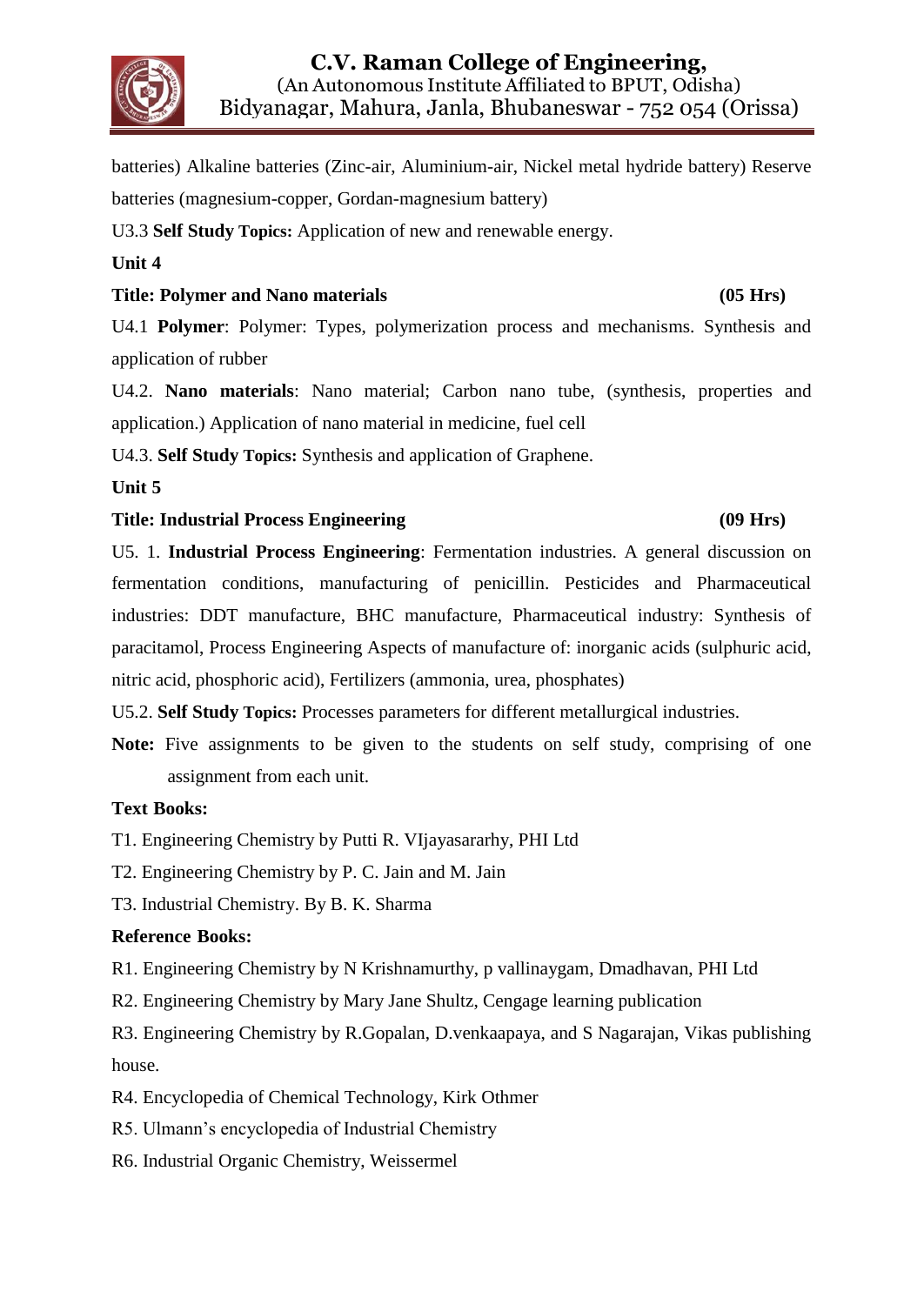

- R7. From Hydrocarbons to Petrochemicals, Hatch L.F. and Matar S.
- R8. Chemical Process Industries, Shreve B, Austin
- R9. Chemical Process Technology, Moulijn, M. and van Dippen.

# **CH30307: HEAT TRANSFER LAB [0-2-0]**

**Credits:** 01 **Teaching Scheme: -** Laboratory 2 Hrs/Week

## **Objectives:**

To understand the basic principles heat transfer by conduction, convection and radiation.

**Course outcomes:**

## **After the completion of the course, the students will be able to**

**CO1.** Determine thermal conductivity of various materials experimentally.

**CO2.** Analyze convection heat transfer process experimentally with the help of

representative process equipment like double pipe heat exchanger and Shell & tube heat exchanger, etc.

**CO3.** Solve heat transfer problems using empirical correlations.

**CO4.** Validate heat transfer process by conduction experimentally with the help of representative process equipment like composite wall, thermal conductivity of liquid, etc.

# List of **Experiments:** (Any Ten)

1. To find overall heat transfer coefficient in counter flow heat exchanger.

2. To find overall heat transfer coefficient in parallel flow heat exchanger.

3. To study and operate single effect evaporator and to find its steam economy.

4. To calculate the overall heat transfer coefficient in vertical condenser.

5. To calculate the overall heat transfer coefficient in horizontal condenser.

6. To determine overall heat transfer coefficient experimentally of shell and tube heat exchanger.

7. To find thermal conductivity of composite walls.

8. To find overall heat transfer coefficient, fin effectiveness and fin efficiency for finned tube heat exchanger.

9. Determination of heat transfer coefficient for film wise and drop wise condensation.

10. To study temperature distribution along the length of fin in forced convection heat transfer.

11. To study temperature distribution along the length of fin in free convection heat transfer.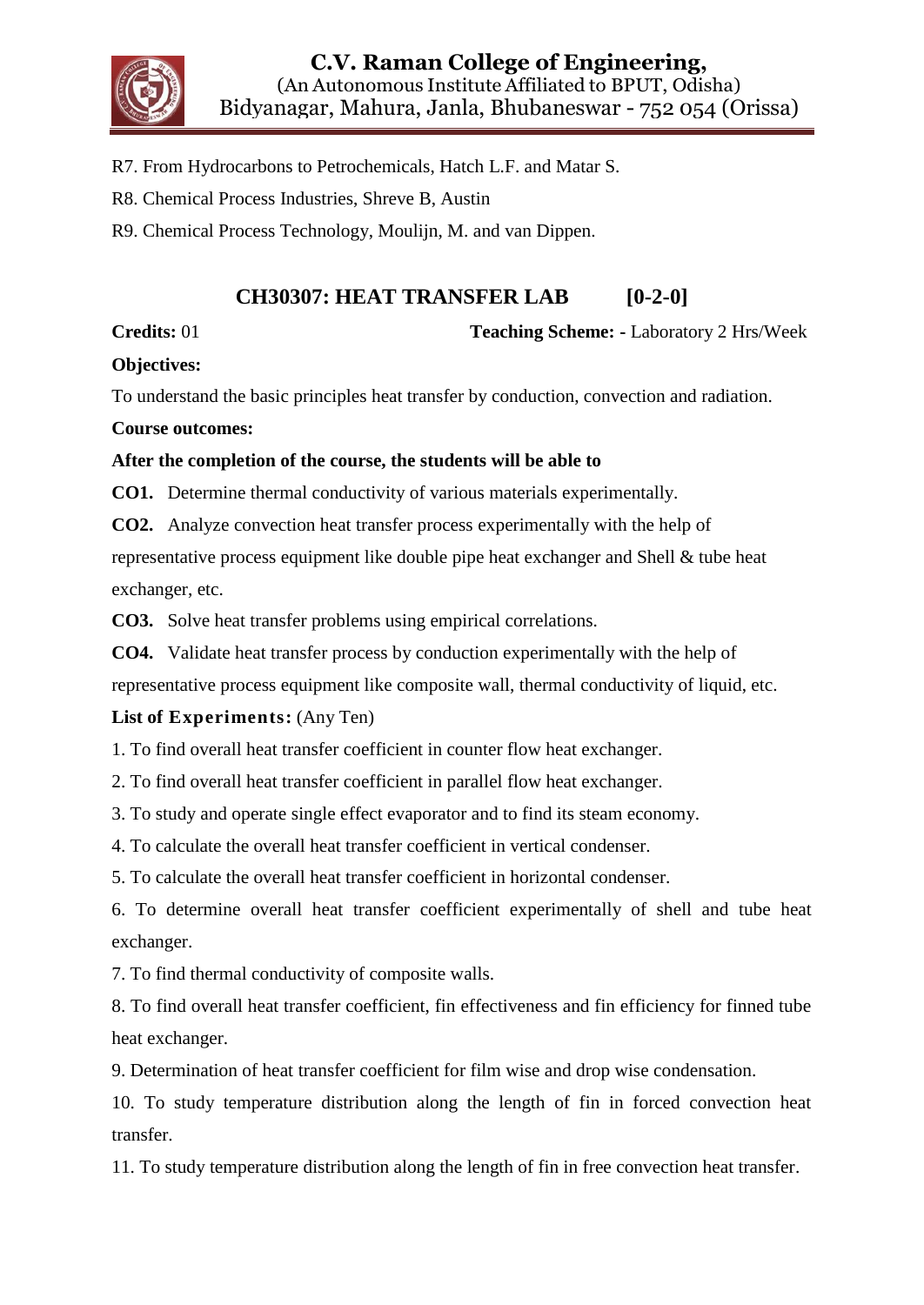

- 12. To determine the overall heat of various degrees of agitation in a Jacketed Vessel.
- 13. Determination of thermal conductivity of liquid.

#### **Text Books:**

1. "Heat Transfer", Holman J. P., McGraw Hill, 7th edition, 1993

2. "Principles of Heat Transfer", Frank Kreith, Mark Bohn, 5th edition, PWS Publishing company, Boston (1997)

#### **Reference Books:**

- 1. "Process Heat Transfer", Kern D.Q., Tata McGraw Hill, 1997.
- 2. "Unit Operations in Chemical Engineering", McCabe W.L. and Smith

## **CH30308: CHEMICAL REACTION ENGINEERING LAB [0-2-0]**

**Credits:** 01 **Teaching Scheme:** Laboratory 02Hrs/Week

**Prerequisites**: Chemical kinetics

**Objectives:**To determine experimentally the kinetics and rate constants of reactions in different types of reactors. These studies have wide applications in various process industries such as Refineries, pharmaceuticals, Fertilizer industries and Research and Development institutes and organizations etc.

#### **Course Outcomes:**

#### **After the completion of course, the students will be able to:**

**CO1.** Determine experimentally the kinetics and rate constant of reactions in different type of reactors.

**CO2.** Analyse and comment on the selection of the reactors for the reaction and its design.

**CO3.** Make comparisons of ideal reactor types (batch, continuous) and be able to determine the best choice for simple objectives when using a single reactor or set of reactors.

**CO4.** Maintain and operate the laboratory equipment in a safe manner.

List of **Experiments:** (Any Ten)

**Experiment No.1:** To determine the Reaction Rate Constant of a second order saponification reaction in a Batch Reactor.

**Experiment No. 2:** To determine the Reaction Rate Constant of a second order saponification reaction in a Semi- Batch Reactor

**Experiment No. 3:** To determine the Reaction Rate Constant of a second order saponification reaction in a plug flow reactor.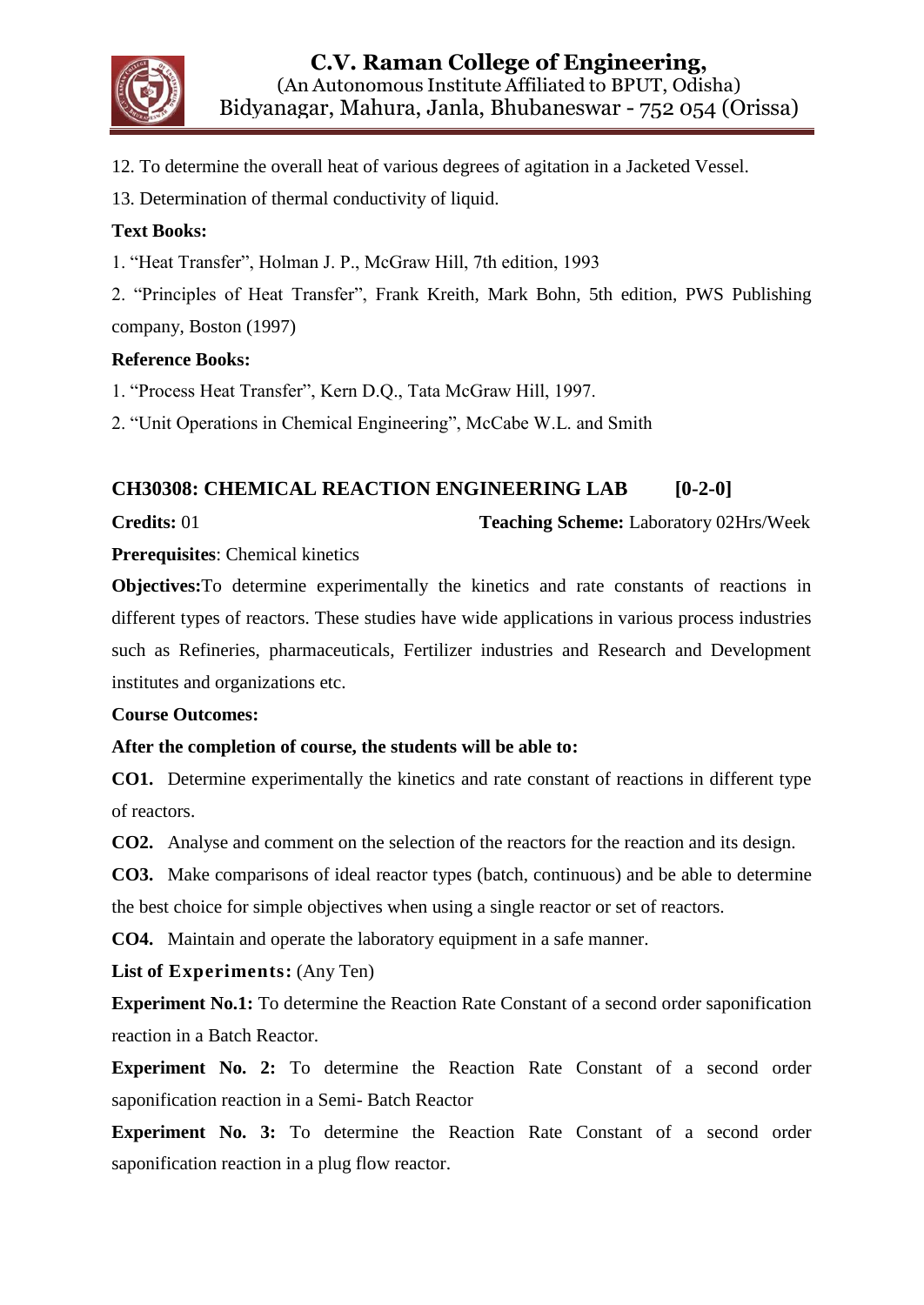

**Experiment No. 4:** To determine the Reaction Rate Constant of a second order saponification reaction in an isothermal Batch Reactor.

**Experiment No. 5:** To determine the Reaction Rate Constant of a second order saponification reaction in a Combined Flow Reactor.

**Experiment No. 6:** To perform kinetic studies to establish rate constant using a single CSTR.

**Experiment No. 7:** To perform kinetic studies to establish rate constant using a CSTR in series.

**Experiment No. 8:** To determine the Reaction Rate Constant of a second order saponification reaction in a Packed Bed Reactor.

**Experiment No. 9:** To determine the Reaction Rate Constant in Recycle Bed Reactor.

**Experiment No. 10:** To plot RTD curve and to determine the dispersion number for a CSTR using a pulse tracer.

**Experiment No. 11:** To plot RTD curve and to determine the Dispersion No. for a Plug Flow Reactor.

**Experiment No. 12:** To plot RTD curve and to determine the Dispersion No. for a Tubular Reactor.

**Experiment No. 13:** To plot RTD curve and to determine dispersion number for a CSTR in series using pulse tracer.

**Experiment No. 14:** Study of micellar catalysis.

#### **Text Books:**

- **T1.** "Chemical Reaction Engineering", Octave Levenspiel, Wiley, 3<sup>rd</sup> Edition, 2006.
- **T2.** "Elements of Chemical Reaction Engineering", H. Scott Fogler, Prentice-Hall, 4<sup>th</sup> Edition, 2009.

#### **Reference Book:**

**R1.** "Fundamentals of Chemical Reaction Engineering", Robert J. Davis, Mark E. Davis,Dover Publications, 2012.

## **CY31301: INDUSTRIAL CHEMISTRY LAB [0-2-0]**

**Credit:** 01 **Teaching Scheme:** Laboratory 02Hrs/Week

#### **Prerequisites**: NIL

#### **Objectives:**

**1.** To develop an analytical ability.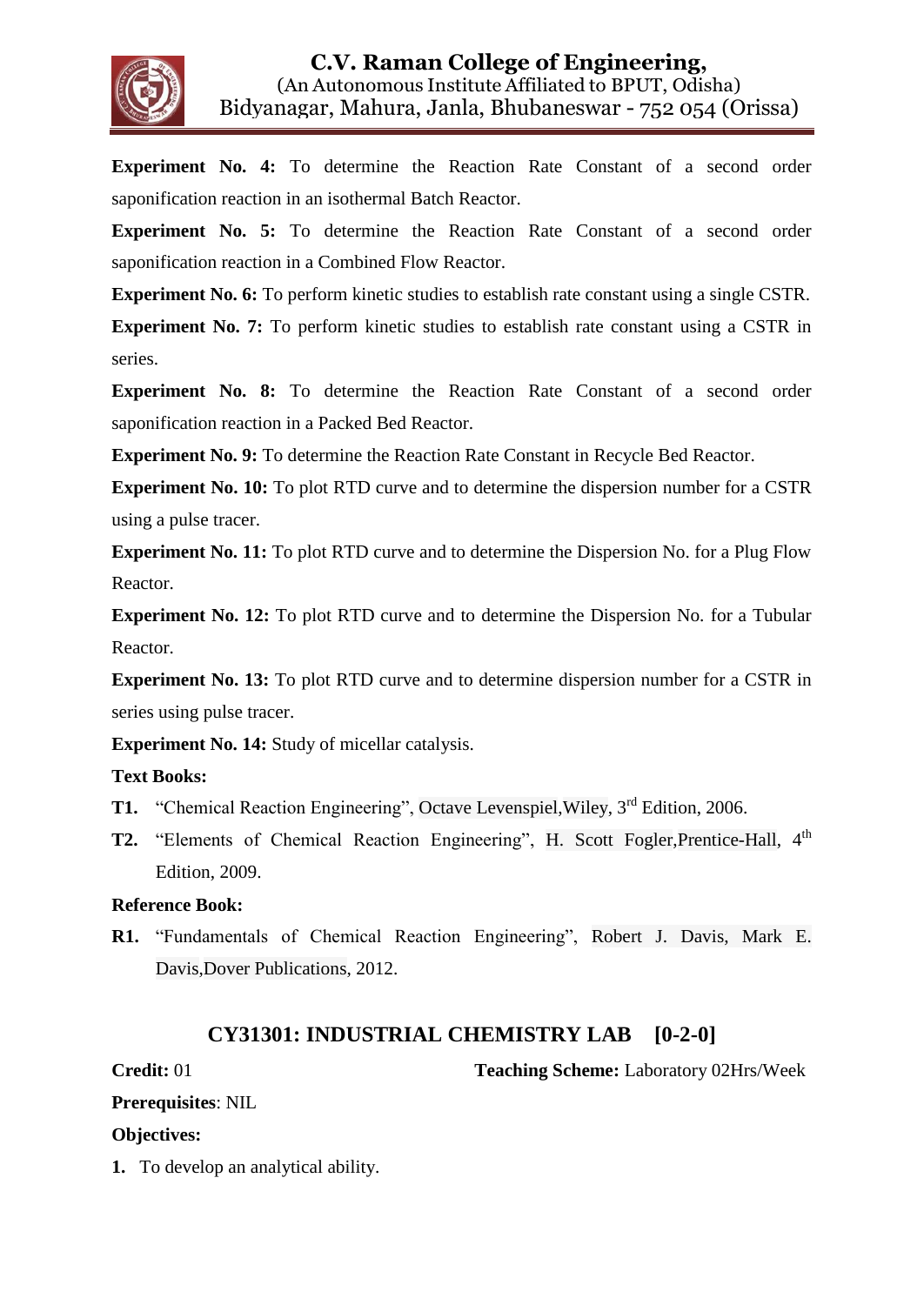

**2.** To understand the chemistry reactions in industrial processes.

#### **Course Outcomes:**

#### **After the completion of the course, the students will be able to:**

- **CO1.** Basic knowledge of different types of volumetric titrations used in chemical analysis
- **CO2.** To understand the synthesis methods involved in industries.
- **CO3.** Calculation of different composition and analytical accuracy.
- **CO4.** To understand the synthesis and application of polymer materials.
- **CO5.** Basic knowledge of surface properties of bulk and Nano compounds.

#### **Course Details:**

List of **Experiments:** (Any Ten)

**Experiment No. 1:** Preparation of urea-formaldehyde resin.

**Experiment No. 2:** Determination of residual chlorine in water.

**Experiment No. 3:** Determination of concentration of  $H_2SO_4$  and  $H_3PO_4$  in a mixture by titration method.

**Experiment No. 4:** Determination of Acid value of oil.

**Experiment No. 5:** To study the effect of additives on viscosity of a liquid (Ethanol -Water, Water- Sucrose).

**Experiment No. 6:** Preparation of paracetamol.

**Experiment No. 7:** Determination of saponication value of oil.

**Experiment No. 8:** Determination of concentration of  $\text{Na}_2\text{CO}_3$  and NaOH in a mixture by titration method.

**Experiment No. 9:** Preparation of Aspirin.

**Experiment No. 10:** Determination of D.O and B.O.D of waste water sample.

**Experiment No. 11:** Determination of Calcium content in Lime stone.

**Experiment No. 12:** Determination of specific surface area of solid samples.

**Text Book:**

**T1.** "Vogel"s Textbook of Quantitative Chemical analysis" Revised by G. H. Jeffery, J.

Bassett, J. Mendham & R. C. Denney, 5/E, ELBS (English Language Book Society)

Longman. 7th Edition, 1996.

#### **Reference Books:**

**R1.** Encyclopedia of Chemical Technology, Kirk Othmer.

**R2.** Ulmann"s encyclopedia of Industrial Chemistry.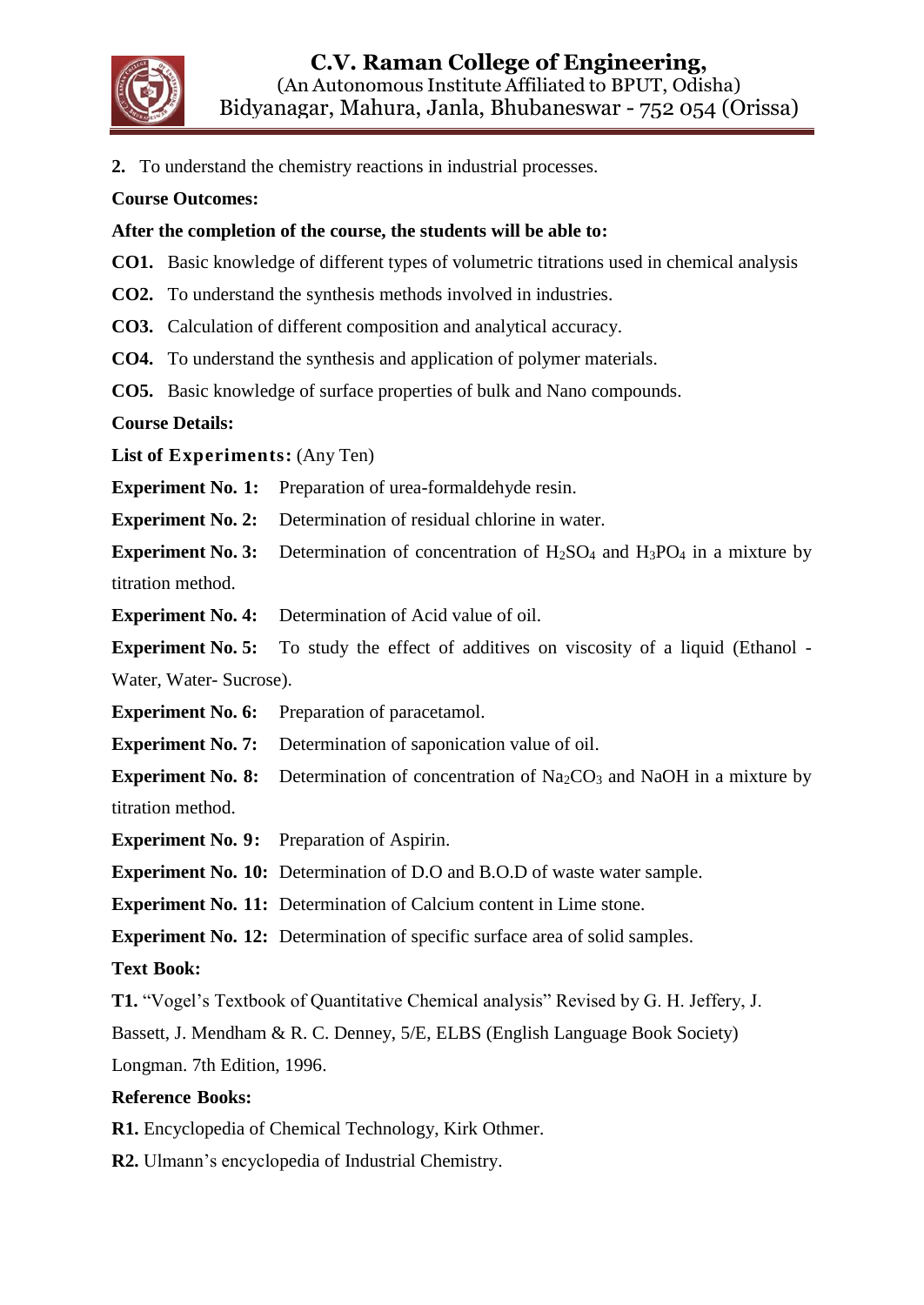

- **R3.** Industrial Organic Chemistry, Weissermel.
- **R4.** From Hydrocarbons to Petrochemicals, Hatch L.F. and Matar S.

**R5.** Chemical Process Technology, Moulijn, M. and van Dippen.

# **CH34301: INTRODUCTION TO PROJECT REPORT WRITING [0-2-0]**

**Credit:** 01 **Teaching Scheme:** (Laboratory) 02 Hrs / week

**Prerequisites:** Basic ideas of report writing and power point presentation**.**

# **Objectives:**

- 1. Basic idea of project, report writing and its need in engineering education.
- 2. To improve the technical writing skills and its presentation of the students.
- 3. To build up the technical confidence of the students in front of a group.

# **Course outcomes:**

# **After the completion of course, the students will be able to**

**CO1.** Get familiarized with the structure and know importance of project report writing.

**CO2.** Elaborate the project work in the form of a report maintaining the format of project report and engineering ethics.

**CO3.** Be well conversant with technical report having well developed writing and grammatical skills.

**CO4.** Communicate efficiently with the engineering community, society and able to represent and explain the project report effectively and demonstrate presentation skill.

# **The following points are to be followed for Project Report Writing:**

- 1. Prepare the whole document in word file in A4 size paper with portrait layout.
- 2. Preparation of cover page containing title of the project, guide name, students" name, month  $\&$  year of completion, college name  $\&$  logo considering the following points:
	- Centered.
	- Text size of title [Times New Roman, 18 and bold].
	- Names [Times New Roman, 14 and bold]
	- Name, month & year of completion and college name [Times New Roman, 16 and bold]
- 3. Certificate page containing the title of the project, signature of students, signature of the guide, HOD and external.
	- Text size [Times New Roman, 12and running font].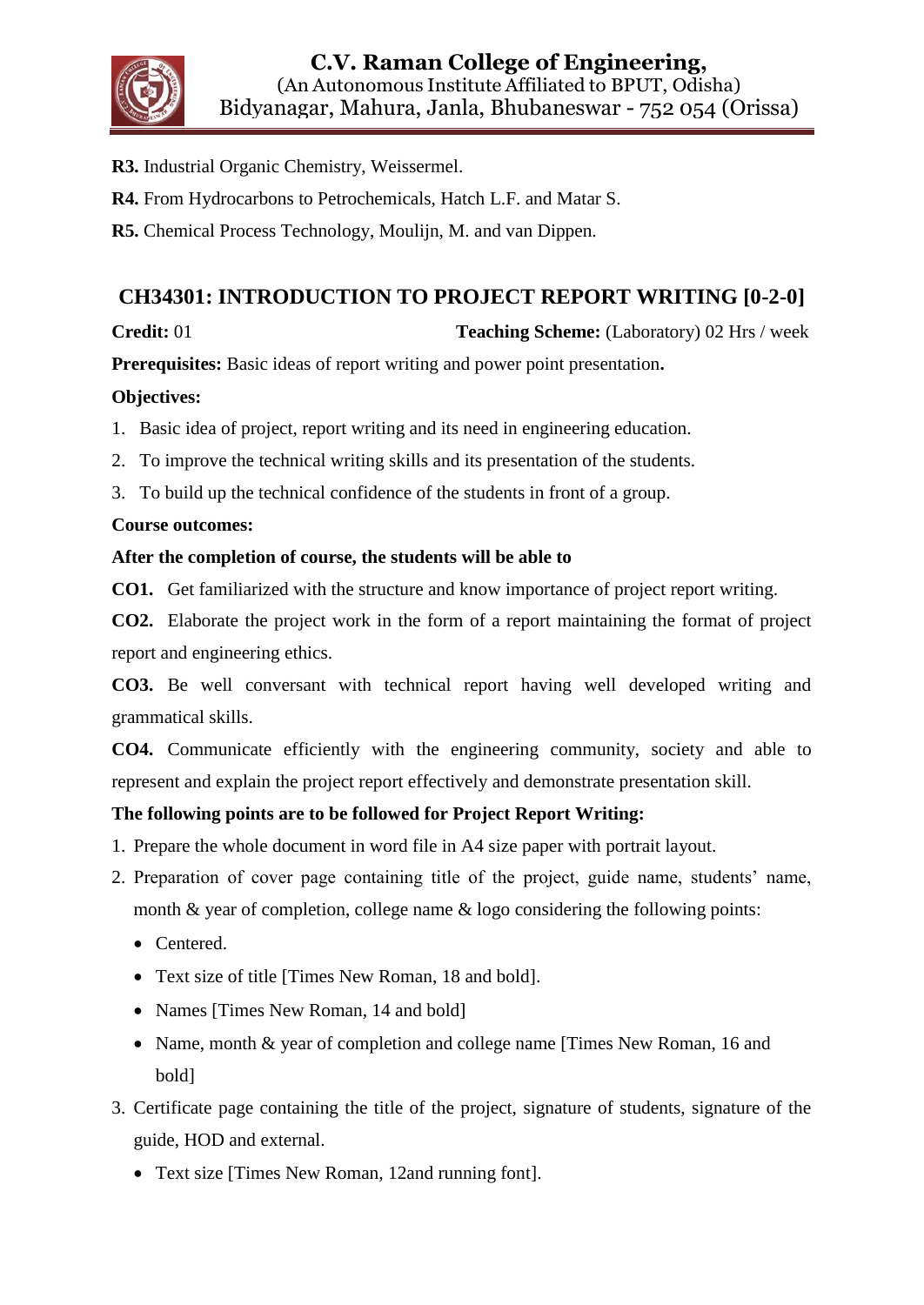

- 4. General Format for the arrangement of project Report writing should be:
	- i. Cover page
	- ii. Certificate
	- iii. List of Figures
	- iv. List of Tables
	- v. List of Abbreviations
	- vi. Acknowledgements
	- vii. Abstract
	- viii. Content page
	- ix. Introduction
	- x. Literature survey
	- xi. Materials & methods or experimental set up
	- xii. Results and Discussion
	- xiii. Conclusions
	- xiv. References
	- xv. Publications from the work
	- xvi. Future plan of the work
- 5. Project report writing format:
	- i. Single Column Format
	- ii. Text size 12.
	- iii. It should be in 1.5 spacing.
	- iv. Each Figure should have a Caption below & Table should have a Caption above it and each Table & Figure should find a mention in the text.
	- v. Give the sections  $(1, 2, 3...)$  and subsections  $(1.1, 1.2.)$  in report.

Note: Reference section should follow the text. References should be listed in the order in which they appear in the paper. Complete information is essential. Papers without complete references will not be accepted into the review process. References to periodical papers must include (as applicable) the authors' names, paper title, periodical title, volume number, page range, and year of publication. Book references should include (as applicable) authors' names, chapter/ section title, page range, book title, editors' names, publisher's name and location, and year of publication. Papers from proceedings should include the location and date of the relevant meeting, as well as the name and location of the publisher and the year of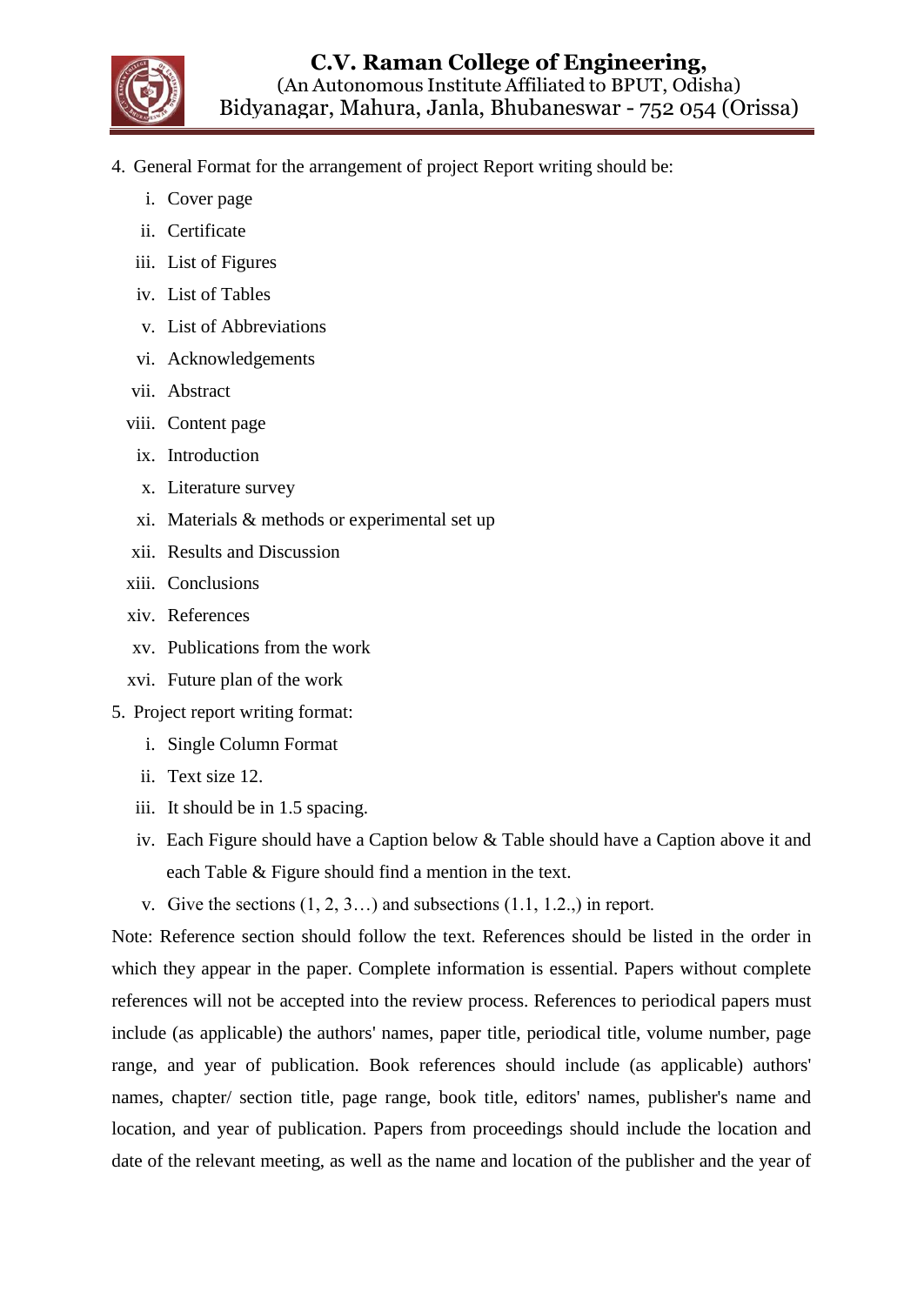

publication.

# **CH37397: MINI PROJECT [0-4-0]**

**Credits:** 02 **Teaching Scheme:** 04 Hrs / week

**Prerequisites:** Basic ideas of project work, report writing and presentation**.**

## **Objectives:**

- 1. Scope for creativity
- 2. Hands on experience
- 3. Academic occupancy
- 4. Based on all the subjects in the continuing semester
- 5. The Mini Project group will be of 3 to 5 students.
- 6. Head of the Department will appoint Mini Project Guides. 02 credits will be awarded to the candidates after the viva voce and project demonstration at the end of the semester based on the project statement and requirements. The students are advised to utilize the laboratory resources before or after their contact hours as per the prescribed module.

## **Course outcomes:**

## **After the completion of the course, the students will be able to:**

**CO1.** Survey literatures to know about previous and ongoing researches in various fields and therefore select the particular area to work for based on the gaps and opportunities found from literature survey and to express the findings from literature survey in written form.

**CO2.** Apply basic engineering fundamentals in the selected domain of practical applications to analyze a concept/system/machine operation/process etc. by working as an individual or in a team and contribute to the development of the project.

**CO3.** Develop engineering ideas with significant novelty and develop a techno-commercial feasibility model for its implementation.

**CO4.** Prepare project report and deliver oral presentations at the end of semester.

# **CH37401: COMPREHENSIVE VIVA VOCE [ORAL]**

## **Credits:** 02

Compulsory for each student based on the two subjects (S1) CH30107 & (S2) CH30108. Assessment Scheme: (100 marks).

## **Course outcomes:**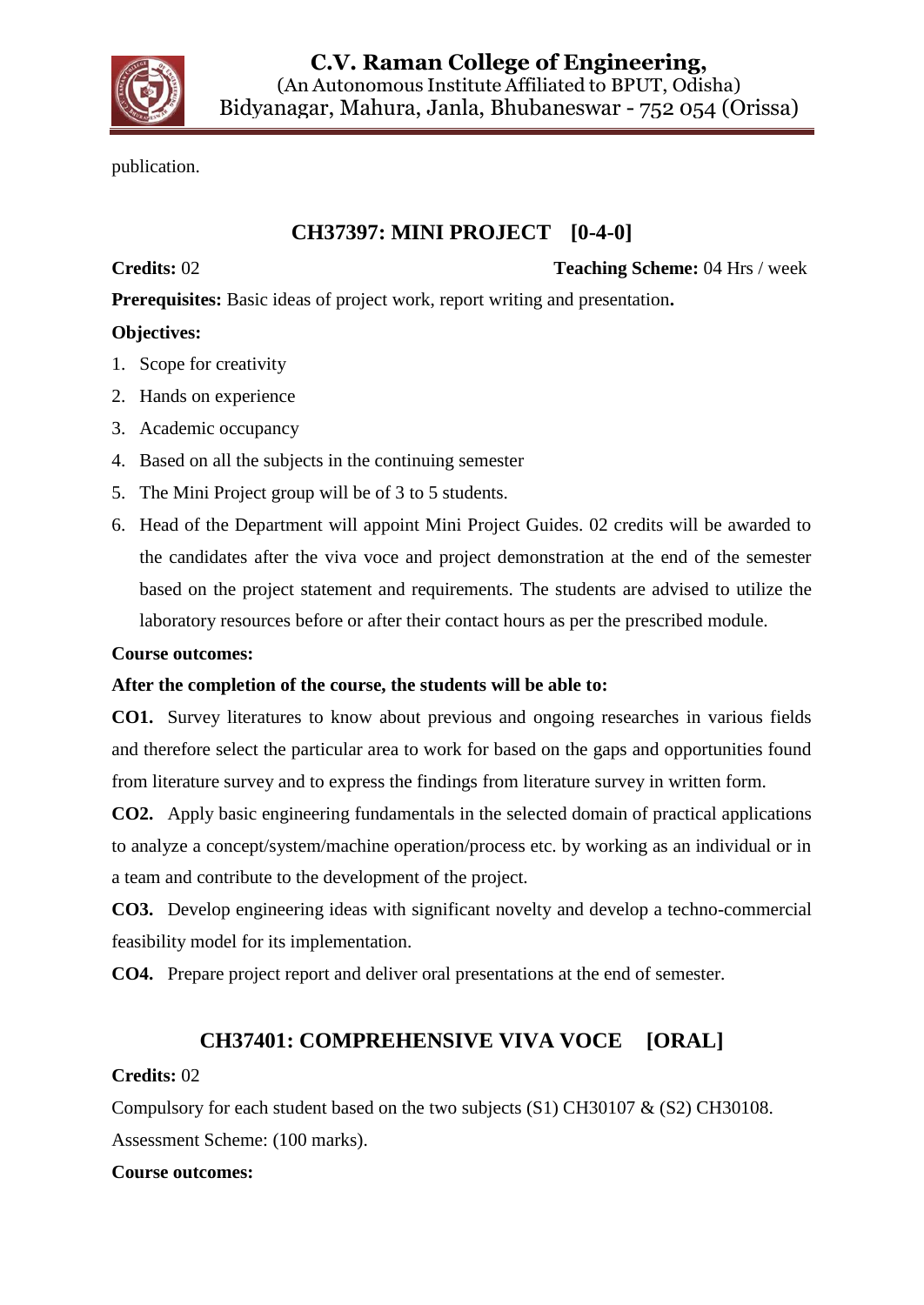

#### **After the completion of the course, the students will be able to:**

- **CO1.** Answer basic questions related to heat transfer equipment.
- **CO2.** Answer questions related to basic principles in reaction engineering.
- **CO3.** Acquire additional ideas related to heat transfer and various reactors.
- **CO4.** Communicate confidently to the Engineering community.

# **CH37403: TECHNICAL SEMINAR [0-2-0]**

**Credit:** 01 **Teaching Scheme:** Laboratory 02Hrs/Week

**Prerequisites:** Basic knowledge of computer operation and applications and should have tolerable verbal proficiency.

#### **Objectives:**

- 1. Introduction to the various aspects of processes and their applications in different chemical industries.
- 2. Improving the pronunciation, oral communication, listening skills, technical expressions and presentation of the students.

#### **Course Outcomes:**

#### **After the completion of the course, the students will be able to:**

**CO1.** Ability to understand the different stages involved in preparing and delivering a presentation.

**CO2.** Obtain tolerable proficiency in technical communication.

**CO3.** Confident to overcome their stage fright.

**CO4.** Be prudent in making an effective technical seminar presentation.

#### **Course details:**

Technical seminar presentation guidelines:

- **1.** The topics should be relevant to the Chemical Engineering field.
- **2.** Plan on approximately a 20 minute presentation with about 10 minutes for questions.
- **3.** The presentation should provide sufficient background describing the problem addressed to the topic.
- **4.** Representation in front of the audience making familiar with the work.
- **5.** Should able to describe the problem, probable solution and being answerable to the audience.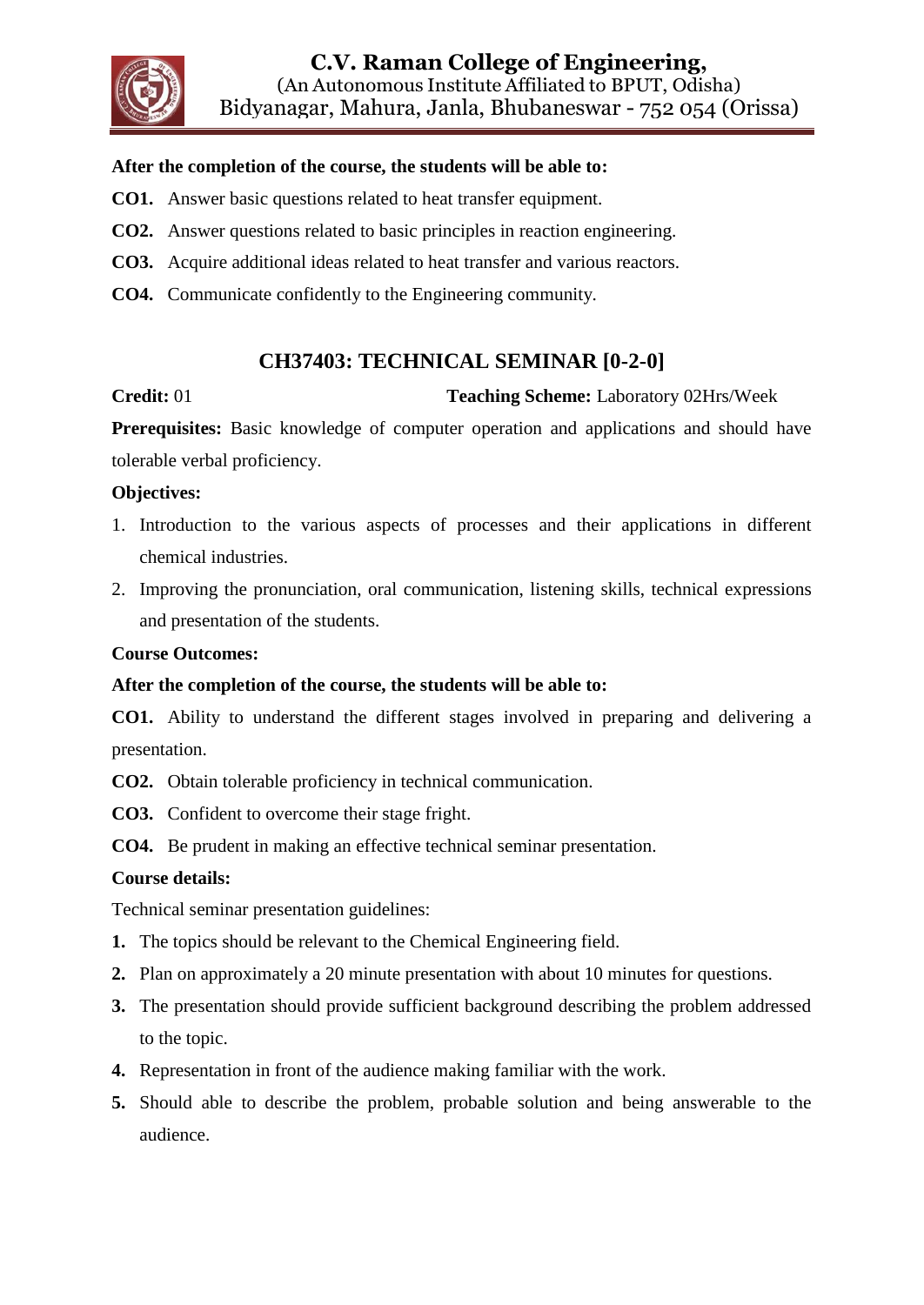

- **6.** Prepare a write-up of one page, double-sided sheet containing some of the important contents of the slides and bring the same with sufficient copies to the seminar hall.
- **7.** Make sure the slides are legible; probably around 6 slides per side. The purpose of this sheet is to give your audience the chance to look at selected slides in more detail at their own pace.
- **8.** Students are expected to present the technical seminar having a detailed study over the matters.
- **9.** Give reference of every journal you mentioned in your presentation.
- **10.** The objectives of the student presentations are meant to provide useful deliberation of the technical work with sufficient necessary technical information among the viewers.

#### **Text Book:**

T1. "Everyone Communicates, Few Connect" by John C. Maxwell, Thomas Nelson; 1 edition, 2010.

# **CH30111: TRANSPORT PHENOMENA [3-1-0]**

**Credits: 04 Teaching Scheme: Theory 3Hrs/Week Prerequisites**: Knowledge of Fluid Mechanics, Mass Transfer and Heat Transfer, Engineering Mathematics.

#### **Objectives:**

- **1.** To present the unifying treatment of transport processes.
- **2.** Develop skill for modeling of transport processes with given boundary conditions.

#### **Course Outcomes:**

#### **After the completion of the course, the students will be able to:**

- **CO1.** Application of transport phenomena with respect to heat, mass and momentum
- **CO2.** Study on molecular momentum transfer, momentum balance in different flow
- **CO3.** Apply momentum balance and molecular energy transport in different unit operations

**CO4.** Solve the problem based on momentum balance and energy transport phenomena with boundary conditions

**CO5.** Acquire knowledge on the transport of mass and heat in different physical and chemical processes with different conditions (with and without boundary conditions)

**CO6.** Solve the problem on conduction, convection, radiation and diffusion in both heat and mass transfer.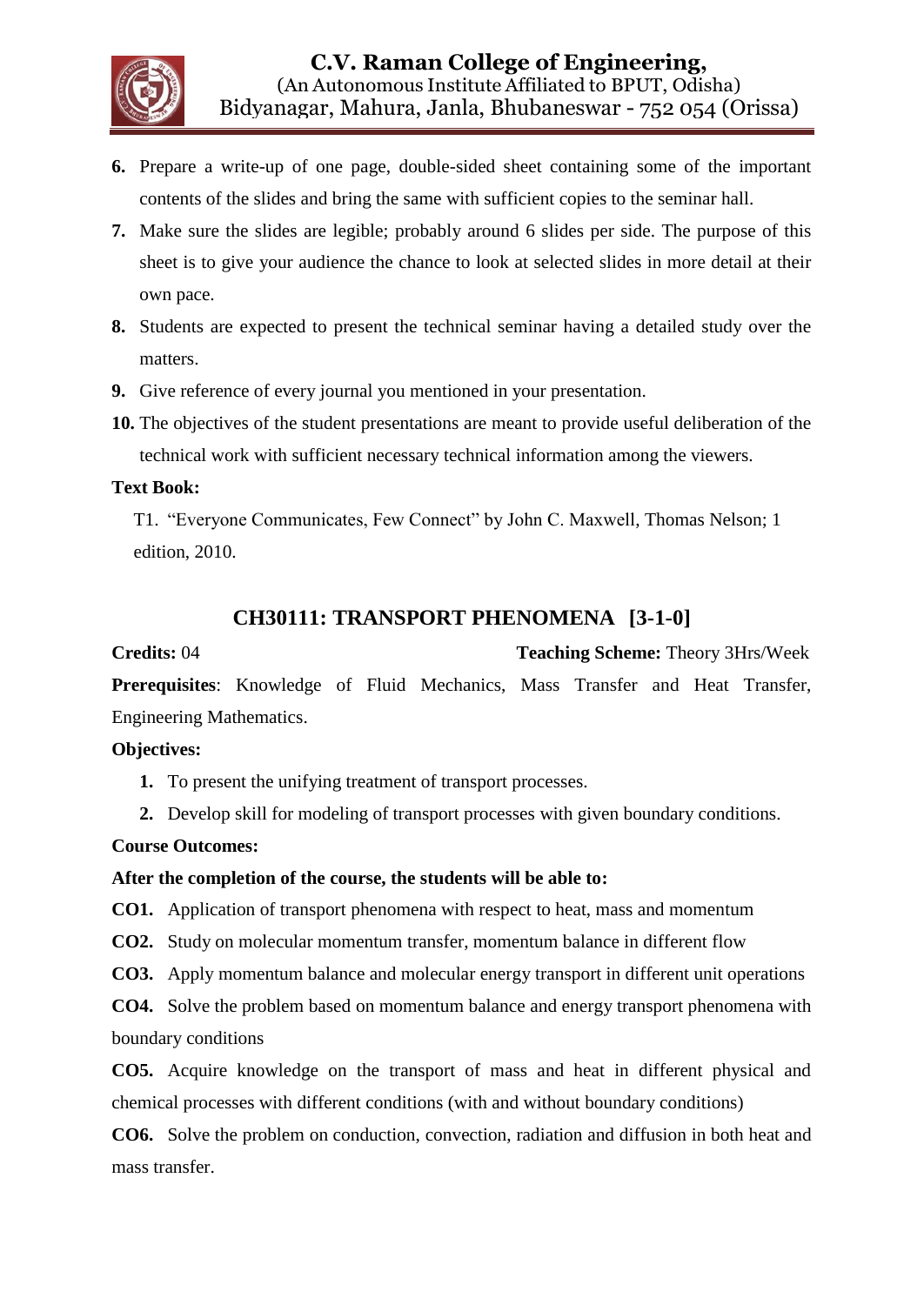

#### **Course Details:**

#### Unit 1 (8 Hrs)

#### **Title: Fundamentals of Transport Phenomena**

**U1.1.** Basics of momentum transport, tensors, 3 dimensional system. Equation of continuity, equation of motion, equation of mechanical energy. Newton's law of viscosity, temperature and pressure dependence of viscosity for gases and liquids

**U1.2.** Molecular theory of viscosity for gases

#### **Unit 2**

#### **Title: Shell Momentum Balances (8 Hrs)**

**U2.1.** Shell momentum balances and boundary conditions. Shell momentum balances for flow of falling film, flow through circular tube, flow through annulus, flow of two adjacent immiscible fluids, creeping flow around a sphere.

**U2.2**. Momentum flux and velocity distribution for flow of Newtonian in pipes

**Unit 3** 

#### **Title: Mechanism of Energy Transport and Shell Energy Balances (8 Hrs)**

**U3.1.** Fourier law of energy transport and derivation for 3 coordinate system, Dependence of thermal conductivity on temperature, pressure for gases and liquids. Shell energy balances for heat conduction, heat flux and temperature distribution for heat sources such as electrical, nuclear, viscous. Heat flux through composite walls for multidimensional.

**U3.2**. Dependence of thermal conductivity on temperature for solids

#### Unit 4 (8 Hrs)

#### **Title: Mass Transport and Concentration Distribution in Solid and Laminar Flow**

**U4.1.** Temperature and pressure dependence of diffusivity, Mass flux for diffusion through stagnant film, Mass flux for diffusion with homogeneous and heterogeneous chemical reaction. Mass flux for diffusion and chemical reaction inside a porous catalyst, Mass flux for diffusion in 3 component gas system

**U4.2**. Mass flux for diffusion into falling liquid film

#### Unit 5 (8 Hrs)

## **Title: Turbulence, Macroscopic balances for multicomponent system**

**U5.1.** Turbulent transport phenomena, Boundary layer theory, Macroscopic mass balances. Macroscopic momentum and angular momentum balances. Use of macroscopic balances to solve steady state and unsteady state problems viz. sulfur dioxide converter, packed bed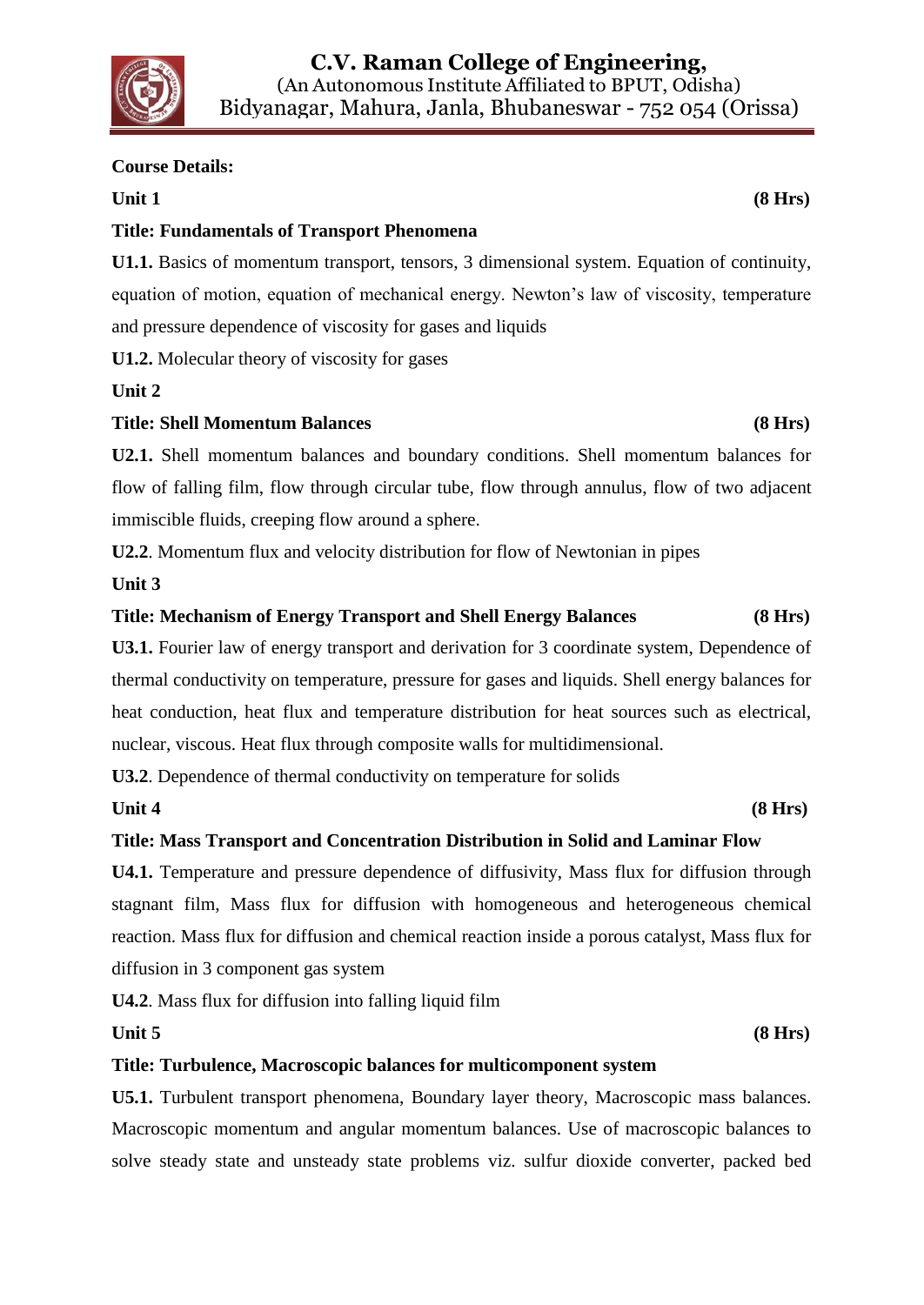

absorption tower, expansion of reactive gas mixture through frictionless adiabatic nozzle.

- **U5.2.** Macroscopic mass balance for any industrial system**.**
- **Note:** Five assignments to be given to the students on Self-Study, comprising of one assignment from each unit.

#### **Text Books:**

**T1.** Transport Phenomena, Bird R. B, Stewart W.E., Lighfoot E.W. John Wiley, 2nd Edition, 2000

**T2.** Transport Phenomena, Brodkey R. S., Hershey H. C., McGraw-Hill International Edition, 1988

#### **Reference Books:**

**R1.** Elements of Transport Phenomena, Sissom L.S., Pitts D.R., McGraw-Hill, New k, 3rd Edition, 1972

**R2.** Fundamentals of Momentum Heat and Mass Transfer, Wilty J.R., Wilson R.W., Wicks C.W., 2nd Edition. John Wiley, New York, 1973

#### **Open source learning:**

http://nptel.ac.in/

<http://ocw.mit.edu/courses/chemical-engineering/>

# **CH30111: TRANSPORT PHENOMENA (TUTORIAL)**

## **Teaching Scheme:** (Tutorial) 1 Hr/Week

**Prerequisites**: Knowledge of Fluid Mechanics, Mass Transfer and Heat Transfer, Engineering Mathematics.

**Objectives:** To get better understanding of transport processes with mathematical approaches.

## **List of Assignments:**

1. Numerical for momentum transport i.e calculation of viscosity.

2. Numerical based on equations giving dependence of thermal conductivity on temperature, pressure for gases.

3. Numerical based on equations giving dependence of thermal conductivity on temperature, pressure for liquids and solids.

4. Numerical based on equations giving dependence of molecular diffusivity on temperature, pressure for gases.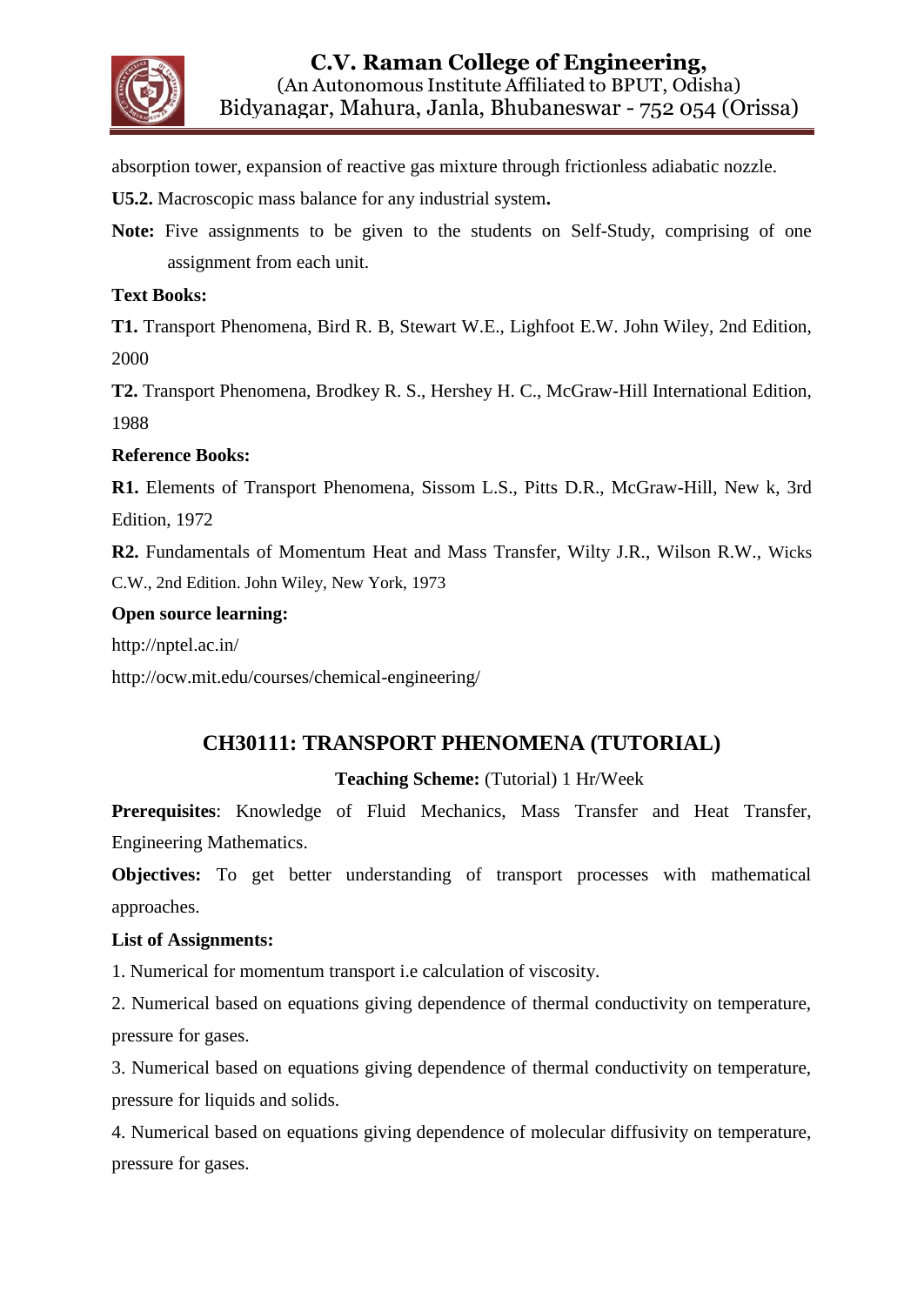

5. Numerical based on equations giving dependence of molecular diffusivity on temperature, pressure for liquids and solids.

6. Numerical for shell balance equations for system for momentum transport.

- 7. Numerical for shell balance equations for system for heat transport.
- 8. Numerical for shell balance equations for system for mass transport.
- 9. Numerical related to diffusion.
- 10. Numerical related to heat transfer coefficients.
- 11. Numerical related to shear stress.
- 12. Numerical related to mass transfer coefficients.

#### **Text Books:**

**T1.** Transport Phenomena, Bird R. B, Stewart W.E., Lighfoot E.W. John Wiley, 2nd Edition, 2000

**T2.** Transport Phenomena, Brodkey R. S., Hershey H. C., McGraw-Hill International Edition, 1988

#### **Reference Books:**

**R1.** Elements of Transport Phenomena, Sissom L.S., Pitts D.R., McGraw-Hill, New k, 3rd Edition, 1972

**R2.** Fundamentals of Momentum Heat and Mass Transfer, Wilty J.R., Wilson R.W., Wicks C.W., 2nd Edition. John Wiley, New York, 1973

#### **Open source learning:**

http://nptel.ac.in/

<http://ocw.mit.edu/courses/chemical-engineering/>

# **CH30112: PROCESS DYNAMICS AND CONTROL [3-1-0]**

**Credits**: 04 **Teaching Scheme:** Theory 3 Hrs/Week

**Prerequisites**: Engineering Mathematics.

#### **Objectives:**

- To understand mathematical modeling and solution procedures of chemical process dynamics.
- To understand design of single loop feedback control system
- To have an overview of multivariable and advanced process control systems

## **Course Outcomes:**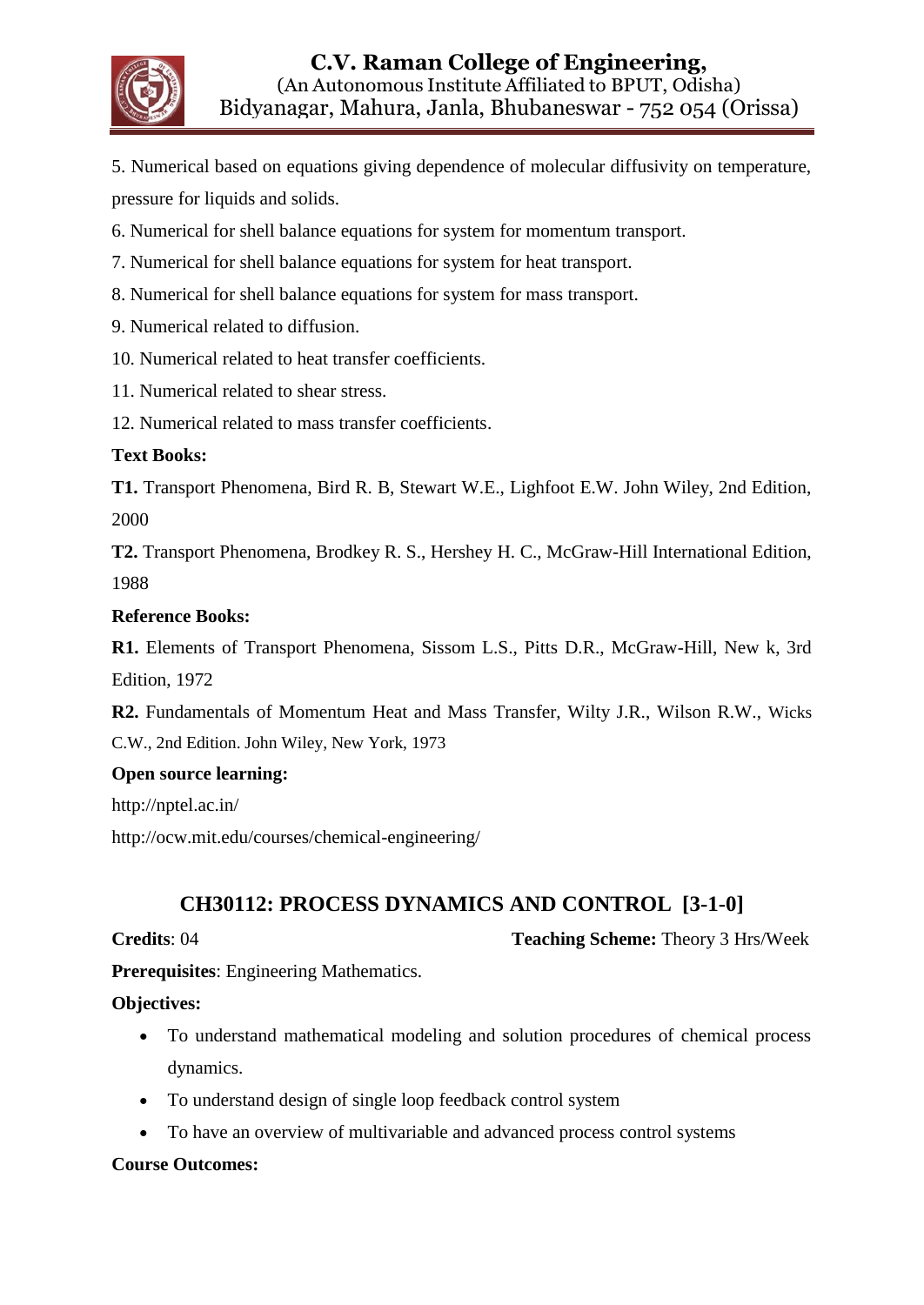

#### **After the completion of the course, the students will be able to:**

- **CO1.** Define the different methods in process dynamics and control.
- **CO2.** Conceptualize the interacting and non-interacting system.
- **CO3.** Able to describe about stability, Routh Array stability, root locus and Bode plot.
- **CO4.** Describe the different types control system.

**CO5.** Ability to explain P, PI, PD, PID control mechanisms.

**CO6.** Define dead time compensation, internal mode of control, offset etc.

#### **Course Details:**

#### **Unit - I (8 Hrs)**

**U.1.1: Process Dynamics:** Introduction to chemical process control with examples, control strategies, process stability and concept of optimum performance of chemical process. Mathematical modeling of liquid level problems, stirred tank heater, CSTR, distillation column, absorption column. Degrees of freedom, steady state gain, time constants, inputoutput model and system response for first order and higher order systems (second order). Dynamics with dead time, inverse response.

**U.1.2: Self-Study Topics:** Control valves – sizing and valve characteristics

**Unit - 2 (8 Hrs)**

**U.2.1: Stability check for feedback control systems:** Stability of closed loop control systems, Routz-Hurwitz test, Root locus analysis, Frequency response, Bode plot. Feedback controller design, controller tuning, Ziegler-Nichols rules, Cohen and Coon rules, Integral error criteria, controller selection, process identification.

**U.2.2: Self-Study Topics:** Process identification

**Unit – 3 (8 Hrs)**

**U.3.1: Control system instrumentation:** sensors for liquid level, flow, pressure, temperature, and pH measurement, transmission line, comparator, controller, and final control elements, control valve sizing, pneumatic and electronic controllers.

**U.3.2: Self-Study Topics:** Industrial PID controllers

## **Unit – 4 (8 Hrs)**

**U.4.1:** Closed loop control systems, transfer function of individual elements, servo and regulator problems, dynamics of P, PI and PID controllers. Internal model control, controller tuning and process identification, control valves.

**U.4.2: Self-Study Topics:** ratio control, selective control, digital control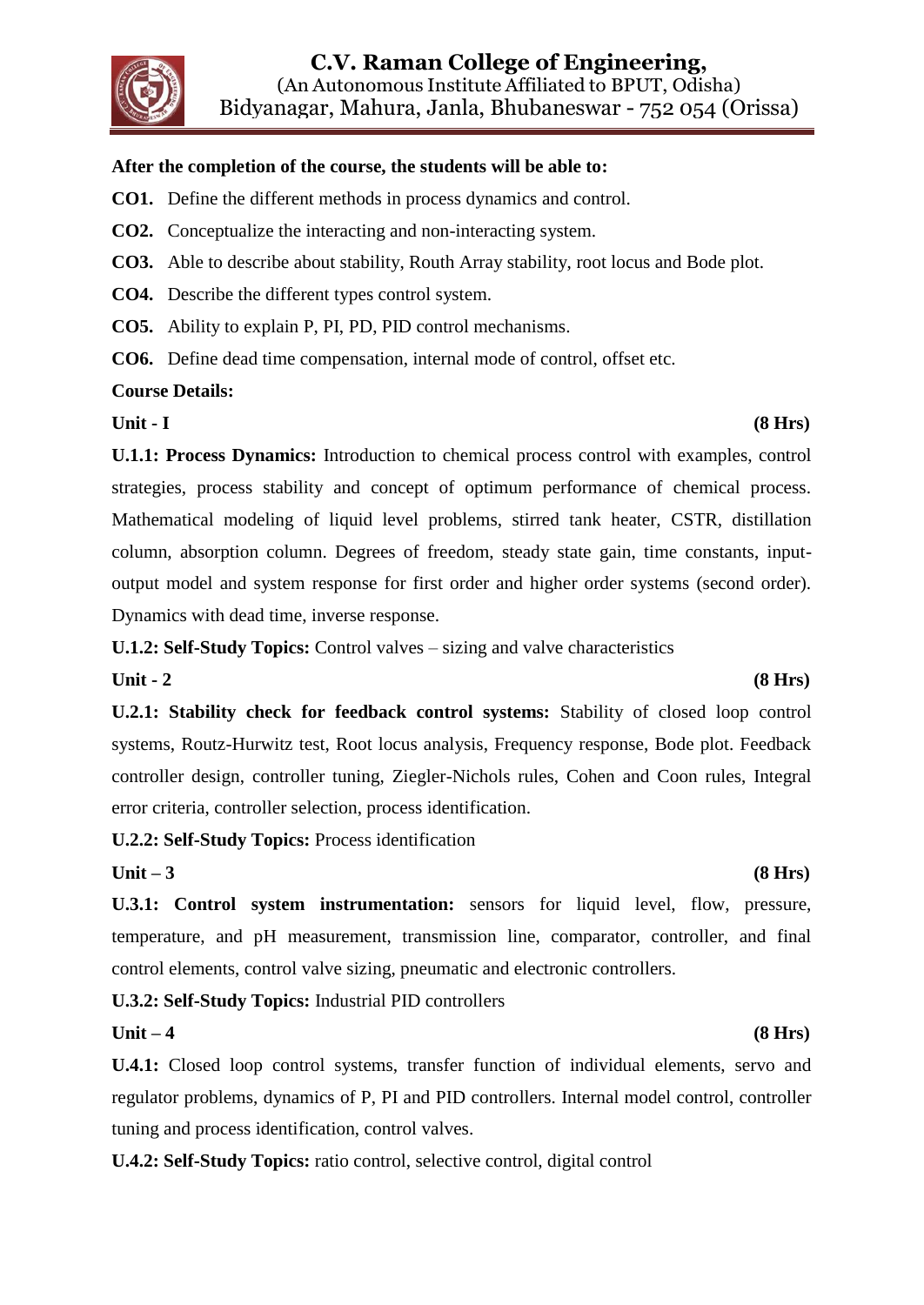

## **Unit - 5 (8 Hrs)**

**U.5.1: Introduction to advance control strategies:** Preliminary treatment for feed forward control, cascade control, ratio control, adaptive control and inferential control. Digital computer control, Z-transformation.

**U.5.2:Self-Study Topics:** Plant wide control, Distributed control systems

**Note:** Five assignments to be given to the students on Self-Study, comprising of one assignment from each unit.

#### **Text Books:**

1. Process Systems Analysis and Control, Coughnowr, D. R., McGraw Hill Publication.

2. Chemical Process Control, George Stephenopoulos, Prentice Hall.

#### **References Book:**

3. Process Dynamics & Control, J. M. Douglas, Prentice Hall.

#### **Open source learning:**

http://nptel.ac.in/

<http://ocw.mit.edu/courses/chemical-engineering/>

# **CH30112: PROCESS DYNAMICS AND CONTROL (TUTORIAL)**

## **Teaching Scheme:** Tutorial 1 Hr/Week

**Objectives:** To get better inside to Process dynamics through numerical analysis.

#### **List of Assignments:**

- 1. Assignment based on Instruments for temperature, pressure, flow, level compositions, their performance criteria and graphs.
- 2. Numerical for Laplace transform revision Process Flow Diagram.
- 3. Numerical for first and second order system operation.
- 4. Numerical for interacting and no interacting systems.
- 5. Numerical for single loop feedback control.
- 6. Numerical for Routh stability criteria.
- 7. Numerical using root locus technique.
- 8. Numerical based on design of feedback system using Bode plot.
- 9. Numerical using Zigler-Nichols parameters for system tuning.
- 10. Assignment based on advanced control system.

#### **Text Books:**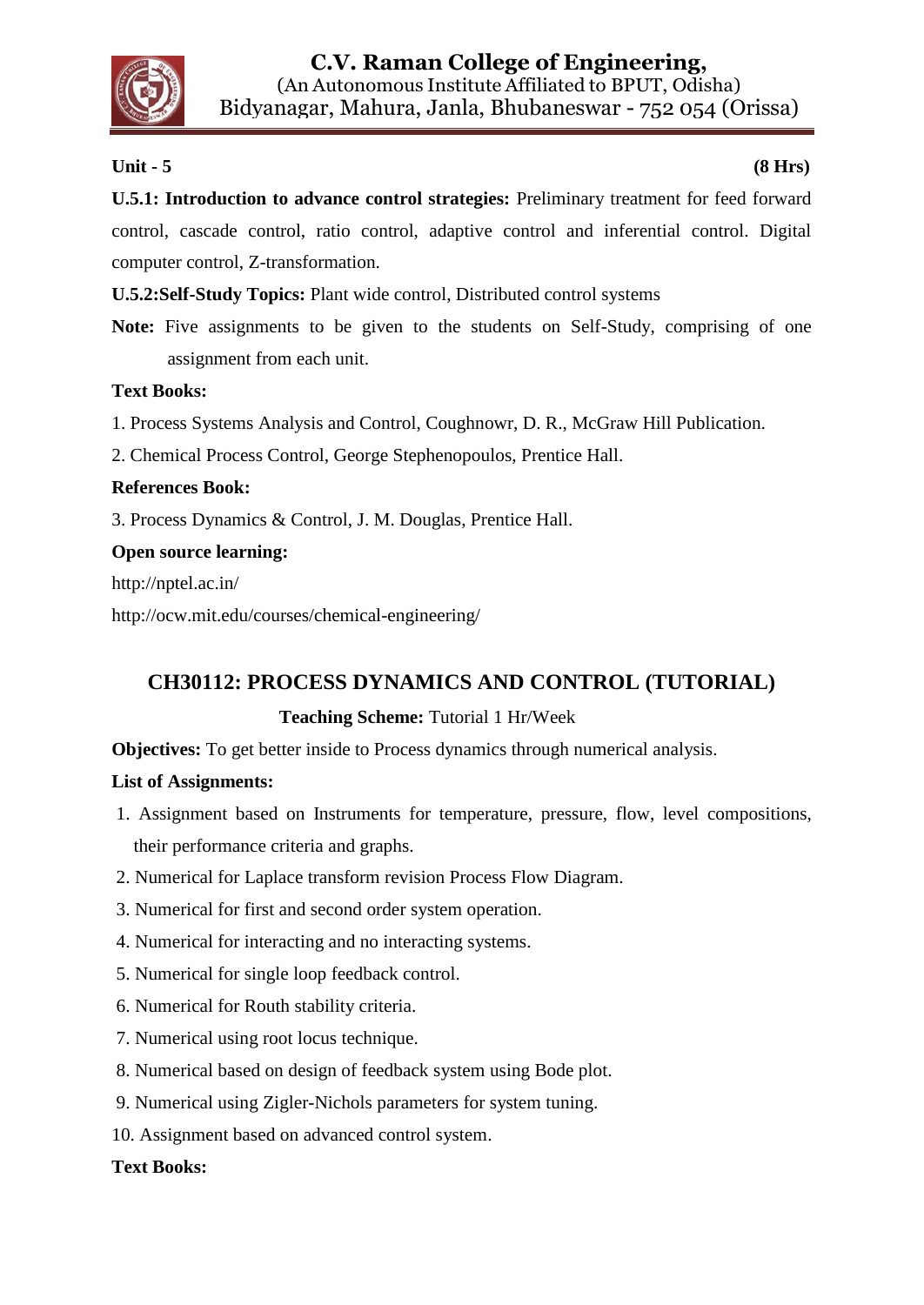

1. "Process Systems Analysis and Control", Coughanowr, D.R., 2nd ed, McGrawHill, 1991.

2. "Industrial Instrumentation", Ekmann, D. P, Fifteenth Wiley Eastern Reprint, Wiley Eastern Ltd, 1991

#### **Reference Books:**

1. Chemical Process Control, George Stephanopolous, Eastern Economy edition, Prentice-Hall, 2005.

2. Instrument Engineer's Handbook, Liptak, B.G, Volume I: Process Measurement and Analysis', 4th Ed, CRC Press, 2005.

#### **Open source learning**

http://nptel.ac.in/

<http://ocw.mit.edu/courses/chemical-engineering/>

# **CH30113: PROCESS EQUIPMENT DESIGN [3-0-0]**

**Credits:** 03 **Teaching Scheme:** Theory 03Hrs/Week

**Prerequisites**: Fluid Mechanics, Mass Transfer, Heat Transfer, Engineering Mathematics.

**Objectives:** To get acquainted with the design procedure of equipments used in chemical industries.

#### **Course Outcomes:**

## **After the completion of the course, the students will be able to:**

**CO1.** Design various heat transfer equipments (viz. Heat exchanger, Evaporator and Condenser) considering the overall heat transfer coefficient and pressure drop as a parameter.

**CO2.** Get acquainted with the process design of some important mass transfer equipments (viz. Distillation Column and Absorption column).

**CO3.** Understand various mechanical properties of materials to be used as material of construction, resistance of metals to corrosion under varying conditions of temperature and pressure.

**CO4.** Design various equipments such as storage tanks and pressure vessels considering the environmental, safety and health concerns.

**CO5.** Congregate data from the literature, Handbook, Code etc and carry out process and mechanical design of Chemical engineering equipment aided by relevant Industry software.

**CO6.** Get exposure to various codes and standards in design and their application in designing new processes.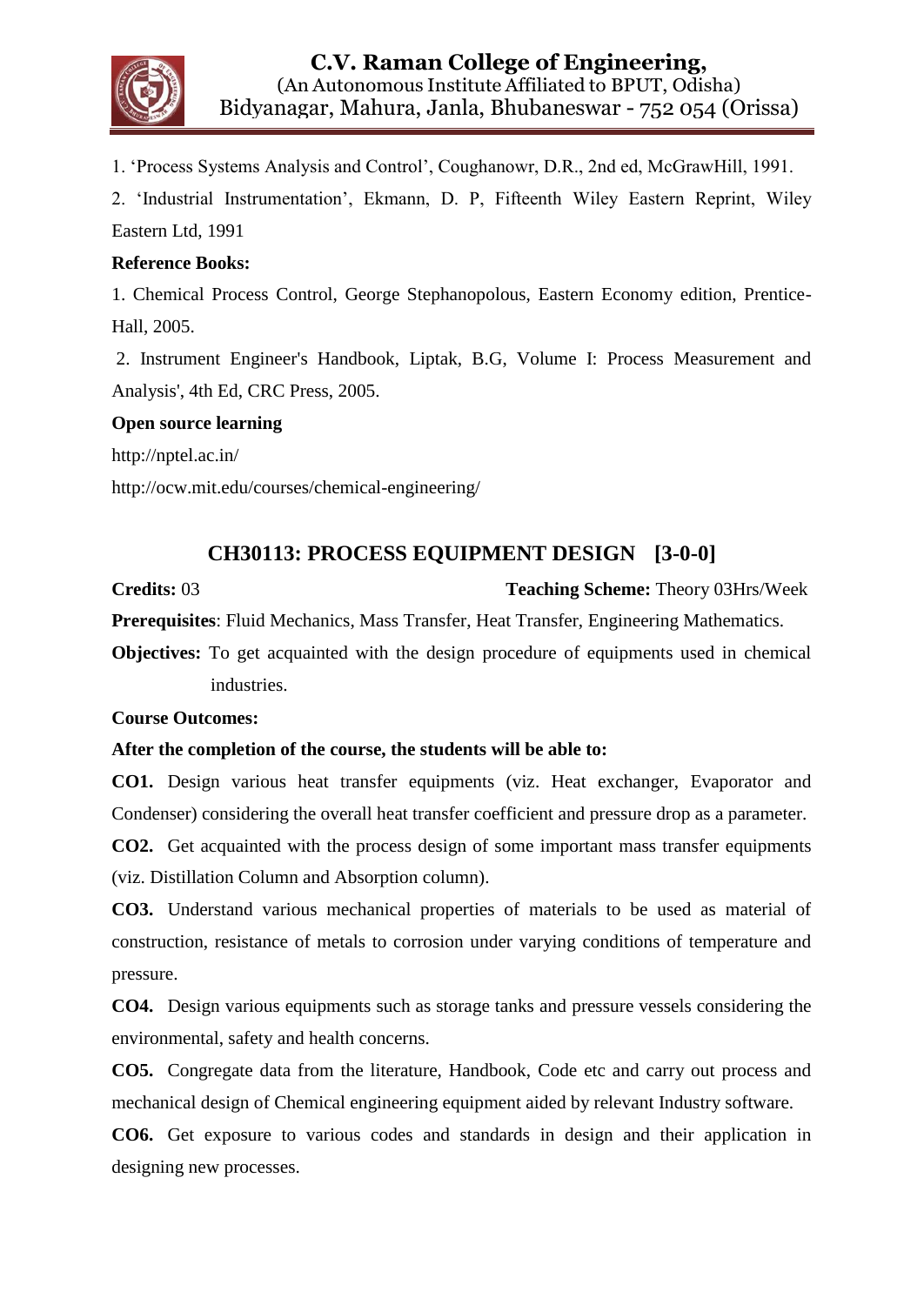#### **Course Details:**

#### **Unit1**

#### **Title: Design of Pressure vessels and Storage tanks (08Hrs)**

- **U1.1.** Design of pressure vessels and storage tanks with mechanical properties, Rotary dryers, Isothermal reactors design.
- **U1.2.** Mechanical design of various storage vessels used in industries.

#### **Unit2**

## **Title: Heat Exchanger Design (06Hrs)**

- **U2.1.** Detailed process design of the following equipments; Heat exchangers Types of heat exchanger, Process design of shell and tube heat exchanger, Condenser and reboilers.
- **U2.2.** Design study of a Co-centric / Double pipe heat exchanger.

#### **Unit3**

#### **Title: Evaporator Design (06Hrs)**

- **U3.1.** Evaporators Introduction, types of evaporators, Methods of feeding of evaporators, General design consideration of evaporator, single and multi-effects.
- **U3.2.** Heat transfer study of Evaporators.

#### **Unit4**

#### **Title: Absorber Design (Packed and Tray) (06Hrs)**

- **U4.1.** Absorbers for binary systems without reactions for packed and tray Column.
- **U4.2.** Desorption study for both co-current and counter current flow.

#### **Unit5**

## **Title: Distillation Column Design (06Hrs)**

- **U5.1.** Distillation columns for binary mixtures along with tray hydraulics and for packed column
- **U5.2.** Types of distillation- Flash, azeotropic and steam.
- **Note:** Five assignments to be given to the students on Self-Study, comprising of one assignment from each unit.

#### **Text Books:**

- **T1.** Chemical Engineering Design, R.K. Sinnot and Gavin Towler,Coulson and Richardson, 5<sup>th</sup> Edition, 2009
- **T2.** Process Equipment Design, M.V Joshi, Mac Millan India, 4<sup>th</sup> Edition

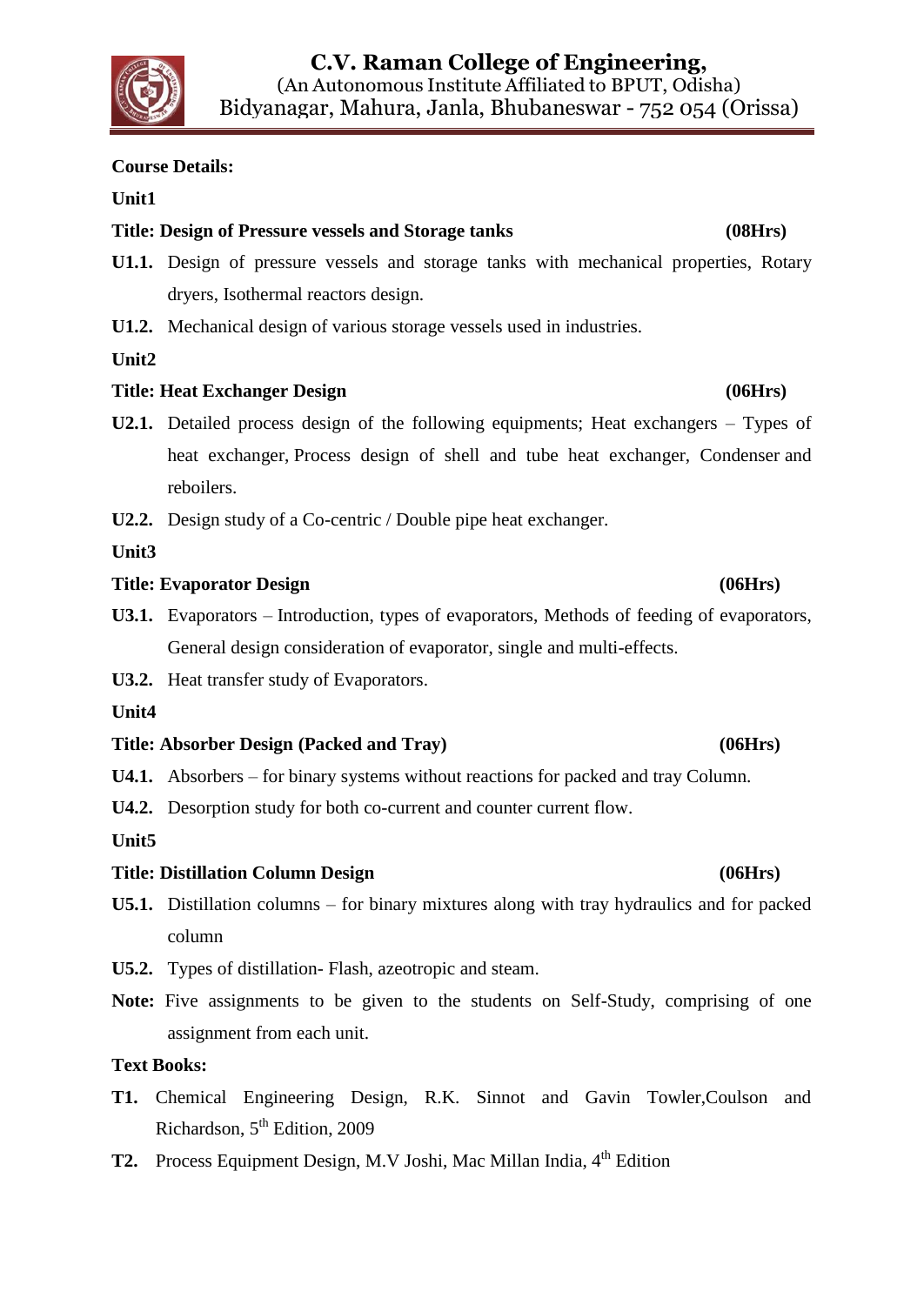

#### **Reference Book:**

**R1.** "Process Heat Transfer", D. O. Kern, Tata McGraw Hill, 1<sup>st</sup> Edition, 1950

**Open source learning:**

http://nptel.ac.in/

<http://ocw.mit.edu/courses/chemical-engineering/>

# **CH30114: NON-CONVENTIONAL ENERGY AND ENERGY CONSERVATION [3-0-0]**

**Credit:** 03 **Teaching Scheme:** Theory 03hrs/week

**Prerequisites:** Knowledge about conventional fuel and energy.

**Objective:** To study various types of non-conventional energy resources including solid, liquid and gaseous fuels and their applications in different fields and conservation.

#### **Course Outcomes:**

## **After the completion of the course, the students will be able to:**

**CO1.** Acquire awareness about the challenges and problems associated with the use of various energy sources, with regard to future supply and the environment, and to have a overview of the promising areas of new and renewable sources of energy.

**CO2.** be conversant with the analysis of energy conversion, utilization and storage for renewable technologies such as solar, biomass, wind, Tidal and other state of art hybrid systems for emerging non-conventional fuel-based technologies.

**CO3.** Conceptualize the analysis of an engineering problem to provide a solution by designing a solar drying and a distillation unit and acquire the knowledge of modern energy conversion technologies

**CO4.** Understand and perform the analysis and characterization of different types of Fuel for its sustainable use.

**CO5.** Identify available nonconventional (renewable) energy resources and techniques to utilize them effectively for further analysis and evaluation.

#### **Course Details:**

## UNIT 1: Introduction to Energy (6 Hrs)

**U1.1** Introduction to conventional and non-conventional energy sources; Advantages and disadvantages, Role of non-conventional energy; Classification of non-conventional energy sources;

**U1.2 Self-Study topic:** Environmental impact.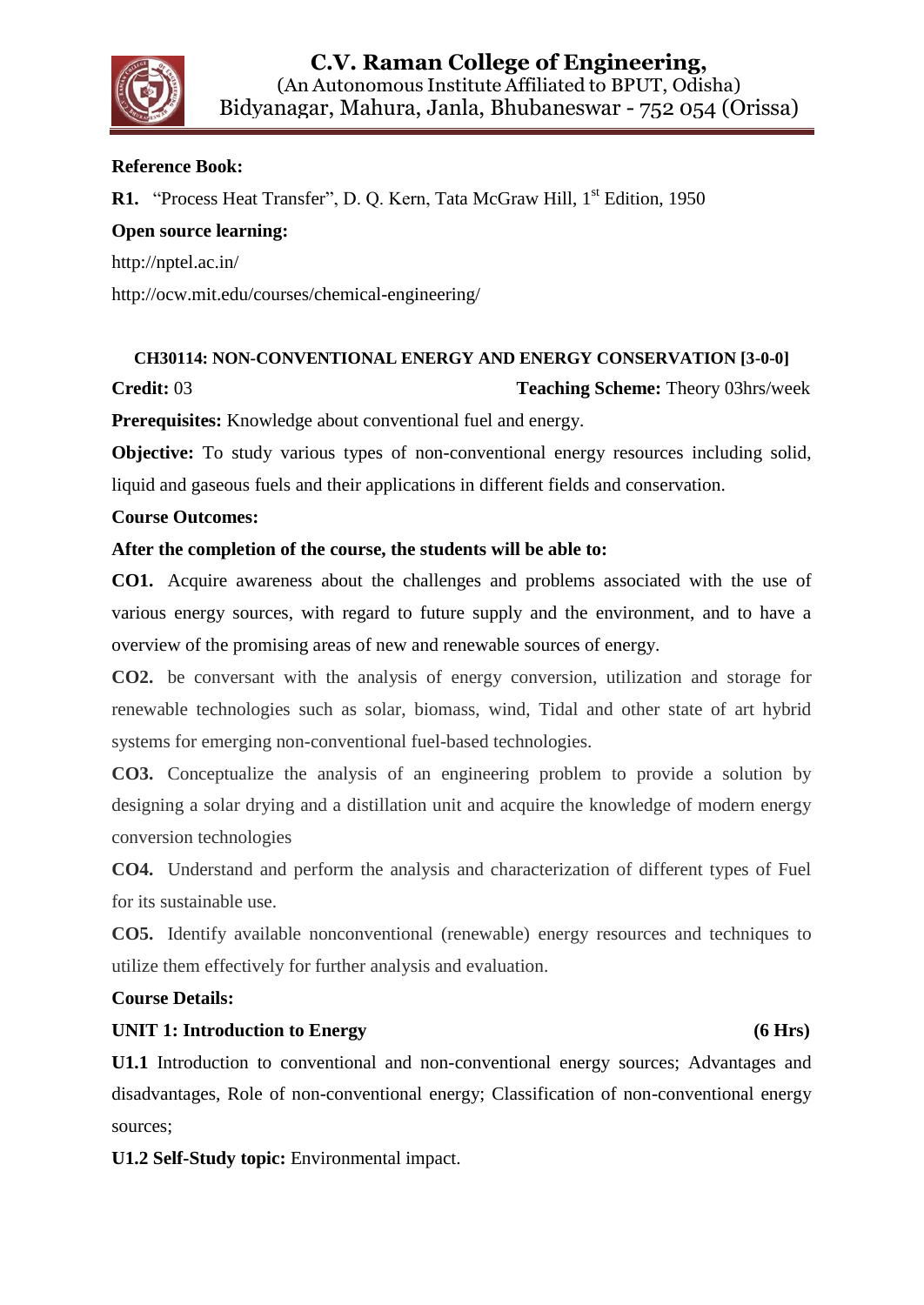## **UNIT 2: Solar Energy (6 Hrs)**

**U2.1**Introduction to solar energy, radiation, constant, power and its measurement; Solar storage, collectors and classification; Solar PV cell; Domestic and industrial uses of solar energy; Applications of solar energy: Heating, cooling, pumping and cooking; Solar drying and distillation;

**U2.2 Self-Study topic:** Solar pond.

# **UNIT 3: Bio-Energy (6 Hrs)**

**U3.1** Introduction to biomass energy and conversion processes; Biodigestion and processes; Gasification of biomass; Biogas and classification of biogas plants, advantages and disvantages; Types of bio-gasifiers; Characteristics of biogas.

**U3.2 Self-Study topic:** Factors affecting biogas production; Biogas, biomethane, biohydrogen, biodiesel and their applications.

#### **UNIT 4: Extended Non-Conventional Energies-I (6 Hrs)**

**U4.1**Wind energy: Introduction to wind energy; Wind energy conversion system and its classification; Basic ideas of wind machines and types; Applications. Ocean energy: Introduction to ocean thermal energy; Methods and classification of power generation from ocean thermal energy;

**U4.2. Self-Study topic:** Applications of Tidal energy.

## **UNIT 5 Extended Non-Conventional Energies-II (6 Hrs)**

**U5.1** Introduction to tidal energy; Basic ideas of power generation from tidal energy and tidal power plants; Advantages and disvantages of tidal power generation; Uses of tidal energy. Geothermal energy: Introduction to geothermal energy; Sources and types geothermal energy;

**U5.2 Self-Study topic:** Basic ideas of power generation methods from geothermal energy and its utilizations.

**Note:** Five assignments to be given to the students on self-study, comprising of one assignment from each unit.

## **Text Books:**

**T1** Renewable Energy Resources; Twidell and Wier

**T2** Non-Conventional Energy Systems; K Mittal

**T3** Renewable energy sources and emerging technologies; D. P. Kothari and K. C. Singhal

**T4** Solar Energy; S.P. Sukhatme

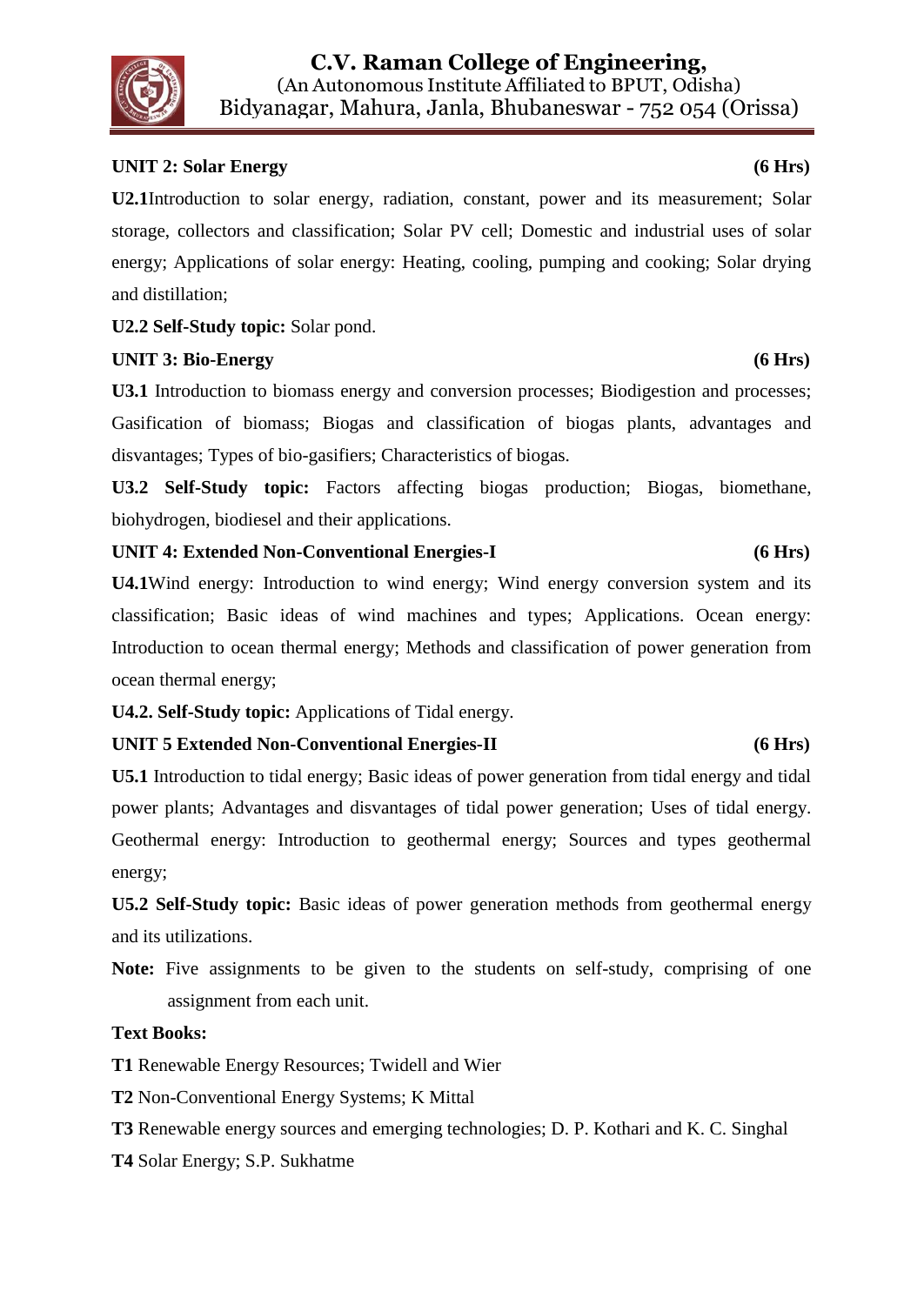

#### **Reference Books:**

**R1** Non-Conventional Energy Sources; G.D. Rai

**R2** Biogas systems: Principles and Applications; Mital K.M.

#### **Open source learning:**

http://nptel.ac.in/

<http://ocw.mit.edu/courses/chemical-engineering/>

# **CS30102: DATABASE ENGINEERING [3-0-0]**

**Credits: 0**2 **Teaching Scheme:** Theory 3 Hrs/Week

#### **Prerequisites**:

1. Knowledge of computer fundamentals.

2. Knowledge of Data Structures

**Objectives:** To introduce the major techniques of databases, data retrieval, and database design strategies.

#### **Course Outcomes:**

#### **After the completion of the course, the students will be able to**

**CO1.** Applies the concept of DBMS and differentiate Database Management System and file management system.

**CO2.** Analyze and design using different techniques like E-R diagram, normalization etc to get a good and reliable database.

**CO3.** Implement a back-end tool to be connected with another language and to know how to store and retrieve data by using queries.

**CO4.** Use transaction processing systems and how to recover data if failure occurs.

#### **Course Details:**

## **Title: Introduction to DBMS and ER Data Model**

## **U1.1**

Data Storage: File processing system, Disadvantages; DBMS: Need of DBMS, Terms: Data, Database, Metadata, Data Dictionary, Database System, Database Management System, Data Abstraction, Data Independence, System Architecture of DBMS;

#### **U1.2**

Data Model: Definition, ER and Relational Data Model, Object Oriented, Object Relational

Unit 1 (8 Hrs)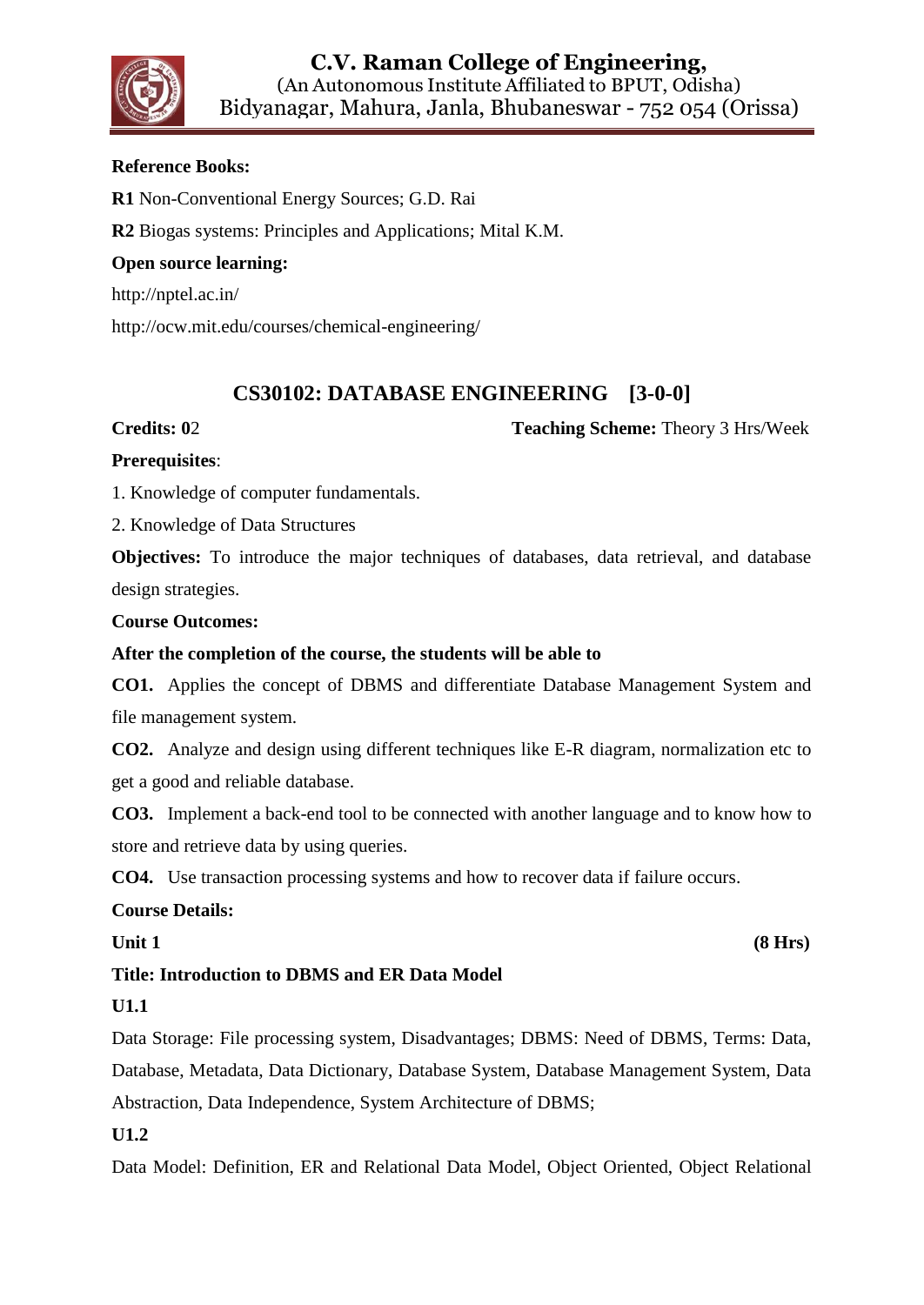

Models; ER Model: Entity, Entity Set, Attributes, Primary Key, Relationship, Types and Attributes of Relationship, Cardinality Ratio, Participation Constraint, Weak Entity Set, EER Features.

#### **Self-Study**

Hierarchical and Network Data Models, Comparison of Different Data Models, Selection as 1. Entity Vs Attribute, 2. Entity Vs Relationship, 3. Binary Vs Ternary Relationship, Tools for Designing ER Model, Introduction of Popularly used Relational Database.

**Unit2 (8 Hrs)**

#### **Title: Relational Data Model.**

#### **U2.1**

Relational Data Model: Terms: Relation, Schema, Attributes, Tuples, Domains, Relation Degree (or Arity) and Cardinality, Relation Intention and Extension, Super Key, Candidate Key, Primary Key and Foreign Key, Relational Model Constraints, Schema Diagram, ER to Relation Mapping.

#### **U2.2**

Detailed storage architecture, Magnetic disk RAID Storage Access, File & Record Organization Indexing and order indices Database Query Languages: Relational Algebra, Tuple Relational Calculus, DDLC.

## **Self-Study**

Characteristics of Relation, Codd's Twelve Rules for Relational DBMS, Domain Relational Calculus, Reverse Engineering: Relational Database into ER/ EER Model.

#### Unit3 (8Hours)

## **Title: Normalization**

## **U3.1**

Normalization: Anomalies of un-Normalized Relation, Need of Normalization, Pros and Cons of Normalization, Denormalization; Functional Dependency: Trivial, Full, Partial, Transitive, Multivalued, Join, Inclusion Dependency, Dependency Diagram, Inference Rules for Functional Dependencies, Closure of Functional Dependencies, Algorithms to find: 1. Candidate Key, 2. Closure of Attribute Set, 3. Minimal Cover of Functional Dependencies; **U3.2**

Normal Forms: Checking of Lossless Join Decomposition and Dependency Preservation, Normal Forms: 1NF, 2NF, 3NF, BCNF, 4NF.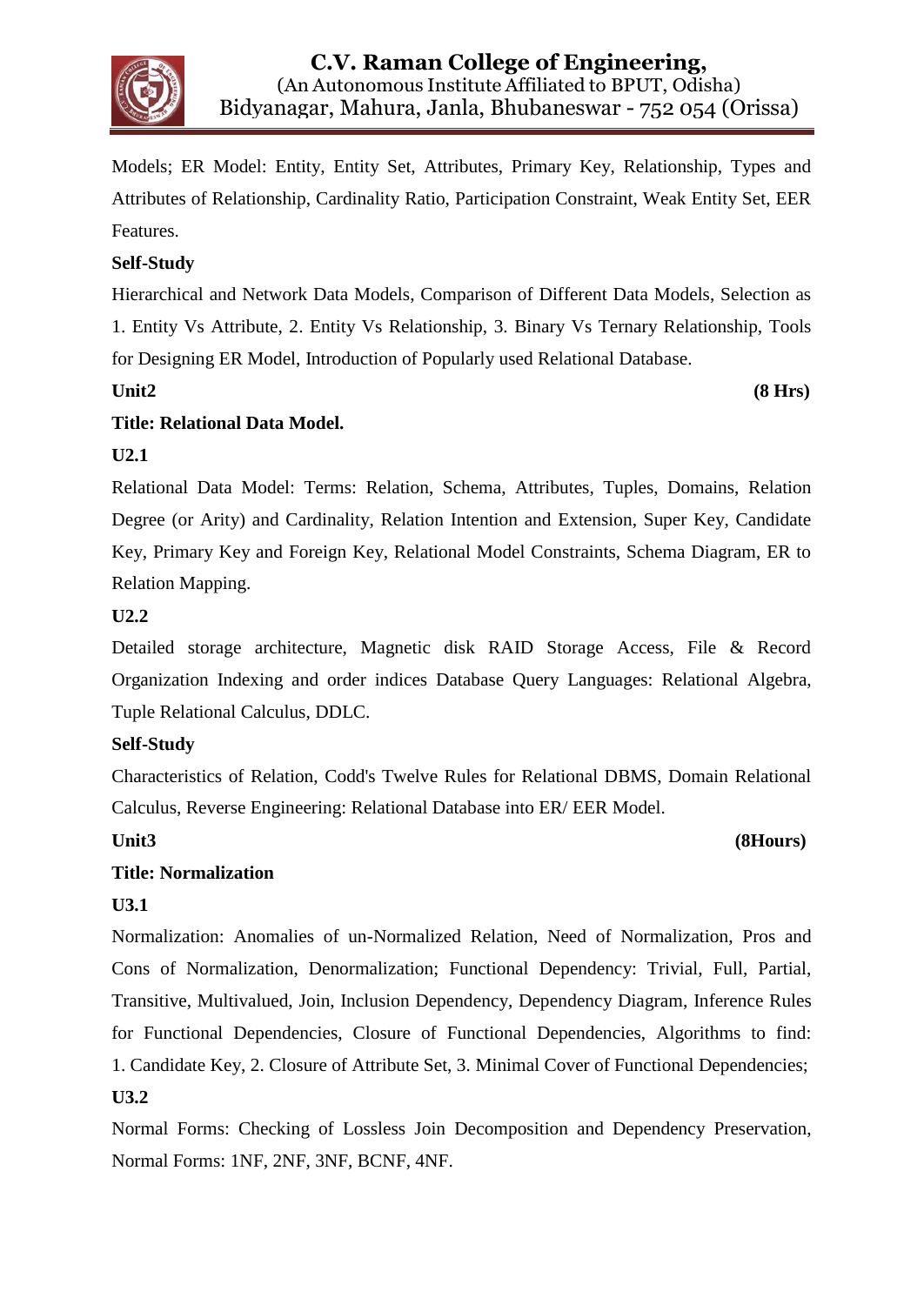

# **Self-Study**

Normal Forms: 5NF and DKNF, Normalization at Conceptual Level.

**Unit4 (9 Hrs)**

# **Title: Structured Query Language (SQL)**

# **U4.1**

SQL: Introduction, Types of queries: DDL, DML, Select, TCL, DCL, Advantages and Disadvantages of SQL; DDL: Create, Drop, Alter Various Database Objects (Table, Table Constraints, View etc.); DML: Insert, Delete and Update Queries.

# **U4.2**

TCL; SELECT Queries: Simple and Nested Queries, Set Membership, Aggregate Functions, Group-by, Having Construct, Join Types, Set Operations, Set Comparison, SQL String Functions.

# **U4.3**

PL/SQL: Block, Cursor, Cursor Types, Procedure, Trigger, Row-level, Statement-level Triggers.

## **Self-Study**

DCL-Security and Authorization, SQL Date-Timestamp and Numerical Functions, PL/SQL Function, Mapping of Relational Algebra to SQL.

Unit5 (7 Hrs)

## **Title- Transaction Management**

**U5.1**

**Complexity Theory:** Transaction: Concept, ACID properties, Transaction States; Schedule: Definition, Types, Serializability, Conflict and View Serializability, Precedence Graph, un/Recoverable Schedule, Cascade less Schedule.

**U5.2** 

Deadlock; Concurrency Control Protocols: Lock Based, Timestamp Based Protocol; Recovery System: Log Based.

## **Self-Study**

Tree and Multiversion Protocol for Concurrency Control, ARIES Recovery Technique, Deadlock Handling.

**Note:** Five assignments to be given to the students on Self-Study, comprising of one assignment from each unit.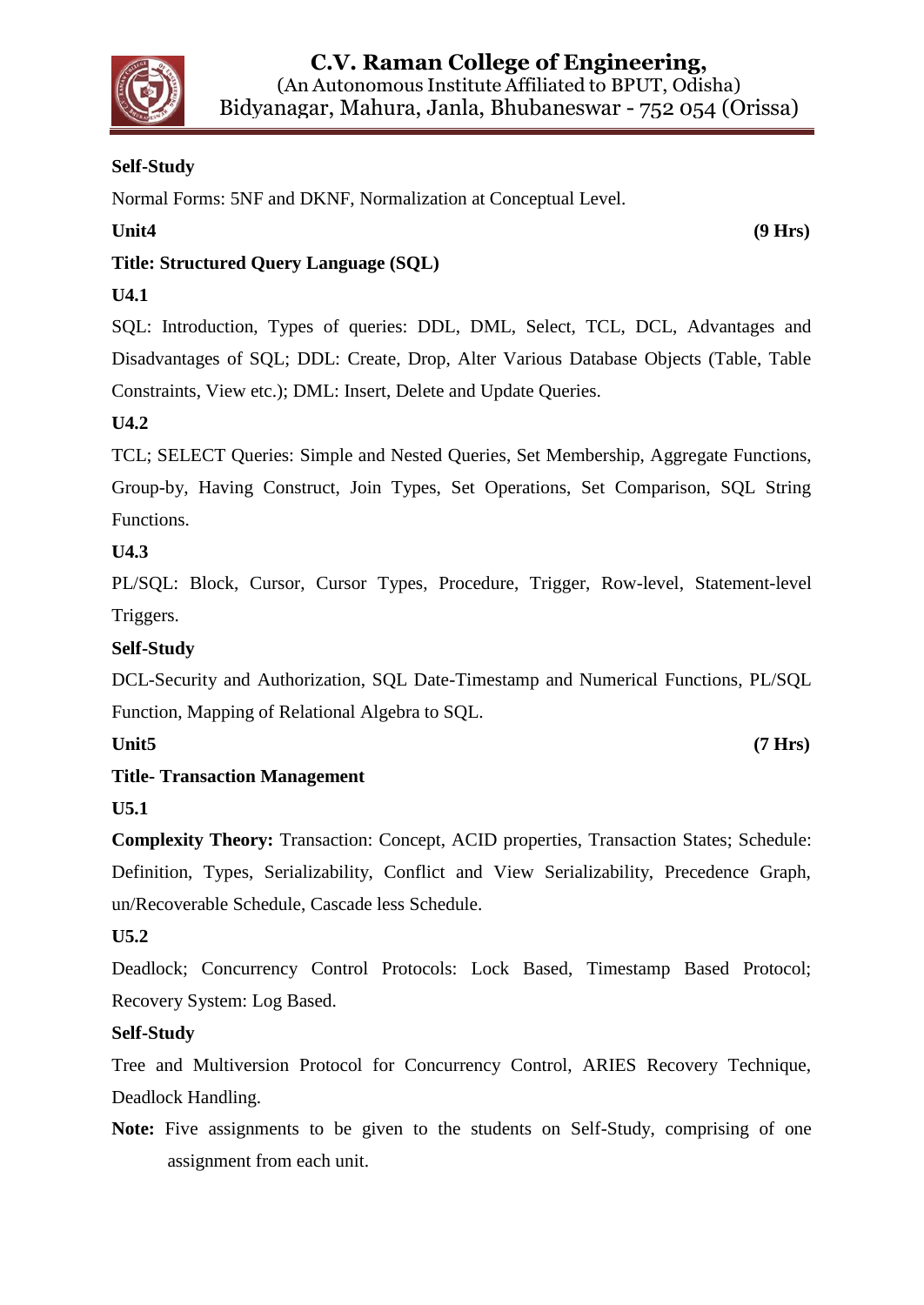

# **Text Books:**

1. "Database System Concepts", Silberschatz, Korth, Sudarshan, McGraw Hill

International Edition, ISBN- 0-07-228363-7, 4th Edition

2. "Fundamentals of Database Systems", Elmasri and Navathe, Pearson Education,

ISBN 81-297-0228-2, 4th Edition

# **Reference Books:**

- 1. "Database Systems", Thomas Connolly and Carolyn Begg, Pearson Education, ISBN 81- 7808-861-4, 3rd Edition
- 2. "Database Management Systems", Ramakrishnan and Gehrke, McGraw-Hill, International Edition, ISBN 0-07-115110-9, 3rd Edition
- 3. An introduction to Database System Bipin Desai, Galgotia Publications

# **CH30312: PROCESS CONTROL LAB [0-2-0]**

**Credit:** 01 **Teaching Scheme:** (Laboratory) 2 Hrs/Week

**Prerequisites**: Knowledge of process control theories.

## **Objectives:**

- 1. Carry out experiments to understand:
	- a. Process dynamics
	- b. P, PI and PD modes of PID controller
	- c. PID controller tuning
- 2. Carry out design of feedback control systems using Matlab.

## **Course outcomes:**

# **After the completion of the course, the student will be able to:**

**CO1.** Tune different types of control system & control the process using P, PI and PID controllers.

**CO2.** Set up and run basic laboratory experiments using a variety of instrumentation.

**CO3.** Use instruments to measure pressure, temperature, flow and level.

**CO4.** Understand practical aspects of industrial processes, process measurements and process control theory.

# **List of Experiments:** (Any ten)

1. To study the response of a single tank with step change in inlet flow and to find out time constant graphically.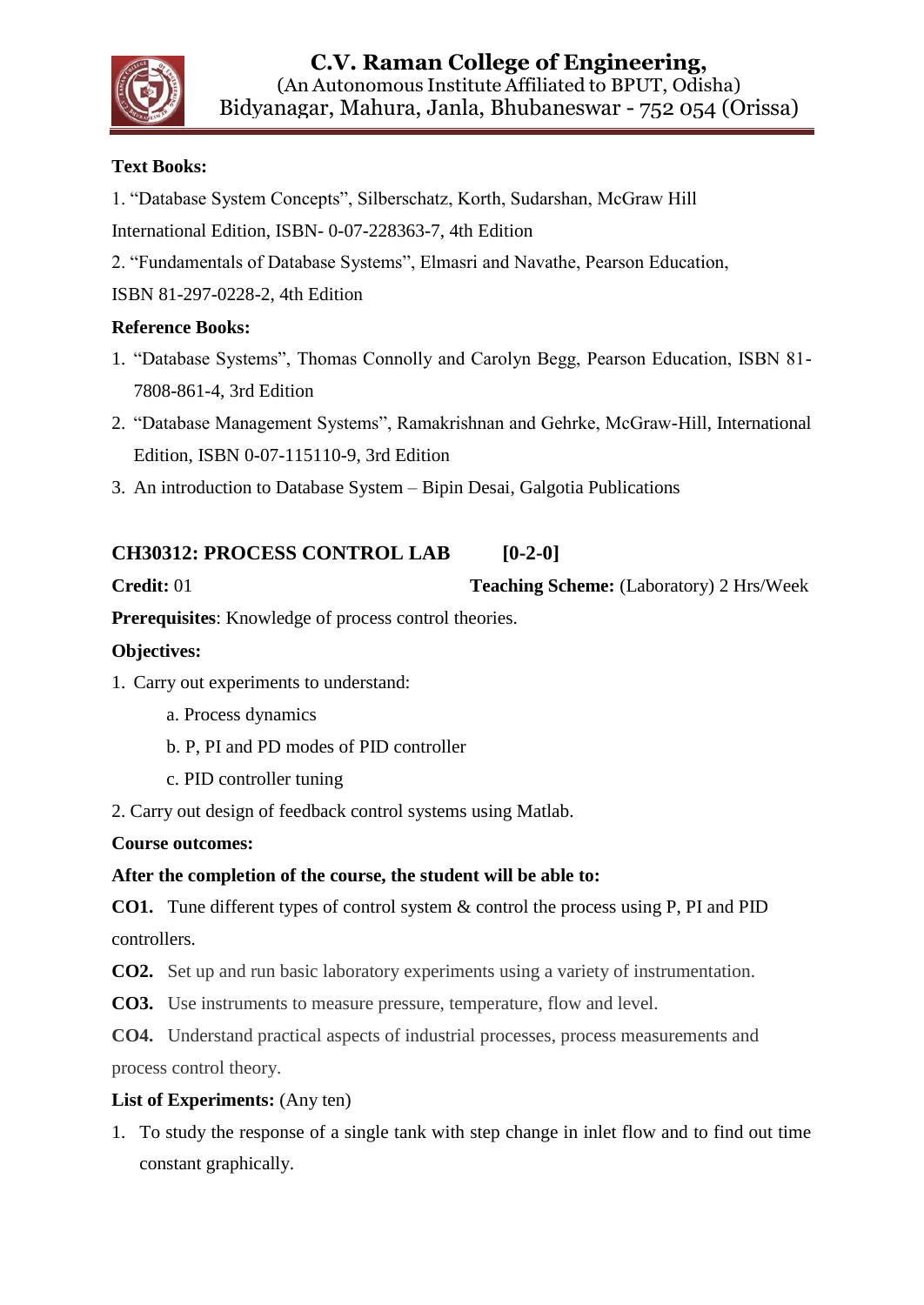

- 2. To study the transient response of two interacting tanks with step change in inlet flow rate and to find out the time constant graphically.
- 3. To study the transient response of two non-interacting tanks with step change in inlet flow rate and to find out the time constant graphically.
- 4. To study the transient response of two interacting tanks with impulse change in inlet flow rate and to find out time constant graphically.
- 5. To study the transient response of two non-interacting tanks with impulse change in inlet flow rate and to find out time constant graphically.
- 6. To study of effect of PD, PI and PID controller on a temperature control trainer.
- 7. To study of effect of PD, PI and PID controller on a pressure control trainer.
- 8. To study of effect of PD, PI and PID controller on a level control trainer
- 9. To study the stability of a temperature control trainer.
- 10. To study the stability of a pressure control trainer.
- 11. To study the stability of a level control trainer.
- 12. To study the dynamic characteristics of a mercury in glass thermometer.

#### **Text Books:**

- 1. Process Systems Analysis and Control, Coughanowr, D.R., 2nd ed, McGrawHill, 1991
- 2. Industrial Instrumentation, Ekmann, D. P, Fifteenth Wiley Eastern Reprint, Wiley Eastern Ltd, 1991

#### **Reference Books:**

1. Chemical Process Control, George Stephanopolous, Eastern Economy edition, Prentice-Hall, 2005

2. Instrument Engineer's Handbook, Liptak, B.G, Volume I: Process Measurement and Analysis', 4th ed, CRC Press, 2005

# **CH30313: PROCESS EQUIPMENT DESIGN LAB [0-2-0]**

**Credit:** 01 **Teaching Scheme:** (Laboratory) 02Hrs/Week

**Prerequisites**: Fluid Mechanics, Mass Transfer, Heat Transfer, Engineering Mathematics. **Objectives:** This course will guide the students to develop the key concepts and techniques to

design process equipments and the knowledge can be utilized further for the process industries.

#### **Course outcomes:**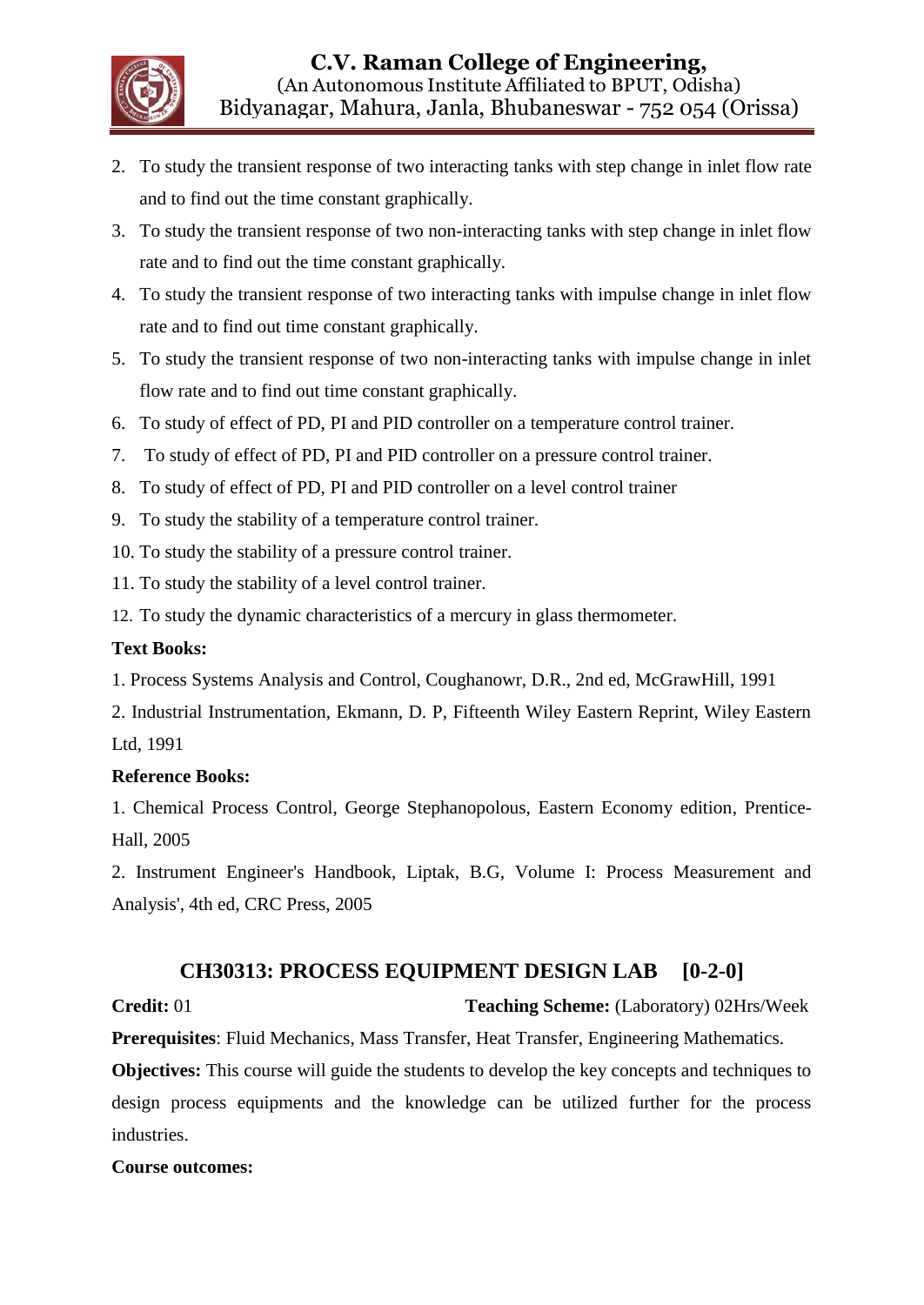

#### **After the completion of the course, the student will be able to:**

**CO1.** Design the process equipment with proper sketch based on available specifications.

**CO2.** Analyze, interpret, and design of important heat and mass transfer equipment.

**CO3.** Use software tools for the analysis of design parameters required for process equipment.

**CO4.** Apply safety rules and incorporate various codes and standards for the design of storage units or pressure vessels.

List of Experiments: (Any Ten)

**Experiment No. 1:** Design of a continuous tray type Distillation columns – for binary mixtures.

**Experiment No. 2:** Design of a continuous packed type Distillation columns – for binary mixtures.

**Experiment No. 3:** Analysis of design parameter of a distillation column using CHEMCAD software.

**Experiment No. 4:** Process Design of a packed type Absorption column – for binary systems.

**Experiment No.5:** Process design of shell and tube heat exchanger considering overall heat transfer coefficient and pressure drop as parameter using Kern"s method.

**Experiment No. 6:** Simulation of design parameters of a shell and tube heat exchanger using CHEMCAD software.

**Experiment No. 7:** Process Design study of a Concentric / Double pipe heat exchanger.

**Experiment No. 8:** General design consideration of a single effect evaporator.

**Experiment No. 9:** General design consideration of multiple effect evaporators.

**Experiment No.10:** Design of pressure vessels with mechanical properties.

**Experiment No.11:** Design of storage tanks with mechanical properties.

**Experiment No.12:** Design of an isothermal reactor.

**Experiment No.13:** Simulation of process parameters of an isothermal reactor using CHEMCAD software.

#### **Text Books:**

**T1.** Process Heat Transfer, D. Q. Kern, Tata McGraw Hill Publications, 2009

**T2.** Coulson & Richardson"s Chemical Engineering, Volume-6, R. K. Sinnott, Elsevier Butterworth Heinemann, MA, 2005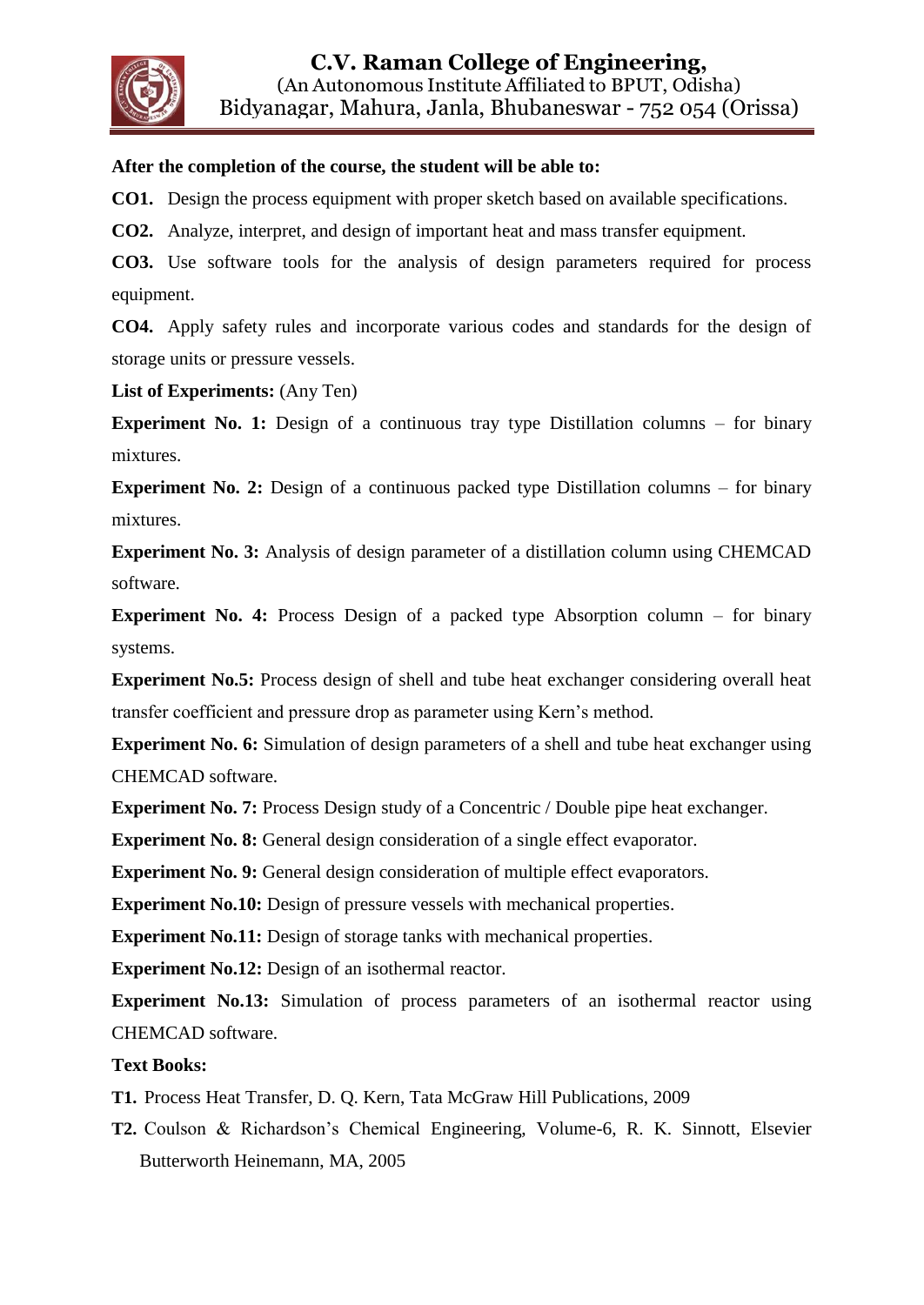

**T3.**Joshi"s Process Equipment Design, V. V. Mahajani, Fourth Edition, Macmillan Publishers India ltd, 2009. "Title of the book", Authors Name, Publishers Name, Edition, Year of Publication

#### **Reference Books:**

- **R1.**Chemical process equipment: selection and design, Walas, S. M., Butterworth Heinemann, 1990
- **R2.**Applied Process Design for Chemical and Petrochemical Plants, Vol. 1 and 2, Ludwig, E.E., 3rd Ed., Gulf Publishing Co., 1997

# **CS30302: DATABASE ENGINEERING LAB [0-2-0]**

**Credits: 01 Teaching Scheme: Laboratory 02 Hrs/Week** 

**Prerequisites**: Basic Programming and Data Structure Knowledge.

**Objectives:** To implement queries by using Structured Ouery Language.

**Course outcomes:**

#### **After the completion of the course, the students will be able to:**

**CO1.** Apply the concept for database design, create database, and develop queries

**CO2.** Implement different database programs using procedures, function, and cursor.

**CO3.** Implement database features such as triggers, packages etc.

**CO4.** Implement ODBC/JDBC connectivity with programming languages and write programs to store and retrieve data by using queries

**CO5.** Use transaction management systems and recovery methods.

**List of Practicals:**

**Experiment No.1:** Use of SQL syntax: insertion, deletion, join, updation using SQL.

**Experiment No.2:** Programs on join statements and SQL queries including where clause.

**Experiment No.3:** Programs on procedures and functions.

**Experiment No. 4:** Cursor, Cursor Types

**Experiment No.5**. Programs on database triggers.

**Experiment No.6:** Programs on packages.

**Experiment No.7:** Programs on data recovery using check point technique.

**Experiment No.8:** Concurrency control problem using lock operations.

**Experiment No.9:** Programs on ODBC.

**Experiment No.10:** Programs on JDBC.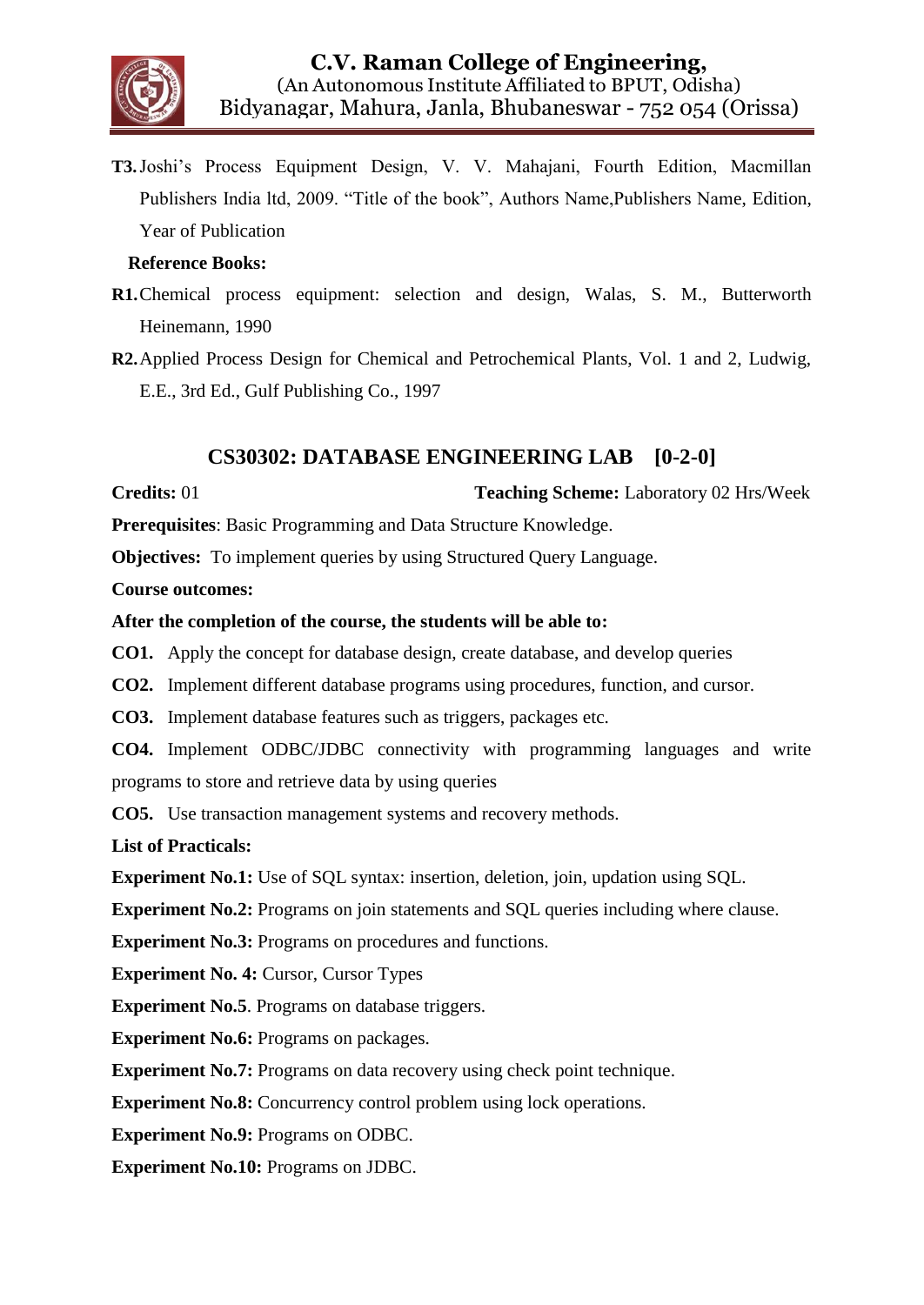

#### **Text Books:**

- **T1.** The Programming Language Of Oracle, IVAN BAYROSS, BPB Publication, Edition, Year of Publication.
- **T2.** oracle 8i-PL/SQL programming, SCOTT Urman, TMH-2000.
- **T3.** ORACLE 10g Lab Guide, Rob, Coronel & Crockett, International Edition.

#### **Reference Books:**

**R1.** oracle 9i-the complete reference, Loney, TMH-2000.

# **CH34302: GENERAL SEMINAR ON INDUSTRIAL WORK [0-2-0]**

#### **Credit: 01 Teaching Scheme: (Laboratory) 02Hrs/Week**

**Prerequisites:** Basic ideas of engineering operations and general idea about different chemical industries.

#### **Objectives:**

- 1. To introduce the various aspects of application of process in different chemical industries.
- 2. To improve the pronunciation, oral communication, expressions and the listening skills of the students.
- 3. To guide the students for their technical level confidence in front of a group.

#### **Course outcomes:**

#### **After the completion of the course, the student will be able to:**

**CO1.** give students the opportunity to apply the knowledge and skills they have acquired on campus in a real-life work situation.

**CO2.** provide students with opportunities for practical, hands-on learning from practitioners in the students" areas of specialization.

**CO3.** expose students to a work environment, common practices, employment opportunities and work ethics in their relevant field.

**CO4.** enhance the employability skills of the students and provide opportunities for them to be offered jobs in the organizations in which they undergo their Industrial Training.

#### **Course Details:**

- 1. Introduction to different processes in Chemical industry.
- 2. Chemical Processes in Petroleum refinery operation.
- 3. Chemical Processes in Pharmaceutical Industry.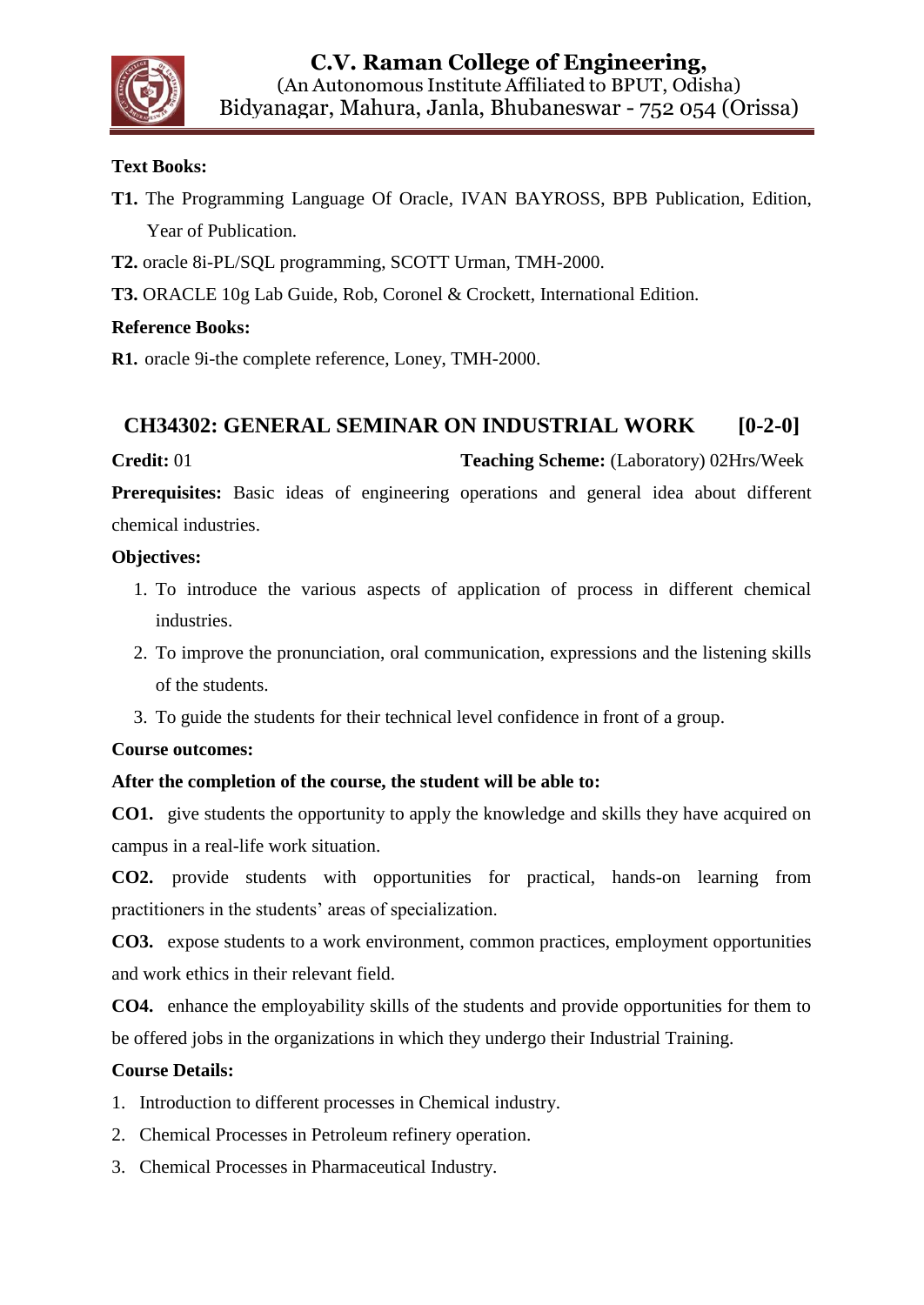

- 4. Chemical Processes in Paper and pulp industry.
- 5. Chemical Processes in Oil and Paint Industry.
- 6. Chemical Processes in Food Industry.
- 7. Definition of chemical operation and process (Unit Operation & Unit Process).
- 8. The topic may be defined by the guide.
- 9. A report is required to submit before the presentation.
- 10. The presentation may be of minimum 15 minutes duration followed by 10 minutes of interaction.
- 11. All other non-participating students must attend each presentation and take part in the interactive sessions.

# **CH37398: MAJOR PROJECT (STAGE I) [0-4-0]**

**Credits:** 02 **Teaching Scheme:** (Laboratory) 04 Hrs/Week

For 6<sup>th</sup> semester students a Major Project is to be carried out considering the following objectives:

- 1. Scope for finding innovative thoughts.
- 2. Finding gaps in research area.
- 3. Review of literature regarding the gaps find out.
- 4. The Major Project group will be of students comprising of 3-4 students (approx.).
- 5. Head of the Department will appoint Major Project Guides.
- 6. 02 credits will be awarded to the candidates after the viva voce and project demonstration at the end of the semester based on the project statement, report and requirements. The students are advised to utilize the laboratory resources before or after their contact hours as per the prescribed module.

#### **Course outcomes:**

#### **After the completion of the project, the students will be able to:**

**CO1.** Understand the process of conducting research in Chemical Engineering.

**CO2.** Work individually/group in solving research problems based on the suitable methodology and observation method.

**CO3.** Analyse and discuss critically research outcomes and, also to obtain information through literature survey for its development.

**CO4.** Present the research outcome scientifically through thesis/dissertation and seminar.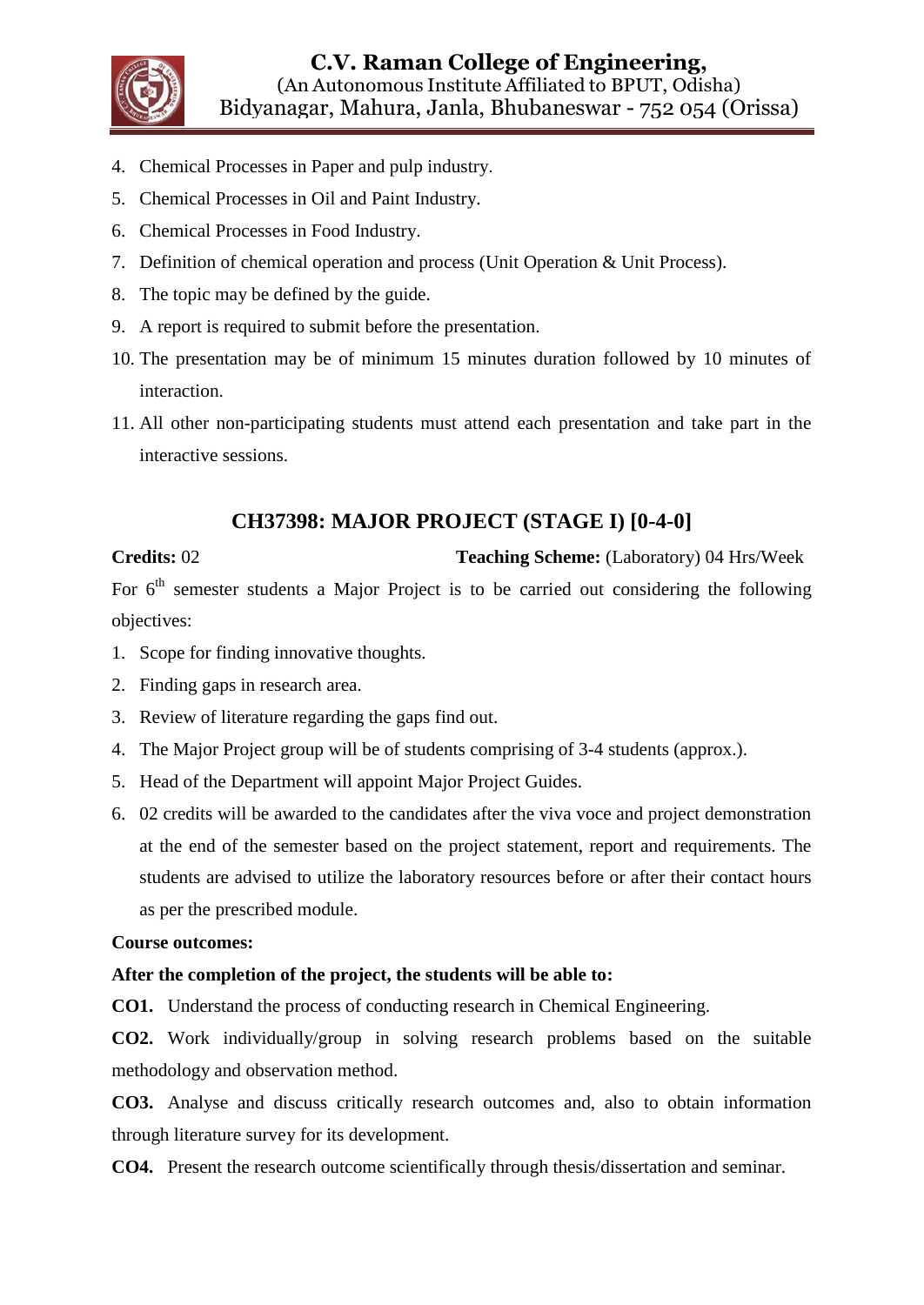

# **CH37402: COMPREHENSIVE VIVA VOCE [ORAL]**

#### **Credits:** 02

Compulsory for each student based on the two subjects  $(S2)$  CH30112 &  $(S3)$  CH30113. Assessment Scheme: (100 marks)

#### **Course outcomes:**

### **After the completion, the students will be able to:**

- **CO1.** Answer basic questions related to process dynamics and control.
- **CO2.** Answer questions related to basic principles in equipment design.
- **CO3.** Acquire additional ideas related to design and control of equipment.
- **CO4.** Communicate confidently to the Engineering community.

# **IN37403: PRE-PLACEMENT TRAINING [0-2-0]**

#### **Credit: 0**1

**Pre-requisite:** English Communication Skills knowledge of computer programming languages, Training on Life skills.

#### **Unit I: Verbal Ability with presentation:**

Verbal simulation practices, Reading comprehension, Articles , Prepositions & Its functionalities & Placement Exercises', Subject Verb Agreement and Parts of Speech – Functionalities", Grammar and Tenses –Functionalities" , Errors and Common Mistakes – Usages.

## **Unit II: Quantitative Aptitude**

Number theory, Divisibility Rules, Number Properties, Averages, Problems on ages, Time and Work, Pipes and Cisterns , Man Days' Concept, Ratio Proportion, Allegation, Mixture, Percentages, Unit digit problems, SI & CI ,Profit, Loss, Discount, Successive Discount Techniques, Time , Speed, Distance, Train Problems, Boats and Streams.

## **Unit III: Logical and Verbal Reasoning**

Syllogisms, Cubes, Number Series, Directions, Blood Relations, Seating Arrangements (Linear and Circular), Venn Diagrams, Data Sufficiency & Data Interpretation -Pie, Tabular and Bar Models, Clocks, Calendar, Coding, Decoding, Alphabet Series, Crypto Arithmetic Patterns and Strategic Approaches.

## **Unit IV: Technical Training**

Basic coding practices using programming languages C, C++ and JAVA, Practices on One